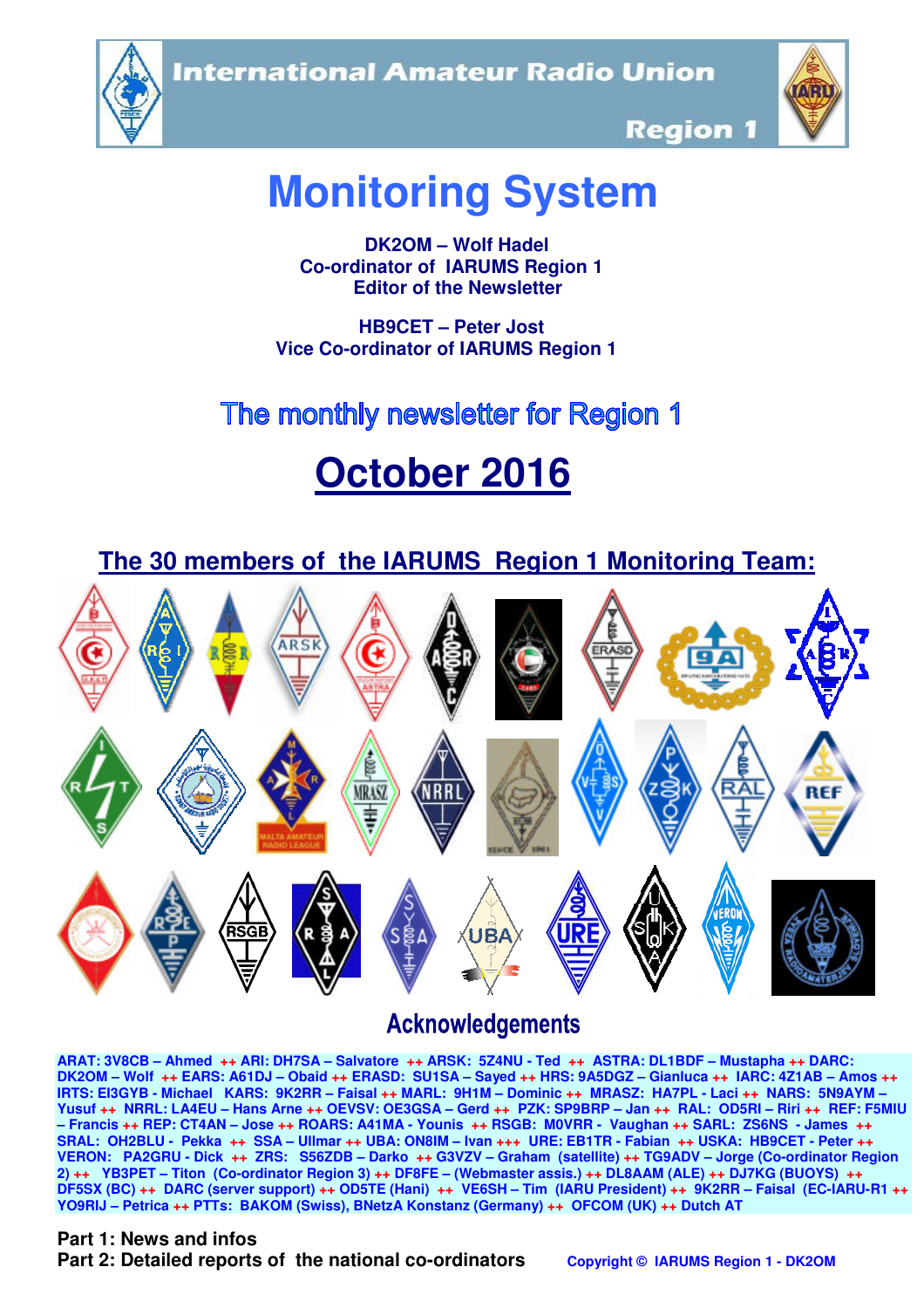## **Part 1: News and Infos**

#### **1. Radio Eritrea on 7185 MHz**

 Radio Eritrea appeared on 7185 kHz together with white noise from Ethiopia. The German PTT filed 2 official complaints. 7146.5 and 7175 kHz were still in use, too.

#### **2. Russian Navy Sevastopol on 14180 kHz – good news**

 The Russian Navy (ident "RDL") was transmitting on 14180 kHz on F1B with 50 Bd and 200 Hz shift for several days. Location: Sevastopol – Crimea  $-$ -- The German PTT filed an official complaint. On Oct. 31<sup>st</sup> the transmissions were found the last time. Many thanks to the German PTT in Konstanz.

#### **3. Russian Radar Contayner on 7 and 14 MHz – no change**

 The Russian radar Contayner was again active with long lasting transmissions on 7 and 14 MHz, often with many spurious emissions. The same radar disturbed the WAG-Contest on 7178 kHz on Oct. 15<sup>th</sup>.

#### **4. Russian FSK4 on 80 m (shared band!)**

We observed a Russian FSK4 system on 3530 kHz on Oct. 13<sup>th</sup> at 2009 UTC. Location: Syktyykar. Parameters: 100 Bd and 1500 Hz shift. This system is not common on our bands. Observe: 80 m is a shared band! Screenshot: DK2OM with Wavecom W-Code



#### **5. Stupid actions by a German HAM**

A German HAM tried again to chase away Russian MIL FSK traffic on 80 and 40 m by transmitting dashes on the mark or space frequency. Such actions are illegal! But we know his location: Area of Magdeburg The German PTT was informed.

#### **6. Illegal actions by Stanag-4285 on 7 MHz**

Someone hunted and disturbed German contest stations on Oct. 29<sup>th</sup> by transmitting empty Stanag-4285 transmissions.on LSB and DSB. Location: Southern part of Nuernberg, Germany.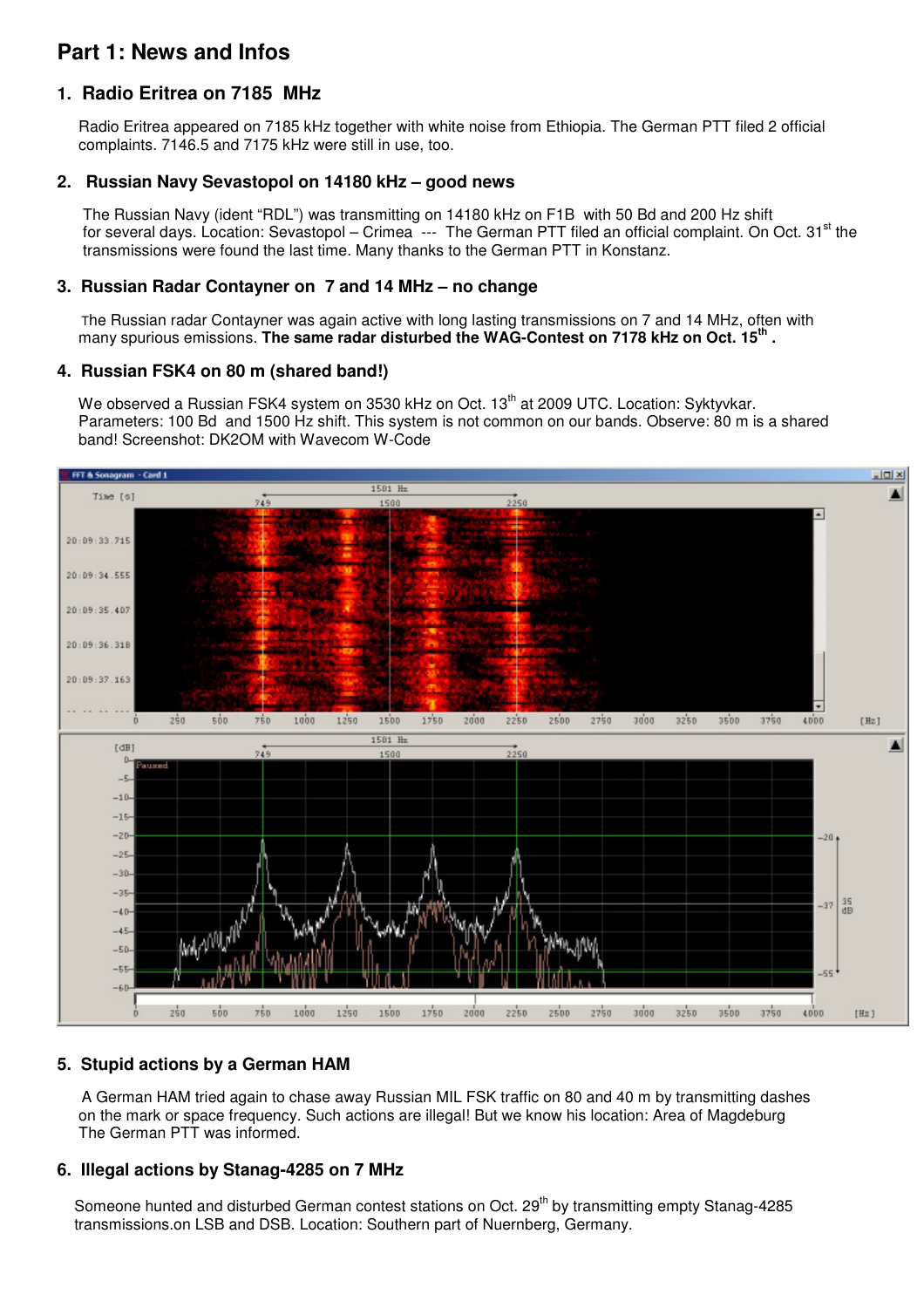#### **7. Radar Iran on 28960 kHz - no change**

 The Iranian radar was daily transmitting 28960 kHz on FMOP with 150 and 313 sps covering about 50 kHz with many spurious emissions. The radar was active every day, no change.

#### **8. Brazilian CBers still on 10 m – no change**

Due to strong F2 ionospheric layers we observed again many Brazilian CBers with illegal AM-traffc on 28000 - 28325 kHz. The screenshot shows the situation on 28305 kHz, a very popular CB-QRG in Brazil.  **Screenshot: DK2OM with Wavecom W-Code on Oct. 13th Each CB station is producing a carrier.** 



#### **9. Spanish fishery on 10125 kHz**

Spanish was found several times on 10125 kHz on USB

#### **10. No changes or bad news**

3590.0 kHz – USB – Spanish fishery with voice scrambler "CRY 2001" often in the evenings

- 6998.0 kHz Russian buzzer daily and all day
- 7120.0 kHz Radio Hargaysa Somalia
- 7146.5 kHz Radio Eritrea with Ethiopian QRM
- 7175.0 kHz Radio Eritrea with Ethiopian QRM
- 7185.0 kHz Radio Eritrea with Ethiopian QRM
- 7200.0 kHz Radio Myanma
- 14295.0 kHz Radio Tajik (harmonic from 4765 kHz)
- **11. Homepage IARU Region 1 http://www.iaru-r1.org/ Homepage IARUMS Region 1 http://www.iarums-r1.org Homepage IARUMS Region 2 http://www.iaru-r2.org/ Homepage IARUMS Region 3 http://iaru-r3.org/iaru-region-3-monitoring-system-newsletter/ Intruderlogger Region 1 http://peditio.net/intruder/bluechat.cgi ITU-Monitoring Reports http://www.itu.int/en/ITU-R/terrestrial/monitoring/Pages/Regular.aspx**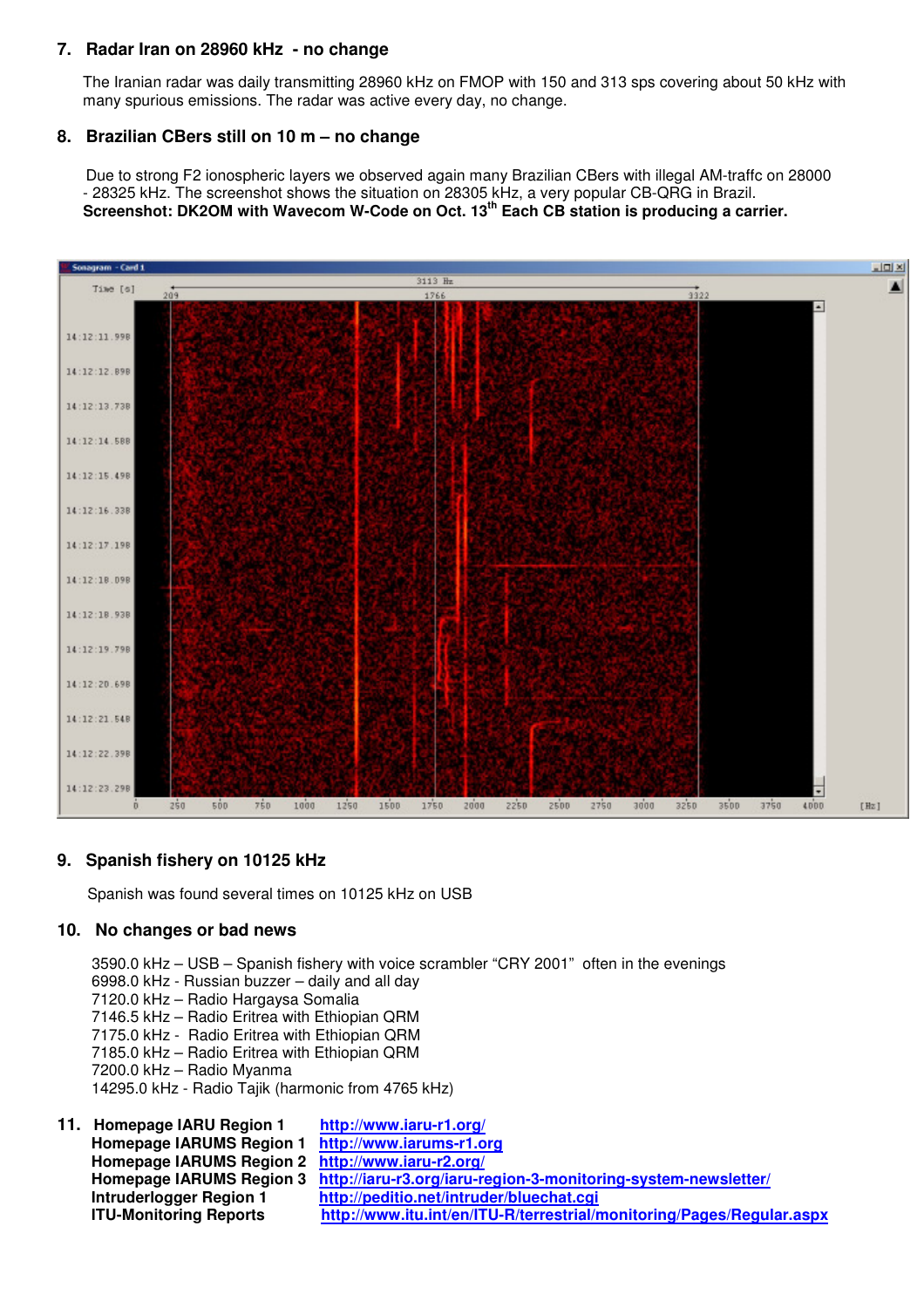## **Part 2: Detailed reports of the national Co-ordinators**

**DD** = day **\*\*\* MM** = month **\*\*\* dly** = daily \*\*\* **vt** = various times **\*\*\* vd** = various days **\*\*\* BD** = Baud **\*\*\* SH** = shift **\*\*\* SP** = spacing **\*\*\* Mode** = mode of transmission **\*\*\* A3E** = AM **\*\*\* A1A** = CW **\*\*\* J3E-U** = USB **\*\*\* J3E-L** = LSB **\*\*\* FSK (F1B)** = frequency shift keying **\*\*\* PSK** = phase shift keying **\*\*\* OFDM** = othogonal frequency division multiplex **ALE (MIL-188-141A)** = automatic link establishment **\*\*\* MUX** = multiplex **\*\*\* Ui (unid)** = unidentified **\*\*\* Illicit** = illegal **\* UiILL** = unidentified illegal **\*\*\* BC** = broadcast **\*\*\* MIL** = military **\*\*\* PTR** = printer **\*\*\* NGO** = non governmental organization **\*\*\*** ITU = ITU country abbreviation **\*\*\*** PRC = People's Republic of China **\*\*\*** PLA = People's Liberation Army **\*\*\*** MFA = Ministry of Foreign Affairs \*\*\* MOI = Ministry of Interior \*\*\* MOPO = Ministry of Public Order \*\*\* IARUMS = IARU Monitoring System  $\cdots$  **UTC** = Universal Time Coordinated  $\cdots$  PRF = pulse repetition frequency (radar) = **sps**  $\cdots$ **sps** = sweeps/sec (radar systems) **\*\*\* FMCW** = frequency modulated continuous wave (OTH radars) **FMOP** = frequency modulation on pulse (OTH radars)  $\cdots$  **5BL** = cyrillic 5 lettergroups

#### **ARSK MONITORING OVERVIEW FOR OCTOBER 2016**

Radio Hargeisha remained on 7,120 kHz with broadcasts. As usual there were some local or Central African intruders observed on 7,000, 7,074 and 7,075 kHz.

E.H.M. Alleyne, 5Z4NU - ARSK National IARUMS Co-ordinator

#### **ARSK – Kenya – 5Z4NU (Ted)**

**N.A.** 

#### **DARC 1 – Germany – DG0JBJ (Mario) – OTH radar intrusions**

**DG0JBJ (Mario) observed 11 OTH radars on 40 m, 20 OTH radars on 20 m, 67 OTH radars on 17m, 79 OTH radar on 15 m and 12 OTH radar on 10 m in October 2016.** 

#### **DARC 2 – Germany - DK2OM (Wolf)**

#### **FSK transmissions -> center frequency between mark and space PSK transmissions -> center QRG - ALE (MIL188-141A) -> USB QRG exclusive bands -> black – shared bands -> blue - voice traffic -> green - BC -> red SH = shift - SP = spread (radar) – SPS = sweeps/sec (radar)-> (aka PRF)**

| DK2OM | kHz    | <b>UTC</b> | <b>DD</b>      | <b>MM</b> | <b>ITU</b>              | <b>IDENT</b> | <b>MODE</b>        | <b>BD</b> | <b>SH/SP</b> | <b>DETAILS</b>                   |
|-------|--------|------------|----------------|-----------|-------------------------|--------------|--------------------|-----------|--------------|----------------------------------|
| DK2OM | 1812,0 | 2130       | 26             | 10        | <b>RUS</b>              |              | <b>USB</b>         |           |              | 14 tones - hyperbolic radio      |
|       |        |            |                |           |                         |              | <b>LSB</b>         |           |              | navigation system - BRAS-        |
|       |        |            |                |           |                         |              |                    |           |              | $3/RS-10 - Kaliningrad - no$     |
|       |        |            |                |           |                         |              |                    |           |              | carrier - daily, all day         |
| DK2OM | 1852,0 | 2050       | 03             | 10        | I                       | <b>IPP</b>   | <b>USB</b>         |           |              | Palermo Radio, weather reports   |
| DK2OM | 1855,0 | 2050       | 03             | 10        | T                       | <b>IQP</b>   | <b>USB</b>         |           |              | San Benedetto Radio, weather     |
|       |        |            |                |           |                         |              |                    |           |              | reports                          |
| DK2OM | 1876,0 | 2051       | 03             | 10        | $\mathbf I$             | <b>IQN</b>   | <b>USB</b>         |           |              | Lampedusa Radio, weather         |
|       |        |            |                |           |                         |              |                    |           |              | reports                          |
| DK2OM | 1888,0 | 2051       | 03             | 10        | Ī                       | <b>IPD</b>   | <b>USB</b>         |           |              | Civitavecchia Radio, weather     |
|       |        |            |                |           |                         |              |                    |           |              | reports                          |
| DK2OM | 1896,5 | 2020       | 06             | 10        | D                       |              | PSK <sub>8</sub>   | 2400      | 2400         | Stanag $4285 - 600$ bps $long -$ |
|       |        |            |                |           |                         |              |                    |           |              | German Navy - daily, all day     |
| DK2OM | 1925,0 | 1831       | 17             | 10        | T                       | <b>IPL</b>   | <b>USB</b>         |           |              | Livorno Radio, weather reports   |
| DK2OM | 3500,0 | vt         | $\frac{d}{dy}$ | 10        | <b>TUR</b>              |              | FSK <sub>8</sub>   | 125       | 1750         | ALE, "2016" "4017" - Turkish     |
|       |        |            |                |           |                         |              |                    |           |              | $Red$ Crescent – just for info!  |
| DK2OM | 3500,0 | 1929       | 02             | 10        | $\overline{G}$          |              | <b>USB</b>         |           |              | <b>UK</b> fishermen              |
| DK2OM | 3500,0 | 1929       | 20             | 10        |                         |              | FSK8               | 125       | 1750         | ALE, "4444" "5555"               |
| DK2OM | 3500,5 | 1934       | 09             | 10        | <b>RUS</b>              |              | F <sub>1</sub> B   | 75        | 200          | <b>Moscow</b>                    |
| DK2OM | 3501,7 | 1930       | 04             | 10        | <b>CHN</b>              |              | <b>OFDM</b>        | 44.44     | 2200         | <b>PRC 39 - PSK4B</b>            |
| DK2OM | 3502,0 | 1927       | 02             | 10        | <b>CIS</b>              |              | A3E                |           |              | CIS - pirates - unstable         |
|       |        |            |                |           |                         |              |                    |           |              | carrier                          |
| DK2OM | 3503,5 | <b>vt</b>  | dly            | 10        | G                       | no ITU       | FSK8               | 125       | 1750         | ALE - "XSS" "XPU" "XJR" -        |
|       |        |            |                |           |                         |              |                    |           |              | British MIL Tascomm - vt,        |
|       |        |            |                |           |                         |              |                    |           |              | daily - legal!                   |
| DK2OM | 3522,0 | 2050       | 22             | 10        | <b>RUS</b>              |              | PSK <sub>2</sub> A | 120       | 2600         | AT3004D - Crimea                 |
| DK2OM | 3524,0 | 1900       | 10             | 10        | <b>RUS</b>              |              | F <sub>1</sub> B   | 75        | 250          | <b>Nizhny Novgorod</b>           |
| DK2OM | 3525,0 | 1844       | 02             | 10        | $\overline{\mathbf{F}}$ |              | PSK4               | 75        | 5800         | LINK11-CLEW on both              |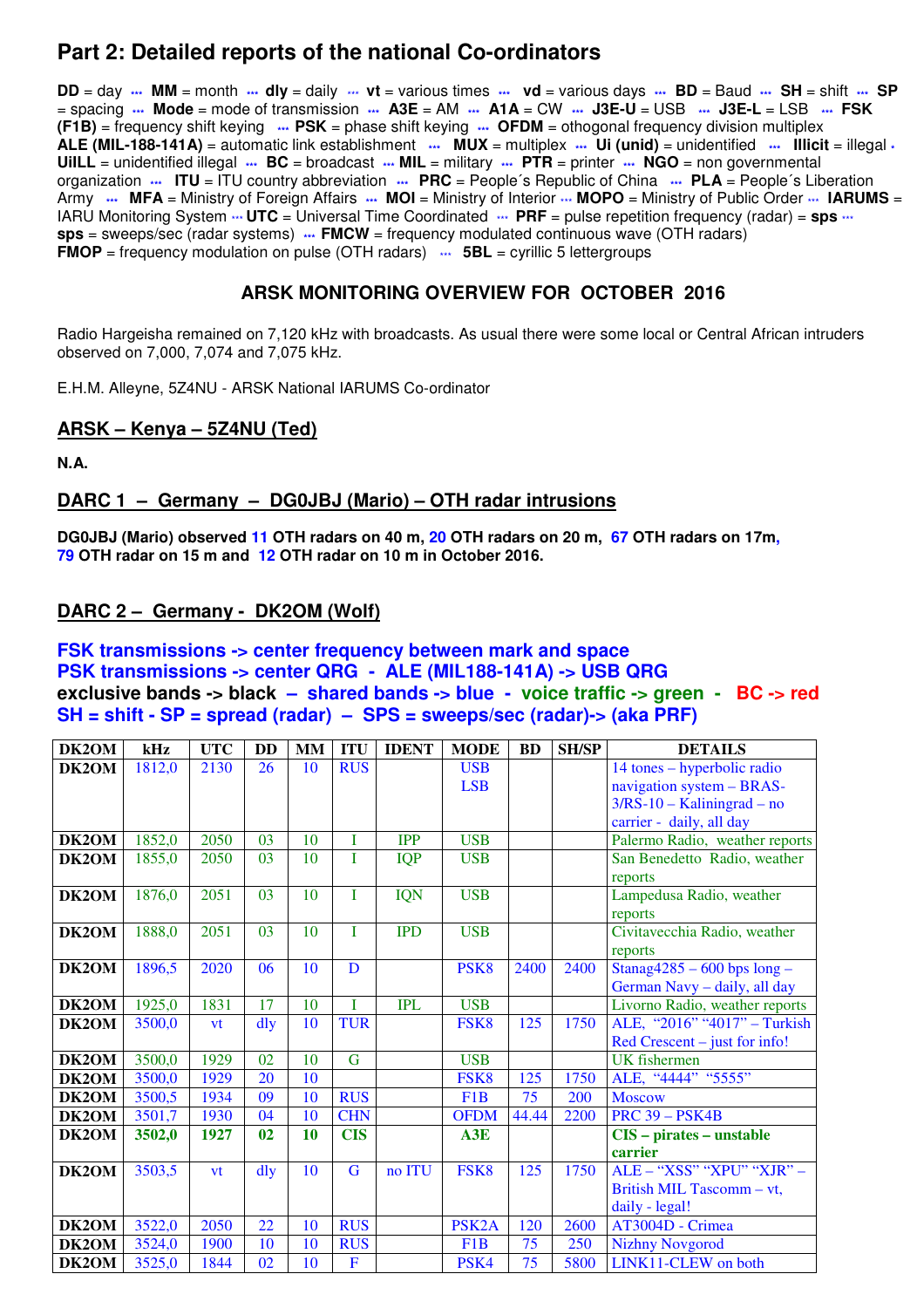| DK2OM              | kHz    | <b>UTC</b> | <b>DD</b>       | <b>MM</b> | <b>ITU</b>     | <b>IDENT</b> | <b>MODE</b>        | <b>BD</b>       | <b>SH/SP</b> | <b>DETAILS</b>                                                    |
|--------------------|--------|------------|-----------------|-----------|----------------|--------------|--------------------|-----------------|--------------|-------------------------------------------------------------------|
|                    |        |            |                 |           |                |              |                    |                 |              | sidebands (5800 Hz wide) -                                        |
|                    |        |            |                 |           |                |              |                    |                 |              | area of Marseille - legal!                                        |
| DK2OM              | 3527,0 | 2100       | 08              | 10        | <b>RUS</b>     |              | F1B                | $\overline{50}$ | 200          | <b>Severomorsk</b>                                                |
| DK2OM              | 3530,0 | 2207       | 13              | 10        | <b>RUS</b>     |              | FSK4               | 100             | 1500         | Syktyvkar                                                         |
|                    |        |            |                 |           |                |              | FSK <sub>2</sub>   | 100             | 1000         |                                                                   |
| DK2OM              | 3531,0 | ---        | --              | 10        | <b>RUS</b>     | REA4         | <b>NON</b>         |                 |              | unclean carrier - RUS airforce<br>Moscow, ident: 1940 utc - daily |
| DK2OM              | 3532,0 | ---        | --              | 10        | $\overline{F}$ |              | PSK4               | $\overline{75}$ | 5800         | LINK11-CLEW on both                                               |
|                    |        |            |                 |           |                |              |                    |                 |              | sidebands (5800 Hz wide) -                                        |
|                    |        |            |                 |           |                |              |                    |                 |              | area of Brest - legal!                                            |
| DK2OM              | 3535,0 | vt         | dly             | 10        | G              |              | <b>USB</b>         |                 |              | fishermen - north-east coast                                      |
|                    |        |            |                 |           |                |              |                    |                 |              | of Scotland – every evening                                       |
| DK2OM              | 3535,0 | 2103       | 28              | 10        | E              |              | <b>USB</b>         |                 |              | <b>Spanish fishery</b>                                            |
| $\overline{DK2OM}$ | 3541,0 | 1912       | 11              | 10        | <b>RUS</b>     |              | F <sub>1</sub> B   | 75              | 150          | <b>Moscow</b>                                                     |
| DK2OM              | 3542,0 | 1745       | 27              | 10        | <b>RUS</b>     |              | PSK4B              | 120             | 2600         | AT3104D - Kaliningrad                                             |
| DK2OM              | 3542,0 | 1829       | 02              | 10        | FEa            | <b>HDNA</b>  | A1A                |                 |              | loop - "HDNA"                                                     |
| DK2OM              | 3548,0 | 1702       | 17              | 10        | <b>RUS</b>     |              | F <sub>1</sub> B   | $\overline{50}$ | 200          | Kaliningrad - disturbed by a                                      |
|                    |        |            |                 |           |                |              |                    |                 |              | German amateur with CW-                                           |
|                    |        |            |                 |           |                |              |                    |                 |              | dashes on the mark QRG (area                                      |
|                    |        |            |                 |           |                |              |                    |                 |              | of Magdeburg)                                                     |
| DK2OM              | 3548,0 | 2103       | 08              | 10        | <b>RUS</b>     |              | F <sub>1</sub> B   | 50              | 200          | Vladimir                                                          |
| DK2OM              | 3550,0 | vt         | dly             | 10        | $\mathbf{F}$   |              | A3E                |                 |              | <b>French amateurs not</b>                                        |
| DK2OM              | 3550,0 | vt         | vd              | 10        | <b>ALG</b>     | no ITU       | FSK8               | 125             | 1750         | respecting bandplans - daily<br>ALE, "IU50" "IU52" "FN50"         |
| DK2OM              | 3550,0 | 1722       | 11              | 10        | <b>RUS</b>     |              | PSK <sub>2</sub>   | 120             | 2600         | $AT3004D$ – submode idle -                                        |
|                    |        |            |                 |           |                |              |                    |                 |              | Sevastopol                                                        |
| DK2OM              | 3552,0 | 1732       | 11              | 10        | <b>RUS</b>     |              | F1B                | 50              | 200          | Kaliningrad - disturbed by a                                      |
|                    |        |            |                 |           |                |              |                    |                 |              | German amateur with CW-                                           |
|                    |        |            |                 |           |                |              |                    |                 |              | dashes on the space QRG (area                                     |
|                    |        |            |                 |           |                |              |                    |                 |              | of Magdeburg)                                                     |
| DK2OM              | 3553,8 | ady        | $\frac{d}{dy}$  | 10        | <b>TUR</b>     |              | PSK <sub>8</sub>   | 2400            | 2400         | Stanag4285 - 600 bps long -                                       |
|                    |        |            |                 |           |                |              |                    |                 |              | TUR MIL - Ankara - daily, all                                     |
|                    |        |            |                 |           |                |              |                    |                 |              | day - legal operation                                             |
| DK2OM              | 3555,0 | 1920       | 19              | 10        |                |              | <b>USB</b>         |                 |              | male persons in French voice                                      |
| DK2OM              | 3560,0 | 1930       | 20              | 10        | E              |              | <b>USB</b>         |                 |              | <b>Spanish fishery</b>                                            |
| DK2OM              | 3568,0 | 1925       | $\overline{08}$ | 10        | <b>RUS</b>     |              | F <sub>1</sub> B   | 50              | 250          | Kaliningrad                                                       |
| DK2OM              | 3576,6 | ady        | dly             | 10        | I              | IZ3DVW       | A1A                |                 |              | 3576.550 - uncoordinated<br>$beacon - disturbing JT65$            |
| DK2OM              | 3585,0 | 1324       | 01              | 10        | <b>TWN</b>     | <b>HLL</b>   | F1C                |                 | 800          | WX-fax Taiwan - 120 rpm,                                          |
|                    |        |            |                 |           |                |              |                    |                 |              | IOC 576, - daily, all day -                                       |
|                    |        |            |                 |           |                |              |                    |                 |              | legal!                                                            |
| DK2OM              | 3586,0 | 1800       | dly             | 10        | G              |              | PSK <sub>2</sub> A | 40              | 40           |                                                                   |
|                    |        |            |                 |           |                |              |                    |                 |              |                                                                   |
|                    |        |            |                 |           |                |              |                    |                 |              | encrypted – every evening<br>Great Britain - purpose              |
| DK2OM              |        |            |                 |           |                |              |                    |                 |              | unknown                                                           |
|                    | 3586,0 | 0936       | 09              | 10        | <b>RUS</b>     |              | F <sub>1</sub> B   | 75              | 250          | St. Peterburg                                                     |
| DK2OM              | 3587,0 | vt         | vd              | 10        | E              | no ITU       | FSK8               | 125             | 1750         | ALE, "TVV" "TXX" - Spanish                                        |
|                    |        |            |                 |           |                |              |                    |                 |              | Guardia Civil                                                     |
| DK2OM              | 3587,0 | 1848       | 22              | 10        | <b>UKR</b>     |              | PSK <sub>2</sub> A | 120             | 2600         | AT3004D - Odessa                                                  |
| DK2OM              | 3590,0 | vt         | dly             | 10        | <b>PAK</b>     | no ITU       | FSK8               | 125             | 1750         | ALE, "KW" "KHAIBAR" -                                             |
|                    |        |            |                 |           |                |              |                    |                 |              | Pakistan navy                                                     |
| DK2OM              | 3590,0 | 0805       | 02              | <b>10</b> | ${\bf E}$      |              | <b>USB</b>         |                 |              | <b>Spanish fishery</b>                                            |
| DK2OM              | 3590,0 | 1820       | 03              | 10        | <b>MLT</b>     |              | PSK4A              | 75              | 5800         | LINK11-CLEW on both                                               |
|                    |        |            |                 |           |                |              |                    |                 |              | sidebands (5800 Hz wide) -                                        |
| DK2OM              | 3593,7 | ---        | --              | 10        | <b>RUS</b>     | D            | A1A                |                 |              | ship - east of Malta - legal!<br>Cluster beacon - Sevastopol      |
|                    |        |            |                 |           |                |              |                    |                 |              | <b>RUS Navy - "RCV"</b>                                           |
| DK2OM              | 3593,8 | ---        | --              | 10        | <b>RUS</b>     | ${\bf P}$    | A1A                |                 |              | Cluster beacon - Kaliningrad                                      |
|                    |        |            |                 |           |                |              |                    |                 |              | RUS Navy - "RMP"                                                  |
| DK2OM              | 3593,9 | ---        | 44              | 10        | <b>RUS</b>     | $\mathbf S$  | A1A                |                 |              | <b>Cluster beacon - Severomorsk</b>                               |
|                    |        |            |                 |           |                |              |                    |                 |              | RUS Navy - "RIT"                                                  |
| DK2OM              | 3594,0 | ---        | 44              | 10        | <b>RUS</b>     | $\mathbf C$  | A1A                |                 |              | <b>Cluster beacon C - Moscow</b>                                  |
|                    |        |            |                 |           |                |              |                    |                 |              | RUS Navy - "RIW"                                                  |
| DK2OM              | 3595,0 | ---        | --              | 10        | <b>RUS</b>     | $\mathbf K$  | A1A                |                 |              | Cluster beacon -                                                  |
|                    |        |            |                 |           |                |              |                    |                 |              | Petropavlovsk Kamchatskiy -                                       |
|                    |        |            |                 |           |                |              |                    |                 |              | RUS Navy - Pacific fleet -<br>"RCC"                               |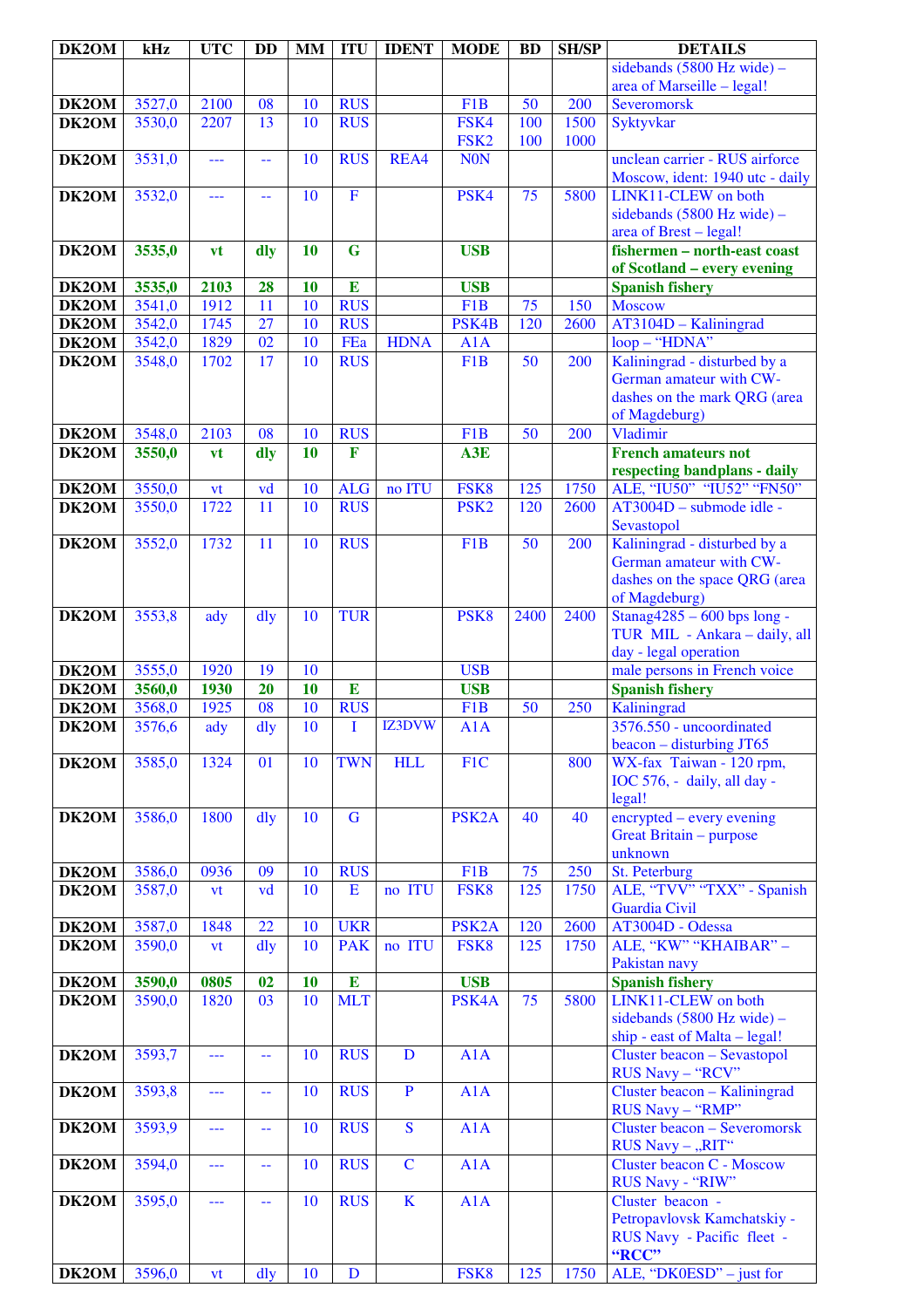| DK2OM          | kHz    | <b>UTC</b> | <b>DD</b>      | <b>MM</b> | <b>ITU</b>       | <b>IDENT</b>  | <b>MODE</b>        | <b>BD</b> | <b>SH/SP</b> | <b>DETAILS</b>                               |
|----------------|--------|------------|----------------|-----------|------------------|---------------|--------------------|-----------|--------------|----------------------------------------------|
|                |        |            |                |           |                  |               |                    |           |              | info!                                        |
| DK2OM          | 3596,0 | vt         | dly            | 10        | J                |               | FSK <sub>8</sub>   | 125       | 1750         | ALE, "JH1ESB" - just for info!               |
| DK2OM          | 3597,0 | 1822       | 02             | 10        | <b>CHN</b>       |               | PSK4A              | 60        | 2350         | PRC 30 tone modem - USB                      |
|                |        |            |                |           |                  |               |                    |           |              | mode - pilot tone 450 Hz - daily             |
| DK2OM          | 3600,0 | 1921       | 13             | 10        | <b>RUS</b>       |               | FSK4               | 100       | 1500         | Vladimir                                     |
|                |        |            |                |           |                  |               | FSK <sub>2</sub>   | 100       | 500          |                                              |
| DK2OM          | 3605,0 | 1845       | 13             | 10        | <b>RUS</b>       |               | F1B                | 50        | 500          | <b>North Caucasus</b>                        |
| DK2OM          | 3605,8 | 1954       | 02             | 10        | I                |               | PSK4A              | 75        | 2300         | $LINK11 - CLEW - Northern$                   |
|                | 3607,0 | 1856       | 03             | 10        | <b>CHN</b>       |               |                    | 125       | 1750         | Italy<br>ALE, "145"                          |
| DK2OM<br>DK2OM | 3617,0 |            | dly            | 10        | <b>HRV</b>       | 9A5EX         | FSK8<br>FSK8       | 125       | 1750         | ALE, "9A5EX" - HAM-ALE -                     |
|                |        | vt         |                |           |                  |               |                    |           |              | just for info                                |
| DK2OM          | 3622,5 | 1322       | 01             | 10        | J                | <b>JMH</b>    | F1C                |           | 800          | Tokyo Meteo - 120 rpm - IOC                  |
|                |        |            |                |           |                  |               |                    |           |              | 576 - daily, all day - legal!!!              |
| DK2OM          | 3625,0 | 1333       | 14             | 10        | <b>CHN</b>       |               | <b>FMOP</b>        |           | 55k          | Chinese OTH radar $-43$ sps-                 |
|                |        |            |                |           |                  |               |                    |           |              | 3625 - 3680 kHz via JA                       |
| DK2OM          | 3640,0 | vt         | dly            | 10        | $\overline{G}$   |               | FSK8               | 125       | 1750         | ALE, "XSS" - British MIL                     |
|                |        |            |                |           |                  |               |                    |           |              | Tascomm - just for info!                     |
| DK2OM          | 3640,0 | 1817       | 07             | 10        | <b>RUS</b>       |               | F <sub>1</sub> B   | 75        | 250          | <b>Smolensk</b>                              |
| DK2OM          | 3642,0 | ady        | $\frac{d}{dy}$ | 10        | <b>CHN</b>       |               | A1A                |           |              | loop - DKG6 de 3A7D                          |
|                |        |            |                |           |                  |               |                    |           |              | Chinese military - daily, all day            |
| DK2OM          | 3647,0 | 1325       | 01             | 10        | <b>CHN</b>       |               | <b>FMOP</b>        |           | 45k          | Chinese OTH radar - 43 sps -                 |
|                |        |            |                |           |                  |               |                    |           |              | 3647 - 3692 kHz                              |
| DK2OM          | 3649,0 | <b>vt</b>  | vd             | 10        | <b>ALG</b>       | no ITU        | FSK8               | 125       | 1750         | ALE, "BI20" PA20"                            |
| DK2OM          | 3658,0 | ---        | μ,             | 10        | <b>UZB</b>       |               | A1A                |           |              | beacon "V" - Tashkent                        |
| DK2OM<br>DK2OM | 3718,0 | yt         | vd             | 10<br>10  | FEa<br>S         | 7CJK          | A1A                | 125       | 1750         | loop "7CJK"<br>ALE, "YU" "YT" "YV" "DZ"      |
|                | 3720,0 | vt         | $\frac{d}{dy}$ |           |                  |               | FSK8               |           |              | - Swedish MIL                                |
| DK2OM          | 3736,2 | 1850       | 13             | 10        | $\mathbf G$      |               | F <sub>1</sub> B   | 100       | 170          | Codan selcal - idents: 3725 -                |
|                |        |            |                |           |                  |               |                    |           |              | 9894 - NE of London                          |
| DK2OM          | 3751,5 | vt         | dly            | 10        | <b>POL</b>       | no ITU        | FSK8               | 125       | 1750         | ALE, "IZ3" "MI3"                             |
| DK2OM          | 3755,0 | 1912       | 13             | 10        |                  |               | F <sub>1</sub> B   | 100       | 500          | F1B - burst system -                         |
| DK2OM          | 3756,0 | 1720       | 11             | 10        | <b>RUS</b>       |               | A3E                |           |              | RUS MIL - channel marker -                   |
|                |        |            |                |           |                  |               |                    |           |              | Tuapse – East Black Sea –                    |
|                |        |            |                |           |                  |               |                    |           |              | night $QRG - daily - even$                   |
|                |        |            |                |           |                  |               |                    |           |              | audible in Japan                             |
| DK2OM          | 3757,0 | ady        | $\frac{d}{dy}$ | 10        | FEa              | RIS9          | A1A                |           |              | "M8JF de RIS9" - loop                        |
| DK2OM          | 3761,5 | vt         | vd             | 10        | <b>POL</b>       | no ITU        | FSK8               | 125       | 1750         | ALE, "NI9" "PL7" "AB2" -<br>Polish MIL       |
| DK2OM          | 3772,0 | ady        | dly            | 10        | FEa              | A4JC          | A1A                |           |              | "A4JC" - loop                                |
| DK2OM          | 3777,0 | 1826       | 02             | 10        | FEa              |               | A1A                |           |              | "M8JF de RIS9" - loop - dly                  |
| DK2OM          | 3785,0 | 1705       | 14             | 10        | <b>UKR</b>       |               | PSK <sub>2</sub> A | 120       | 2600         | <b>AT3004D - Kyiv</b>                        |
| DK2OM          | 3791,0 | <b>vt</b>  | vd             | 10        | D                | <b>DK0ESD</b> | FSK8               | 125       | 1750         | ALE, "DKOESD" - daily just                   |
|                |        |            |                |           |                  |               |                    |           |              | for info!                                    |
| DK2OM          | 3797,0 | ady        | dly            | 10        | FEa              |               | A1A                |           |              | "M8JF de RIS9" - loop                        |
| DK2OM          | 6998,5 | ---        | $- -$          | 10        | <b>POL</b>       |               | PSK8               | 2400      | 2400         | MIL-188-110A - until                         |
|                |        |            |                |           |                  |               |                    |           |              | 7001.500 kHz - Polish MIL                    |
| DK2OM          | 7000,0 | 1520       | 10             | 10        | <b>INS</b>       |               | <b>USB</b>         |           |              | Indonesian pirates $-$ daily $-$ all         |
|                |        |            |                |           |                  |               | <b>LSB</b>         |           |              | day - audible in Europe in the<br>evenings   |
| DK2OM          | 7000,0 | ady        | dly            | 10        | $R\overline{US}$ |               | H3E                |           | 3.4k         | buzzer - 1 sec bursts - 118 Hz               |
|                |        |            |                |           |                  |               |                    |           |              | AF rough sinus - carrier on                  |
|                |        |            |                |           |                  |               |                    |           |              | $6998.0 + upper sideband -$                  |
|                |        |            |                |           |                  |               |                    |           |              | with splatters 10 kHz wide -                 |
|                |        |            |                |           |                  |               |                    |           |              | daily, all day - Moscow                      |
| DK2OM          | 7000,0 | 0715       | 28             | 10        | <b>RUS</b>       |               | PSK <sub>2</sub> A | 120       | 2600         | $AT3004D -$ many spurious                    |
|                |        |            |                |           |                  |               |                    |           |              | emissions and harmonics on                   |
|                |        |            |                |           |                  |               |                    |           |              | 14000.0 kHz - Moscow                         |
| DK2OM          | 7001,5 | ---        | $-$            | 10        | <b>POL</b>       |               | PSK8               | 2400      | 2400         | RF QRG 6998.5 kHz - 7000.3                   |
|                |        |            |                |           |                  |               |                    |           |              | kHz center - MIL-188-110A -                  |
|                |        |            |                |           |                  |               |                    |           |              | $600 / 300$ bps short - Polish<br><b>MIL</b> |
| DK2OM          | 7001,8 | 1503       | 06             | 10        | $\mathbf I$      |               | PSK8A              | 2400      | 2400         | MIL-188-110A - 600 bps/short                 |
|                |        |            |                |           |                  |               |                    |           |              | - Venice                                     |
| DK2OM          | 7001,8 | 1545       | 07             | 10        | <b>EGY</b>       |               | PSK8A              | 2400      | 2400         | MIL-188-110A - 1200 bps/long                 |
|                |        |            |                |           |                  |               |                    |           |              | Suez Canal - ship                            |
| DK2OM          | 7005,0 | 1525       | 10             | 10        | <b>INS</b>       |               | <b>USB</b>         |           |              | Indonesian pirates                           |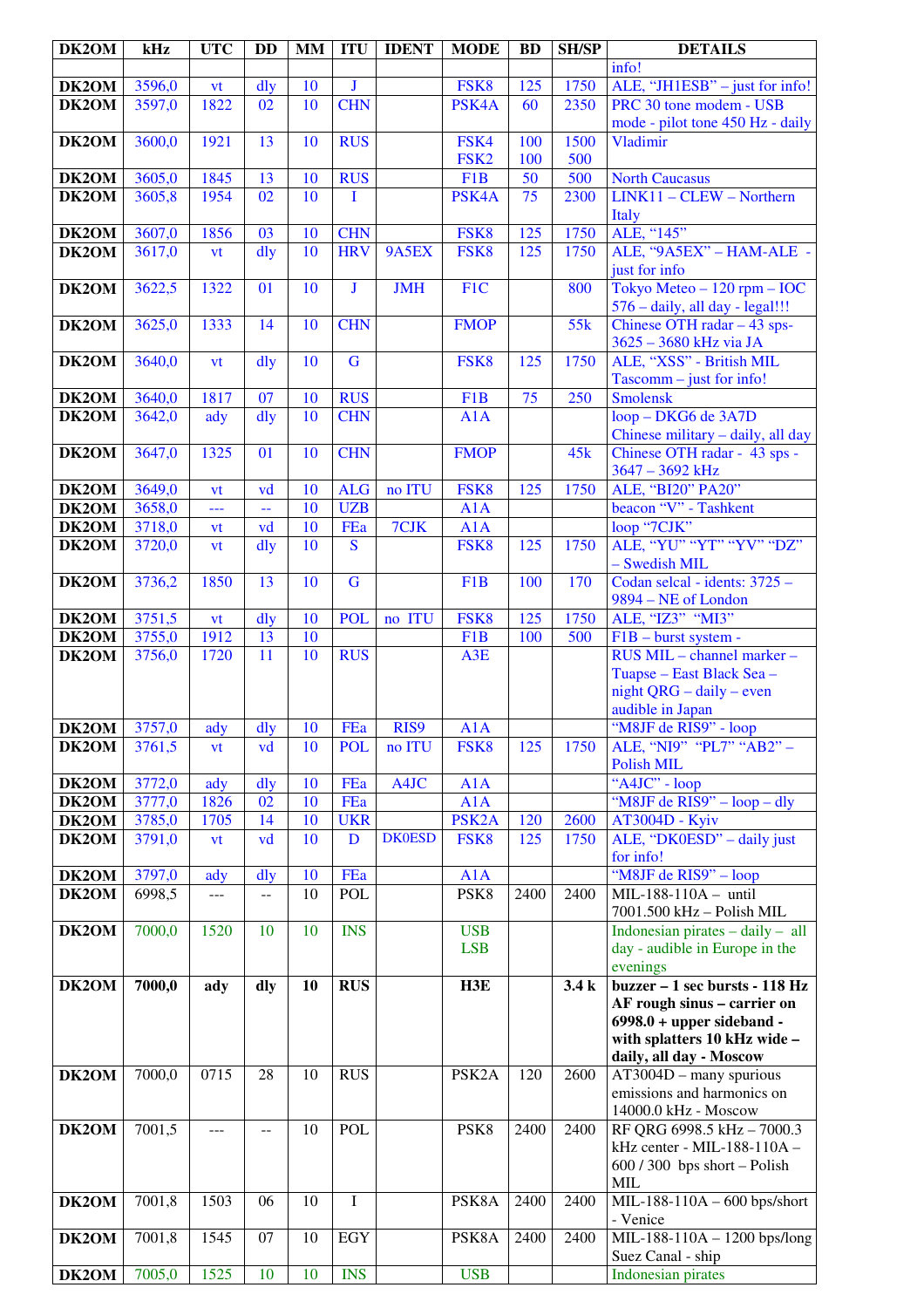| DK2OM | kHz     | <b>UTC</b> | <b>DD</b>      | <b>MM</b> | <b>ITU</b>                   | <b>IDENT</b>             | <b>MODE</b>              | <b>BD</b> | <b>SH/SP</b>     | <b>DETAILS</b>                                                                                 |
|-------|---------|------------|----------------|-----------|------------------------------|--------------------------|--------------------------|-----------|------------------|------------------------------------------------------------------------------------------------|
|       |         |            |                |           |                              |                          | <b>LSB</b>               |           |                  |                                                                                                |
| DK2OM | 7010,0  | vt         | dly            | 10        | <b>INS</b>                   |                          | <b>USB</b><br><b>LSB</b> |           |                  | <b>Indonesian and Philippine</b><br>pirates                                                    |
| DK2OM | 7015,0  | 1525       | 10             | 10        | <b>INS</b>                   |                          | <b>USB</b><br><b>LSB</b> |           |                  | <b>Indonesian pirates</b>                                                                      |
| DK2OM | 7018,0  | ---        | $- -$          | 10        | <b>RUS</b>                   | REA4                     | F1B                      | 100       | 800              | mostly idling - Russian<br>airforce Moscow - ident at full<br>hour $+41$ min. on $F1A$         |
| DK2OM | 7019,0  | 1820       | 02             | 10        | <b>CHN</b>                   |                          | PSK4A                    | 60        | 2350             | PRC 30 tone modem - LSB<br>mode - pilot tone 450 Hz -<br>daily - all day                       |
| DK2OM | 7020,0  | 1526       | 10             | 10        | <b>INS</b>                   |                          | <b>USB</b><br><b>LSB</b> |           |                  | <b>Indonesian pirates</b>                                                                      |
| DK2OM | 7020,0  | $---$      | $-$            | 10        | <b>ALB</b>                   |                          | FSK8                     | 125       | 1750             | ALE, "CS004A" "RS008D"<br>"RS0" - Albanian coast - daily                                       |
| DK2OM | 7020,0  | 1900       | 06             | 10        | <b>RUS</b>                   |                          | F1B                      | 75        | 250              | Moscow                                                                                         |
| DK2OM | 7025,0  | vt         | dly            | 10        | <b>INS</b>                   |                          | <b>USB</b><br><b>LSB</b> |           |                  | <b>Indonesian pirates</b>                                                                      |
| DK2OM | 7027,5  | ---        | $\overline{a}$ | 10        | <b>UKR</b>                   | $\overline{N''}$         | A1A                      |           |                  | beacon "V" - Kyiv                                                                              |
| DK2OM | 7028,0  | 1755       | 03             | 10        | <b>RUS</b>                   |                          | <b>FMCW</b>              |           | 13k              | OTH radar Contayner - 50 sps -<br>Gorodezh                                                     |
| DK2OM | 7030,0  | 1527       | 10             | 10        | <b>INS</b>                   |                          | <b>LSB</b>               |           |                  | Indonesian pirates                                                                             |
| DK2OM | 7034,0  | 1916       | 23             | 10        | <b>RUS</b>                   |                          | <b>FMCW</b>              |           | $\overline{13k}$ | OTH radar Contayner - 50 sps -<br>Gorodezh                                                     |
| DK2OM | 7035,0  | 1524       | 10             | 10        | <b>INS</b>                   |                          | <b>USB</b><br><b>LSB</b> |           |                  | <b>Indonesian pirates</b>                                                                      |
| DK2OM | 7039,0  | ---        | $-$            | 10        | <b>RUS</b>                   | $\overline{C}$           | A1A                      |           |                  | Cluster beacon C - Moscow<br>RUS Navy - "RIW"                                                  |
| DK2OM | 7039,1  | $---$      | $-$            | 10        |                              | A                        | A1A                      |           |                  | beacon "A" - loop                                                                              |
| DK2OM | 7039,2  | ---        | $\overline{a}$ | 10        | <b>RUS</b>                   | $\overline{F}$           | A1A                      |           |                  | Cluster beacon F - Vladivostok<br>RUS Navy - "RJS"                                             |
| DK2OM | 7039,3  | 1521       | 10             | 10        | $R\overline{US}$             | $\overline{\mathbf{K}}$  | A1A                      |           |                  | Cluster beacon K<br>Petropavlovsk Kamchatskiy -<br>RUS Navy - Pacific fleet -<br>"RCC" - daily |
| DK2OM | 7039,4  | 1320       | 01             | 10        | <b>RUS</b>                   | $\mathbf M$              | A1A                      |           |                  | Cluster beacon M - Magadan<br>RUS Navy - "RTS" -<br>distorted with spurious<br>emissions       |
| DK2OM | 7040,0  | 1527       | 10             | 10        | <b>INS</b>                   |                          | <b>USB</b><br><b>LSB</b> |           |                  | Indonesian pirates                                                                             |
| DK2OM | 7040,0  | vt         | dly            | 10        | ${\bf F}$                    | F6BAZ                    | FSK8                     | 125       | 1750             | ALE, "F6BAZ" - just for info                                                                   |
| DK2OM | 7040,0  | ady        | dly            | 10        | $\mathbf I$                  |                          | A1A                      |           |                  | IZ3DVW - uncoordinated<br>and unwanted beacon                                                  |
| DK2OM | 7040,5  | vt         | dly            | 10        | <b>HRV</b>                   |                          | FSK8                     | 125       | 1750             | ALE, "9A5EX" "9A0ALE" -<br>just for info                                                       |
| DK2OM | 7047,37 | vt         | vd             | 10        | $\mathbf D$                  |                          | FSK8                     | 125       | 1750             | ALE, " $\overline{DLONOT}$ " – just for<br>info!                                               |
| DK2OM | 7049,5  | vt         | vd             | 10        | <b>HRV</b><br>G<br>${\bf F}$ | 9A0ALE<br>M1DFO<br>F6BAZ | FSK8                     | 125       | 1750             | Amateur ALE, just for info!<br>daily - various times                                           |
| DK2OM | 7050,0  | vt         | dly            | 10        | <b>RUS</b><br><b>UKR</b>     |                          | <b>LSB</b>               |           |                  | music transmissions - private<br>war?                                                          |
| DK2OM | 7055,0  | 0855       | 14             | 10        | <b>INS</b>                   |                          | <b>LSB</b>               |           |                  | Indonesian pirates                                                                             |
| DK2OM | 7055,5  | vt         | vd             | 10        | MEa                          | no ITU                   | FSK8                     | 125       | 1750             | ALE, "111" "132" "133" -<br>Kaukasus                                                           |
| DK2OM | 7056,0  | 0535       | 02             | 10        | <b>RUS</b>                   |                          | <b>USB</b>               |           |                  | female Russian voice spelling<br>figures - Rostov na Donu                                      |
| DK2OM | 7061,0  | 1212       | 25             | 10        |                              |                          | PSK <sub>2</sub> A       | 120       | 2600             | AT3004D -                                                                                      |
| DK2OM | 7064,0  | 1822       | 16             | 10        | <b>RUS</b>                   |                          | PSK <sub>2</sub>         | 120       | 2600             | AT3004D - submode idle -<br>Far-East Russia                                                    |
| DK2OM | 7070,0  | vt         | vd             | 10        | <b>GEO</b>                   | no ITU                   | FSK8                     | 125       | 1750             | ALE, "MV" "244" "686" "334"<br>"204" "571" - daily active                                      |
| DK2OM | 7076,0  | 1243       | 18             | 10        | <b>RUS</b>                   |                          | F <sub>1</sub> B         | 75        | 250              | Moscow                                                                                         |
| DK2OM | 7088,8  | vt         | vd             | 10        | S                            | <b>SLOFRO</b>            | A1A                      |           |                  | 7088.830 kHz - cw-trainee,<br>Sweden - SL0FRO - just for<br>info!                              |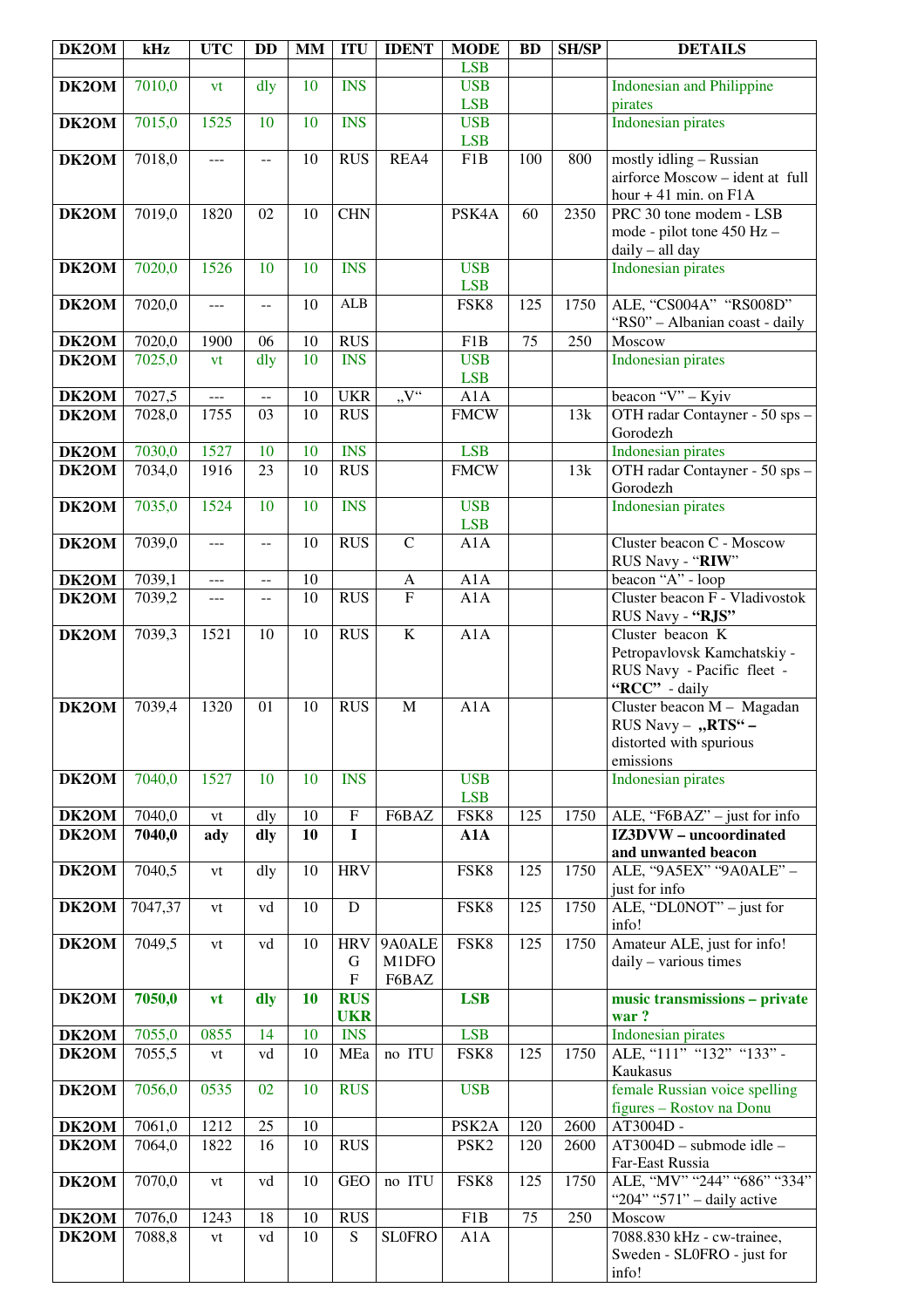| DK2OM              | kHz    | <b>UTC</b> | <b>DD</b>      | <b>MM</b> | <b>ITU</b>              | <b>IDENT</b> | <b>MODE</b>        | <b>BD</b>       | <b>SH/SP</b> | <b>DETAILS</b>                                        |
|--------------------|--------|------------|----------------|-----------|-------------------------|--------------|--------------------|-----------------|--------------|-------------------------------------------------------|
| DK2OM              | 7089,8 |            |                | 10        | <b>TUR</b>              |              | PSK8               | 2400            | 2400         | Link11 - SLEW - aircraft -                            |
|                    |        |            |                |           | <b>CYP</b>              |              |                    |                 |              | west of Cyprus                                        |
| DK2OM              | 7090,0 | 2022       | 18             | 10        | <b>RUS</b>              |              | <b>FMCW</b>        |                 | 13k          | OTH radar Contayner - 50 sps -                        |
|                    |        |            |                |           |                         |              |                    |                 |              | Gorodezh                                              |
| DK2OM              | 7091,5 | 157        | 19             | 10        | <b>KAZ</b>              | V''          | A1A                |                 |              | 7091.543 kHz - loop with                              |
|                    |        |            |                |           |                         |              |                    |                 |              | spurious - ident "V" - Almaty -                       |
| DK2OM              | 7099,5 |            | dly            | 10        | <b>HRV</b>              | 9A0ZG        | FSK8               | 125             | 1750         | Kazakhstan<br>ALE, "9A0ZG" "9A5EX1P"                  |
|                    |        | vt         |                |           |                         |              |                    |                 |              | "9A0OS" - daily - just for info!                      |
| DK2OM              | 7102,0 | vt         | dly            | 10        | <b>TWN</b>              |              | FSK8               | 125             | 1750         | ALE, " $BVAAS$ " – just for info!                     |
| DK2OM              | 7102,0 | vt         | dly            | 10        | <b>HRV</b>              | 9A0MIL       | FSK8               | 125             | 1750         | ALE, "9A0MIL" "9A2KS"                                 |
|                    |        |            |                |           | <b>SUI</b>              |              |                    |                 |              | "HB9MHB" "9A0ZG"                                      |
|                    |        |            |                |           | D                       |              |                    |                 |              | "9A4OS" "DK0ESD" – just for                           |
|                    |        |            |                |           |                         |              |                    |                 |              | info!                                                 |
| DK2OM              | 7110,0 | vt         | dly            | 10        | <b>HRV</b>              | 9A0ALE       | FSK8               | 125             | 1750         | ALE, "9A0ALE" - just for info                         |
| DK2OM              | 7114,0 | 1659       | 05             | 10        | <b>RUS</b>              |              | PSK <sub>2</sub> A | 120             | 2600         | $\overline{\text{AT}}3004\text{D}$ - Moscow           |
| DK2OM              | 7117,0 | $---$      | $\overline{a}$ | 10        | <b>RUS</b>              | REA4         | F1B                | 100             | 1000         | mostly idling - Russian airforce                      |
|                    |        |            |                |           |                         |              |                    |                 |              | Moscow - ident on CW at 1640                          |
|                    |        |            |                |           |                         |              |                    |                 |              | utc on the mark-QRG                                   |
| DK2OM              | 7119,0 | 0922       | 15             | 10        | <b>RUS</b>              |              | PSK <sub>2</sub>   | 120             | 2600         | AT3004D - submode idle - Far                          |
|                    |        |            |                |           |                         |              |                    |                 |              | East Russia                                           |
| DK2OM              | 7120,0 | 1448       | 02             | 10        | <b>SOM</b>              |              | A3E                |                 | 9k           | Radio Hargaysa - Somalia -                            |
|                    |        |            |                |           |                         |              |                    |                 |              | daily - even audible in<br><b>Australia and Japan</b> |
| DK2OM              | 7122,0 | 1926       | 16             | 10        | <b>RUS</b>              |              | F <sub>1</sub> B   | 75              | 250          | Moscow                                                |
| DK2OM              | 7134,0 | 1833       | 02             | 10        | <b>RUS</b>              |              | F <sub>1</sub> B   | 50              | 200          | Far-East Russia                                       |
| DK2OM              | 7135,0 | 1613       | 03             | 10        |                         |              | FSK8               | 125             | 1750         | ALE, "UDR" "YDM"                                      |
| DK2OM              | 7137,0 | vt         | dly            | 10        | <b>TWN</b>              |              | FSK8               | 125             | 1750         | ALE, "CBIUN" "CBWPC"                                  |
|                    |        |            |                |           |                         |              | <b>LSB</b>         |                 |              | "CQYTX" "CAPLJ" "CTFOJ"                               |
|                    |        |            |                |           |                         |              |                    |                 |              | "CEGTO" "CSNYI" "CEIPN"                               |
|                    |        |            |                |           |                         |              |                    |                 |              | "CRXWT"-Taiwanese navy -                              |
|                    |        |            |                |           |                         |              |                    |                 |              | daily                                                 |
| DK <sub>2</sub> OM | 7143,0 | 1745       | 05             | 10        | <b>RUS</b>              |              | PSK <sub>2</sub> A | 120             | 2600         | $\overline{AT3}004D$ - Machatchkala                   |
| DK2OM              | 7146,5 | 1447       | 02             | 10        | <b>ERI</b>              |              | <b>A3E/BC</b>      |                 | 9k           | carrier on 7146.557 kHz -                             |
|                    |        |            |                |           |                         |              |                    |                 |              | Radio Eritrea + ETH QRM -                             |
|                    | 7162,0 | 0909       | 27             | 10        | <b>RUS</b>              |              | F1B                | $\overline{75}$ | 250          | daily<br>Moscow                                       |
| DK2OM              |        |            |                | 10        |                         |              |                    |                 |              |                                                       |
| DK2OM              | 7163,0 | ---        | --             |           | <b>UKR</b>              |              | A3E                |                 |              | encrypted MSGs - SZRU in<br><b>Rivne</b>              |
| DK2OM              | 7171,0 | 1323       | 31             | 10        | <b>RUS</b>              |              | PSK <sub>2</sub> A | 120             | 2600         | AT3004D - Moscow                                      |
| DK2OM              | 7175,0 | 1447       | 02             | <b>10</b> | <b>ERI</b>              |              | A3E                |                 | 9k           | carrier on 7174.989 kHz                               |
|                    |        |            |                |           | <b>ETH</b>              |              |                    |                 |              | <b>Radio Eritrea disturbed by</b>                     |
|                    |        |            |                |           |                         |              |                    |                 |              | <b>Radio Ethiopia with white</b>                      |
|                    |        |            |                |           |                         |              |                    |                 |              | noise emissions                                       |
| DK2OM              | 7176,0 | 1601       | 14             | 10        | <b>RUS</b>              |              | F1B                | 75              | 250          | Moscow                                                |
| DK2OM              | 7178,0 | 1940       | 15             | 10        | <b>RUS</b>              |              | <b>FMCW</b>        |                 | 13k          | OTH radar Contayner - 50 sps -                        |
|                    |        |            |                |           |                         |              |                    |                 |              | Gorodezh                                              |
| DK2OM              | 7180,0 | vt         | 29             | 10        | D                       |              | PSK8A              | 2400            | 2400         | 7180 - 7200 kHz - Stanag -                            |
|                    |        |            |                |           |                         |              |                    |                 |              | 4285 – German Amateur<br>hunting and disturbing       |
|                    |        |            |                |           |                         |              |                    |                 |              | <b>German contest stations with</b>                   |
|                    |        |            |                |           |                         |              |                    |                 |              | empty transmissions in LSB-                           |
|                    |        |            |                |           |                         |              |                    |                 |              | and DSB-mode - southern                               |
|                    |        |            |                |           |                         |              |                    |                 |              | part of Nuernberg                                     |
| DK2OM              | 7183,0 | vt         | dly            | 10        | <b>SUI</b>              |              | FSK8               | 125             | 1750         | ALE, "HB9MHB" - just for                              |
|                    |        |            |                |           |                         |              |                    |                 |              | info!                                                 |
| DK2OM              | 7185,0 | 1620       | 14             | <b>10</b> | <b>ERI</b>              |              | A3E                |                 | 9k           | carrier on 7184.989 kHz                               |
|                    |        |            |                |           | <b>ETH</b>              |              |                    |                 |              | <b>Radio Eritrea disturbed by</b>                     |
|                    |        |            |                |           |                         |              |                    |                 |              | <b>Radio Ethiopia with white</b>                      |
|                    |        |            |                |           |                         |              |                    |                 |              | noise emissions                                       |
| DK2OM              | 7185,5 | 1520       | 19             | 10        | ${\bf D}$<br><b>HRV</b> |              | FSK8               | 125             | 1750         | ALE, "9A5EX" "DK0ESD"                                 |
| DK2OM              | 7186,5 | 1915       | 16             | 10        | <b>CHN</b>              |              | PSK4A              | 75              | 2250         | just for info - daily<br>RF 7185.0 kHz - PRC4+4 -     |
|                    |        |            |                |           |                         |              |                    |                 |              | traffic                                               |
| DK2OM              | 7196,0 | 1230       | 16             | 10        | D                       |              | PSK8A              | 2400            | 2400         | Stanag-4285 - 600 bps/long -                          |
|                    |        |            |                |           |                         |              |                    |                 |              | area of Nuernberg                                     |
| DK2OM              | 7196,0 | 1615       | 20             | 10        | <b>RUS</b>              |              | PSK <sub>2</sub>   | 120             | 2600         | AT3004D - submode idle -                              |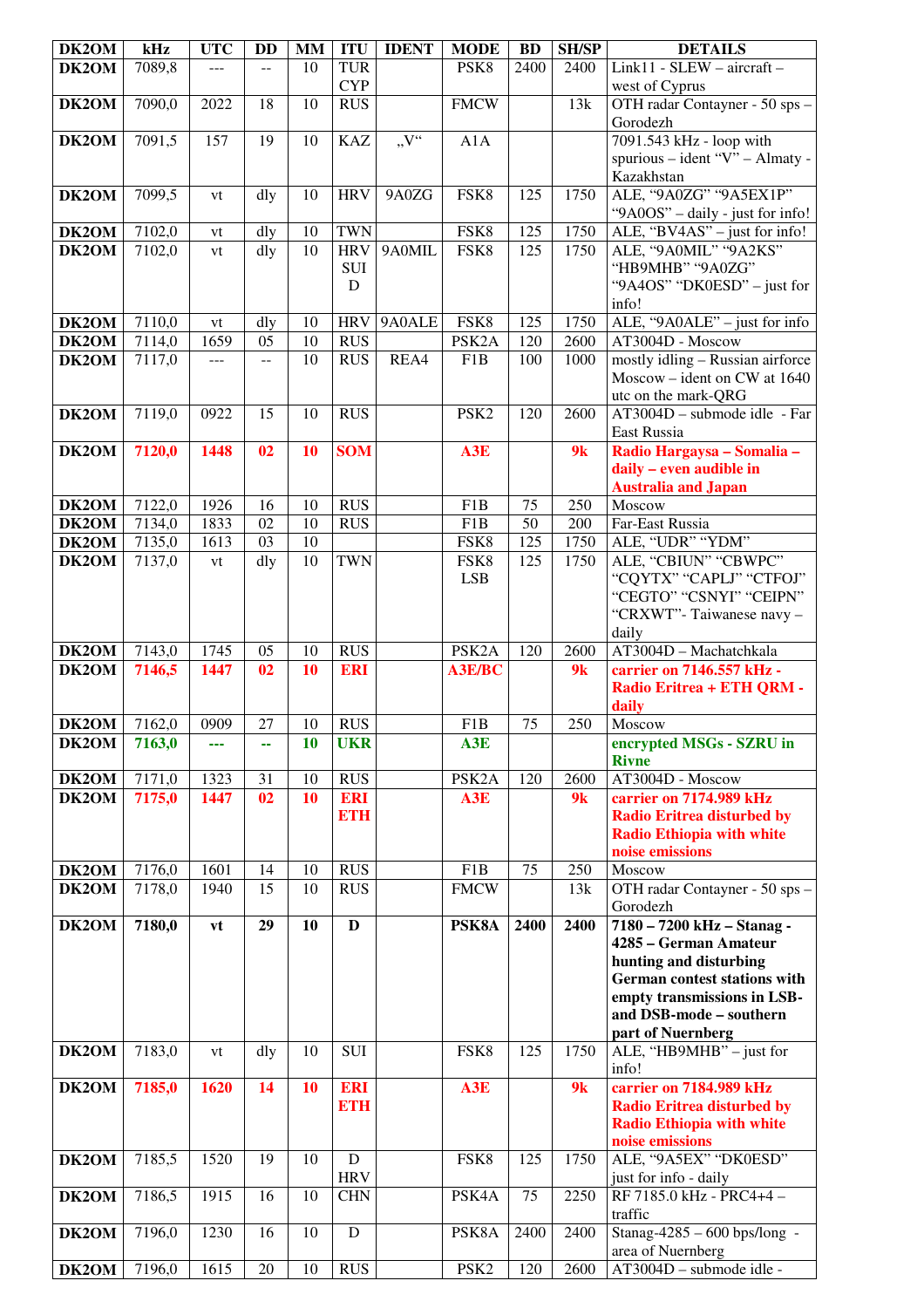| DK2OM | kHz     | <b>UTC</b> | <b>DD</b>      | <b>MM</b> | <b>ITU</b>      | <b>IDENT</b>  | <b>MODE</b>        | <b>BD</b>        | <b>SH/SP</b> | <b>DETAILS</b>                                         |
|-------|---------|------------|----------------|-----------|-----------------|---------------|--------------------|------------------|--------------|--------------------------------------------------------|
|       |         |            |                |           |                 |               |                    |                  |              | Severomorsk                                            |
| DK2OM | 7197,0  | vt         | dly            | 10        | <b>TUR</b>      | no ITU        | FSK8               | $\overline{1}25$ | 1750         | ALE, "206102" "318013"                                 |
|       |         |            |                |           |                 |               |                    |                  |              | "328013" "355013" "365013"                             |
|       |         |            |                |           |                 |               |                    |                  |              | "329018" "308013" "331730"                             |
|       |         |            |                |           |                 |               |                    |                  |              | "355013" "337013" "381013"                             |
|       |         |            |                |           |                 |               |                    |                  |              | "311013" Turkish                                       |
|       |         |            |                |           |                 |               |                    |                  |              | organisations and Turkish Civil                        |
|       |         |            |                |           |                 |               |                    |                  |              | Defense - source: DL8AAM -                             |
|       |         |            |                |           |                 |               |                    |                  |              | daily, various times                                   |
| DK2OM | 7200,0  | 1430       | 06             | <b>10</b> | <b>MMR</b>      |               | <b>A3E/BC</b>      |                  | 9k           | <b>Myanma Radio - 0900 - 1400</b>                      |
|       |         |            |                |           |                 |               |                    |                  |              | <b>UTC</b> - daily                                     |
| DK2OM | 10100,8 | ady        | dly            | 10        | $\mathbf D$     |               | F1B                | 50               | 450          | <b>Baudot</b> - German                                 |
|       |         |            |                |           | <b>SNG</b>      | no ITU        | FSK8               | 125              | 1750         | Weatherservice - legal!<br>ALE, "CN6" "68" - Singapore |
| DK2OM | 10110,0 | vt         | dly            | 10        |                 |               |                    |                  |              | Navy - Changi Naval Base                               |
| DK2OM | 10112,0 | 0825       | 01             | 10        | $\mathbf I$     |               | PSK8A              | 2400             | 2400         | Stanag-4285 - 600 bps $long -$                         |
|       |         |            |                |           |                 |               |                    |                  |              | Rome - daily                                           |
| DK2OM | 10113,0 | vt         | vd             | 10        | <b>TUN</b>      | no ITU        | FSK8               | 125              | 1750         | ALE, "TUD" "STAT5"                                     |
|       |         |            |                |           |                 |               |                    |                  |              | "STAT154"                                              |
| DK2OM | 10114,0 | <b>vt</b>  | dly            | 10        | <b>ALG</b>      | no ITU        | FSK8               | 125              | 1750         | ALE, "BSF" "ZEN"                                       |
|       |         |            |                |           |                 |               |                    |                  |              | "CM2OR2"                                               |
| DK2OM | 10114,8 | 0752       | 18             | 10        | <b>RUS</b>      |               | F <sub>1</sub> B   | 100              | 1000         | CIS14 - Moscow - daily                                 |
| DK2OM | 10115,0 | vt         | $\frac{d}{dy}$ | 10        | <b>MRC</b>      | no ITU        | FSK8               | 125              | 1750         | ALE, "100" "114" "201"                                 |
|       |         |            |                |           |                 |               |                    |                  |              | "XXZ" - Western Sahara                                 |
| DK2OM | 10116,5 | ---        | $-$            | 10        | <b>AFS</b>      |               | F <sub>7</sub> D   | 54.3             | 2120         | $MHF50 - 33$ tones - South                             |
|       |         |            |                |           |                 |               |                    |                  |              | African navy                                           |
| DK2OM | 10120,0 | vt         | $\frac{d}{dy}$ | 10        | <b>ALG</b>      | no ITU        | FSK8               | 125              | 1750         | ALE, "CM6" "01012016"                                  |
| DK2OM | 10121,0 | 0926       | 20             | 10        | <b>RUS</b>      |               | F <sub>1</sub> B   | 75               | 250          | Moscow - daily                                         |
| DK2OM | 10123,0 | vt         | dly            | 10        | <b>ALG</b>      | no ITU        | FSK8               | 125              | 1750         | ALE, "CM3" "COF" "BSF"                                 |
|       |         |            |                |           |                 |               |                    |                  |              | "CM2" "ESA" – Algerian                                 |
|       |         |            |                |           |                 |               |                    |                  |              | Airforce                                               |
| DK2OM | 10125,0 | 1030       | 11             | 10        | <b>UKR</b>      |               | PSK <sub>2</sub> A | 120              | 2600         | AT3004D - Odessa                                       |
| DK2OM | 10129,0 | vt         | dly            | 10        | <b>ALG</b>      | no ITU        | FSK8               | 125              | 1750         | ALE, "CM1" "CTF" "772"                                 |
| DK2OM | 10131,0 | 0750       | 19             | 10        | <b>RUS</b>      |               | F <sub>1</sub> B   | 75               | 250          | Jekaterinburg                                          |
| DK2OM | 10131,0 | 1554       | 14             | 10        | A <sub>US</sub> |               | <b>FMCW</b>        |                  | 10k          | Australian OTH radar JORN -                            |
|       |         |            |                |           |                 |               |                    |                  |              | $23$ sps – intro tones -10126 –                        |
|       |         |            |                |           |                 |               |                    |                  |              | $10136$ kHz $- 3.3$ dec bursts                         |
| DK2OM | 10132,0 | vt         | vd             | 10        | $\overline{F}$  |               | <b>USB</b>         |                  |              | French amateurs not respecting                         |
|       |         |            |                |           |                 |               |                    |                  |              | bandplans                                              |
| DK2OM | 10136,0 | vt         | dly            | 10        | <b>ALG</b>      | no ITU        | FSK8               | 125              | 1750         | ALE, "CM3" "BLD" "CNC"                                 |
|       |         |            |                |           |                 |               |                    |                  |              | "TF2"                                                  |
| DK2OM | 10144,0 | ady        | dly            | 10        | $\mathbf{D}$    | <b>DK0WCY</b> | A1A                |                  |              | 10144.000 kHz - DK0WCY -                               |
|       |         |            |                |           |                 |               |                    |                  |              | German aurora beacon - just                            |
| DK2OM | 10145,5 |            |                | 10        | <b>SUI</b>      | <b>HB9MHB</b> | FSK8               | 125              | 1750         | for info!<br>ALE, "HBMHB" - just for info              |
|       |         | vt         | dly            |           |                 |               |                    |                  |              | - daily                                                |
| DK2OM | 10145,5 | vt         | vd             | 10        | <b>TWN</b>      | <b>BV4AS</b>  | FSK8               | 125              | 1750         | ALE, "BV4AS" "VK4SAA"-                                 |
|       |         |            |                |           | <b>AUS</b>      |               |                    |                  |              | just for info!                                         |
| DK2OM | 10153,0 | 1540       | 20             | 10        | <b>AUS</b>      |               | <b>FMCW</b>        |                  | 10k          | Australian OTH radar JORN -                            |
|       |         |            |                |           |                 |               |                    |                  |              | intro tones - 33 sps and 38 sps                        |
|       |         |            |                |           |                 |               |                    |                  |              | 3.7 sec bursts                                         |
| DK2OM | 13950,0 | 1250       | 20             | 10        |                 |               | <b>FMCW</b>        |                  | 400k         | Russian OTH radar Gorodezh -                           |
|       |         |            |                |           |                 |               |                    |                  |              | $50$ sps – splatters covering the                      |
|       |         |            |                |           |                 |               |                    |                  |              | whole 20 m-band                                        |
| DK2OM | 14000,0 | 1612       | 20             | 10        | FEa             |               | <b>USB</b>         |                  |              | pirates from Java Sea - daily                          |
| DK2OM | 14000,0 | 0950       | 10             | 10        |                 |               | N0N                |                  |              | carrier - 13999.973 kHz                                |
| DK2OM | 14006,0 | 0610       | 21             | 10        | <b>RUS</b>      |               | PSK <sub>2</sub> A | 120              | 2600         | AT3004D traffic - Moscow                               |
| DK2OM | 14008,0 | 0950       | 05             | 10        | <b>RUS</b>      |               | F1B                | 50               | 500          | Moscow                                                 |
| DK2OM | 14014,0 | 1007       | 24             | 10        | <b>RUS</b>      |               | A1A                |                  |              | 5 letter groups - Moscow                               |
| DK2OM | 14025,5 | 0843       | 31             | 10        | <b>CHN</b>      |               | <b>OFDM</b>        | 44.45            | 2300         | PRC 39 modem - East China                              |
| DK2OM | 14026,0 | 1244       | 02             | 10        | <b>RUS</b>      |               | PSK <sub>2</sub> A | 120              | 2600         | AT3004D - traffic and                                  |
|       |         |            |                |           |                 |               |                    |                  |              | submode idle - Moscow - also                           |
|       |         |            |                |           |                 |               |                    |                  |              | 11.10.2016 at 0920 utc                                 |
| DK2OM | 14030,0 | vt         | vd             | 10        | <b>CHN</b>      |               | FSK8               | 125              | 1750         | ALE, "Y" "473" "853"                                   |
| DK2OM | 14100,0 | vt         | dly            | 10        | $\rm ALG$       | no ITU        | FSK8               | 125              | 1750         | ALE, "6206" "6204" "6212"                              |
|       |         |            |                |           |                 |               |                    |                  |              | "6202" "6203" "6207" "6217"                            |
|       |         |            |                |           |                 |               |                    |                  |              | "MTL" "IJI" - Mauritanian                              |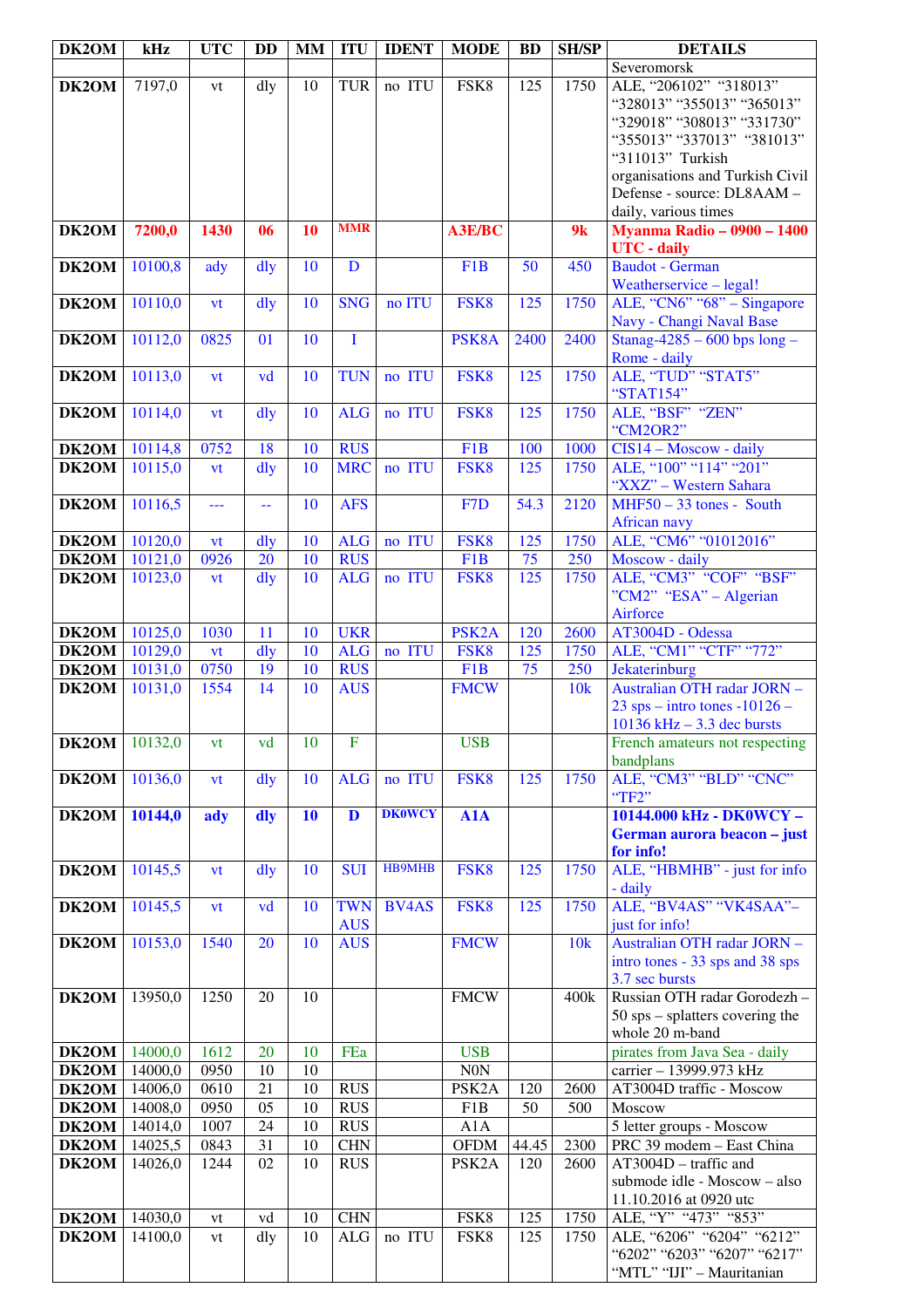| DK2OM          | kHz                | <b>UTC</b>   | <b>DD</b> | <b>MM</b> | <b>ITU</b>              | <b>IDENT</b> | <b>MODE</b>         | <b>BD</b> | <b>SH/SP</b> | <b>DETAILS</b>                                                 |
|----------------|--------------------|--------------|-----------|-----------|-------------------------|--------------|---------------------|-----------|--------------|----------------------------------------------------------------|
|                |                    |              |           |           |                         |              |                     |           |              | border - daily, all day                                        |
| DK2OM          | 14100,0            | ---          | $-$       | 10        | $\overline{F}$          |              | <b>FMCW</b>         |           | 20k          | French OTH burst radar, 6 sps,                                 |
|                |                    |              |           |           |                         |              |                     |           |              | similar Codar sounding, South                                  |
| DK2OM          | 14108,0            | ---          |           | 10        | <b>RUS</b>              |              | A1A                 |           |              | France<br>"BXCS de 9KHQ" - RUS MIL                             |
|                |                    |              | $-$       |           |                         |              |                     |           |              | area of Moscow - many                                          |
|                |                    |              |           |           |                         |              |                     |           |              | spurious emissions                                             |
| DK2OM          | 14109,0            | vt           | vd        | 10        | <b>TWN</b>              | <b>HAM</b>   | FSK8                | 125       | 1750         | ALE, "BV4AS" - daily - just                                    |
|                |                    |              |           |           |                         |              |                     |           |              | for info!                                                      |
| DK2OM          | 14109,0            | vt           | vd        | 10        | <b>INS</b>              | <b>HAM</b>   | FSK8                | 120       | 1750         | ALE, "YD0OXH3" – just for                                      |
|                |                    |              |           |           |                         |              |                     |           |              | info!                                                          |
| DK2OM          | 14109,0            | vt           | dly       | 10        | $\overline{S}$          |              | FSK8                | 125       | 1750         | ALE, "SM3FXL" "9A4OS"                                          |
|                |                    |              |           |           | <b>HRV</b>              |              |                     |           |              | "9A3BRV" "DK0ESD" - just                                       |
|                |                    |              |           |           | $\mathbf D$             |              |                     |           |              | for info!                                                      |
| DK2OM<br>DK2OM | 14109,0<br>14114,0 | 1601<br>0841 | 07<br>16  | 10<br>10  | ${\bf G}$<br><b>RUS</b> |              | FSK8<br><b>FMCW</b> | 125       | 1750<br>13k  | ALE, "M1DFO" - just for info<br>OTH radar Contayner - 50 sps - |
|                |                    |              |           |           |                         |              |                     |           |              | Gorodezh – long lasting                                        |
| DK2OM          | 14116,0            | 0919         | 10        | 10        | <b>RUS</b>              |              | F <sub>1</sub> B    | 75        | 250          | Moscow                                                         |
| DK2OM          | 14125,0            | 0844         | 31        | 10        | <b>RUS</b>              |              | PSK <sub>2</sub> A  | 120       | 2600         | AT3004D - Chabarovsk                                           |
| DK2OM          | 14127,0            | 1500         | 16        | 10        | <b>RUS</b>              |              | <b>FMCW</b>         |           | 13k          | OTH radar Contayner - 50 sps -                                 |
|                |                    |              |           |           |                         |              |                     |           |              | Gorodezh                                                       |
| DK2OM          | 14132,0            | 0915         | 10        | 10        | <b>RUS</b>              |              | F <sub>1</sub> B    | 75        | 250          | Jekaterinburg                                                  |
| DK2OM          | 14140,0            | 1336         | 15        | 10        | <b>RUS</b>              |              | <b>FMCW</b>         |           | 10k          | OTH burst radar Contayner - 10                                 |
|                |                    |              |           |           |                         |              |                     |           |              | sps - Gorodezh - also                                          |
|                | 14140,0            | 1009         |           |           | <b>RUS</b>              |              | <b>FMCW</b>         |           |              | 13.09.2016 at 1156 utc                                         |
| DK2OM          |                    |              | 07        | 10        |                         |              |                     |           | 13k          | OTH radar Contayner - 50 sps -<br>Gorodezh                     |
| DK2OM          | 14145,0            | 0850         | 04        | 10        | <b>RUS</b>              |              | <b>FMCW</b>         |           | 13k          | OTH radar Contayner - 50 sps -                                 |
|                |                    |              |           |           |                         |              |                     |           |              | Gorodezh                                                       |
| DK2OM          | 14155,0            | 1016         | 29        | 10        | <b>RUS</b>              |              | <b>FMCW</b>         |           | 10k          | OTH burst radar Contayner - 10                                 |
|                |                    |              |           |           |                         |              |                     |           |              | sps - Gorodezh                                                 |
| DK2OM          | 14160,0            | vt           | dly       | 10        | <b>MRC</b>              |              | FSK8                | 125       | 1750         | ALE, "9204" "9228" "9236"                                      |
| DK2OM          | 14177,0            | 1005         | 09        | 10        | <b>RUS</b>              |              | A1A                 |           |              | vvvvv - CAPB de 5LT8 -                                         |
|                |                    |              |           |           |                         |              |                     |           |              | NN8Z-6JQQ - Moscow                                             |
| DK2OM          | 14180,0            | 0810         | 01        | 10        | <b>RUS</b>              | <b>RDL</b>   | F1B                 | 50        | 200          | RUS Navy - Sevastopol - daily                                  |
| DK2OM          | 14185,0            | 0931         | 19        | 10        | <b>RUS</b>              |              | <b>FMCW</b>         |           | 10k          | OTH burst radar Contayner - 10<br>sps - Gorodezh               |
| DK2OM          | 14192,0            | vt           | dly       | 10        | <b>RUS</b>              |              | F1B                 | 50        | 500          | RUS navy Kaliningrad - daily                                   |
|                |                    |              |           |           |                         |              |                     | 75        | 500          |                                                                |
|                |                    |              |           |           |                         |              |                     | 50        | 200          |                                                                |
|                |                    |              |           |           |                         |              |                     | 100       | 500          |                                                                |
|                |                    |              |           |           |                         |              |                     | 100       | 200          |                                                                |
| DK2OM          | 14201,8            | 0858         | 04        | 10        | <b>CHN</b>              |              | PSK <sub>2</sub>    | 75        | 2200         | PRC 16 tone modem - USB                                        |
|                |                    |              |           |           |                         |              |                     |           |              | mode - pilot tone 450 Hz - RF<br>14200.0 kHz - China -         |
|                |                    |              |           |           |                         |              |                     |           |              | Shanghai - daily                                               |
| DK2OM          | 14205,0            | vt           | dly       | 10        | <b>CHN</b>              | no ITU       | FSK8                | 125       | 1750         | ALE, "505" "822"                                               |
| <b>DK2OM</b>   | 14221,0            | vt           | vd        | 10        | KGZ                     |              | F1B                 | 50        | 200          | $CIS-50-50$ - Bishkek - daily                                  |
| <b>DK2OM</b>   | 14240,0            | 0807         | 12        | 10        | <b>RUS</b>              |              | F1B                 | 75        | 250          | Moscow                                                         |
| DK2OM          | 14248,5            | 0525         | 29        | 10        | <b>ETH</b>              |              | F1B                 | 600       | 600          | DRK-FSK 600 - Adis Abeba                                       |
| DK2OM          | 14260,0            | vt           | dly       | 10        | <b>SRB</b>              | YU1BI        | FSK8                | 125       | 1750         | ALE, "YU1BI" - just for info!                                  |
| DK2OM          | 14272,0            | $---$        | $- -$     | 10        | <b>RUS</b>              | <b>RCV</b>   | A1A                 |           |              | <b>RUS Navy Sevastopol</b>                                     |
| DK2OM          | 14280,0            | 1310         | 12        | 10        | <b>RUS</b>              |              | F1B                 | 75        | 250          | Moscow                                                         |
| DK2OM          | 14288,0            | 1220         | 06        | 10        | <b>RUS</b>              |              | <b>FMCW</b>         |           | 13k          | OTH radar Contayner - 50 sps                                   |
| DK2OM          | 14295,0            | vt           | dly       | 10        | <b>SRB</b>              | YU1BI        | FSK8                | 125       | 1750         | Gorodezh – long lasting<br>ALE, "YU1BI" - just for info!       |
| DK2OM          | 14295,0            | 0823         | 01        | 10        | <b>TJK</b>              |              | A3E                 |           | 9k           | 3 <sup>rd</sup> from Radio Tajik on 4765                       |
|                |                    |              |           |           |                         |              |                     |           |              | kHz - daily, all day                                           |
| DK2OM          | 14300,0            | 0830         | 28        | 10        | <b>CHN</b>              |              | <b>FMOP</b>         |           | 10k          | Chinese OTH radar - 14300                                      |
|                |                    |              |           |           |                         |              |                     |           |              | and 14330 kHz jumping - 67                                     |
|                |                    |              |           |           |                         |              |                     |           |              | sps - 3.8 sec bursts                                           |
| DK2OM          | 14301,0            | 0900         | 24        | 10        | <b>CHN</b>              |              | <b>FMCW</b>         |           | 10k          | Chinese OTH radar - 14301                                      |
|                |                    |              |           |           |                         |              |                     |           |              | and $14310$ kHz jumping $-67$                                  |
|                |                    |              |           |           |                         |              |                     |           |              | $sps - 3.8$ sec bursts and later                               |
| DK2OM          | 14330,0            | vt           | dly       | 10        | <b>TWN</b>              |              | FSK8                | 125       | 1750         | long lasting on 14310 kHz<br>ALE, "BV4"                        |
| DK2OM          | 14334,0            | vt           | vd        | 10        | $\rm CHN$               | no ITU       | FSK8                | 125       | 1750         | ALE, "249" "255" "763"                                         |
|                |                    |              |           |           |                         |              |                     |           |              |                                                                |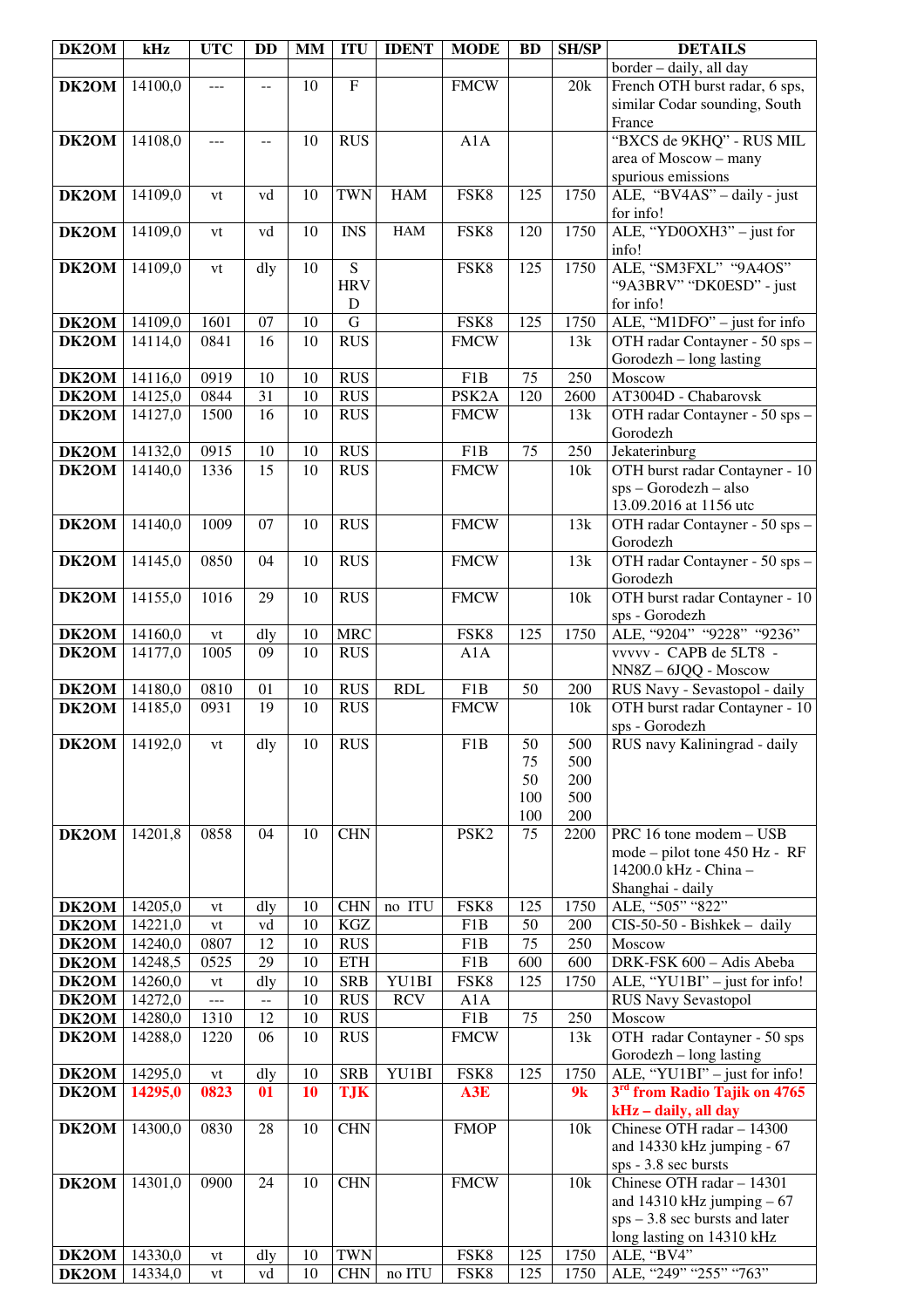| DK2OM                | kHz     | <b>UTC</b> | <b>DD</b>                | MM              | <b>ITU</b>  | <b>IDENT</b>  | <b>MODE</b>        | <b>BD</b> | <b>SH/SP</b> | <b>DETAILS</b>                                                    |
|----------------------|---------|------------|--------------------------|-----------------|-------------|---------------|--------------------|-----------|--------------|-------------------------------------------------------------------|
| DK2OM                | 14340,0 | ---        |                          | 10              | <b>RUS</b>  |               | PSK <sub>2</sub> A | 120       | 2600         | AT3004D - Vladivostok with                                        |
|                      |         |            |                          |                 |             |               |                    |           |              | spurious emissions +/- 35 kHz                                     |
|                      |         |            |                          |                 |             |               |                    |           |              | and $+/- 70$ kHz - daily                                          |
| DK2OM                | 14340,0 | vt         | vd                       | 10              | <b>CHN</b>  |               | FSK8               | 125       | 1750         | ALE, "106" "591"                                                  |
| DK2OM                | 14340,0 | 0829       | 22                       | 10              | <b>CHN</b>  |               | <b>FMOP</b>        |           | 10k          | Chinese OTH radar $-67$ sps $-$                                   |
|                      |         |            |                          |                 |             |               |                    |           |              | 3.9 sec bursts - every 30 sec                                     |
| DK2OM                | 14346,0 | 1456       | 02                       | 10              | <b>THA</b>  | <b>HS0ZEA</b> | A1A                |           |              | HS0ZEA beacon - 14345.950                                         |
|                      |         |            |                          |                 |             |               |                    |           |              | kHz - every 5 minutes - daily -                                   |
| DK2OM                | 14346,0 |            |                          |                 | POR         |               | FSK8               | 125       | 1750         | just for info!<br>ALE, "CT2IXQ" just for info -                   |
|                      |         | vt         | dly                      | 10              |             |               |                    |           |              | various times, daily                                              |
| DK2OM                | 14347,0 | ---        | 44                       | 10              | <b>UKR</b>  |               | A3E                |           |              | female voice with encrypted                                       |
|                      |         |            |                          |                 |             |               |                    |           |              | $msgs - figures - "SZRU" =$                                       |
|                      |         |            |                          |                 |             |               |                    |           |              | <b>Foreign Intelligence Service</b>                               |
|                      |         |            |                          |                 |             |               |                    |           |              | of Ukraine in Rivne                                               |
| DK2OM                | 14351,7 | ---        | --                       | 10              | ${\bf E}$   |               | <b>OFDM</b>        | 30        | 2700         | OFDM 73 + intro tone -                                            |
|                      |         |            |                          |                 |             |               | PSK4A              |           |              | HFD+VL - experimental                                             |
|                      |         |            |                          |                 |             |               |                    |           |              | transmissions - Las Palmas -                                      |
|                      |         |            |                          |                 | <b>CYP</b>  |               |                    |           |              | just for info!                                                    |
| DK2OM                | 18070,0 | 0740       | 07                       | 10<br>10        | <b>TWN</b>  |               | <b>FMCW</b>        |           | 20k          | OTH radar Cyprus $-50$ sps                                        |
| DK2OM                | 18080,0 | 0600       | dly                      |                 |             |               | <b>A3E/BC</b>      |           |              | <b>Sound of Hope - Taiwan and</b><br>Chinese BC jammer - daily at |
|                      |         |            |                          |                 |             |               |                    |           |              | 06 utc and later                                                  |
| DK2OM                | 18090,0 | 1225       | 18                       | 10              | <b>TUR</b>  |               | <b>FMCW</b>        |           | 20k          | OTH radar West-Turkey - 50                                        |
|                      |         |            |                          |                 |             |               |                    |           |              | sps                                                               |
| DK2OM                | 18100,0 | vt         | dly                      | 10              | <b>MRC</b>  | no ITU        | FSK8               | 125       | 1750         | ALE, "A2" "A4" "A5" "A7"                                          |
|                      |         |            |                          |                 |             |               |                    |           |              | "S6" - "C3" "G401" "CD"                                           |
|                      |         |            |                          |                 |             |               |                    |           |              | "09" "G2" "LG6" "G301"                                            |
|                      |         |            |                          |                 |             |               |                    |           |              | "ELJADIDNET4" - daily,                                            |
|                      |         |            |                          |                 |             |               |                    |           |              | various times                                                     |
| DK2OM                | 18106,0 | vt         | vd                       | 10              | <b>POR</b>  | CT2GOY        | FSK8               | 125       | 1750         | ALE, " $\overline{CT2GOY}$ " – just for<br>info!                  |
| DK2OM                | 18107,0 | 1327       | 06                       | 10              | <b>RUS</b>  | <b>RDL</b>    | F <sub>1</sub> B   | 50        | 200          | $CIS-50-200$ - Moscow - idle                                      |
|                      |         |            |                          |                 |             |               |                    |           |              | and traffic - daily - Russian                                     |
|                      |         |            |                          |                 |             |               |                    |           |              | navy - shared band!                                               |
| <b>DK2OM</b>         | 18117,5 | vt         | vd                       | 10              | <b>POR</b>  | <b>CT2IXQ</b> | FSK8               | 125       | 1750         | ALE, "CT2IXQ" - just for info                                     |
| DK2OM                | 18140,0 | vt         | dly                      | 10              | <b>SRB</b>  | YU1BI         | FSK8               | 125       | 2600         | ALE, "YU1BI" - just for info!                                     |
| <b>DK2OM</b> 18150,0 |         | ---        | $\overline{\phantom{a}}$ | $\overline{10}$ | <b>RUS</b>  |               | F1B                | 100       | 1000         | harmonic from 9075 (100 Bd,                                       |
|                      |         |            |                          |                 |             |               |                    |           |              | 500 Hz) - Kaliningrad                                             |
| DK2OM                | 21000,0 | vt         | vd                       | 10              | <b>INS</b>  |               | <b>USB</b>         |           |              | Indonesian pirates - daily                                        |
| DK2OM                | 21000,0 | ---        | 44                       | 10              | $\bf{B}$    |               | <b>USB</b>         |           |              | Brazilian pirates - Rio de                                        |
|                      |         |            |                          |                 |             |               |                    |           |              | Janeiro with North Brazil-                                        |
| DK2OM                | 21000,0 | ---        | 44                       | 10              | <b>SDN</b>  |               | <b>USB</b>         |           |              | very often<br><b>MFA Sudan - Khartoum with</b>                    |
|                      |         |            |                          |                 |             |               |                    |           |              | emba Yemen - voice traffic                                        |
| DK2OM                | 21000,0 | $---$      | $\overline{a}$           | 10              | $\mathbf F$ |               | <b>FMCW</b>        |           |              | French OTH burst radar - every                                    |
|                      |         |            |                          |                 |             |               |                    |           |              | 15 minutes - South France                                         |
| DK2OM                | 21002,2 | ---        | ۰.                       | 10              | <b>SDN</b>  | !0000         | F <sub>1</sub> B   | 100       | 170          | 21002.15 kHz - Pactor 1                                           |
|                      |         |            |                          |                 |             | !9999         |                    |           |              | encrypted - MFA Sudan -                                           |
|                      |         |            |                          |                 |             | !8888         |                    |           |              | Khartoum with emba Yemen                                          |
| DK2OM                | 21055,0 | 0910       | 24                       | 10              | <b>CYP</b>  |               | <b>FMCW</b>        |           | 20k          | OTH radar Cyprus $-50$ sps                                        |
| DK2OM                | 21070,0 | 0945       | 31                       | 10              | <b>TUR</b>  |               | <b>FMCW</b>        |           | $20k$        | OTH radar West-Turkey                                             |
| DK2OM                | 21096,0 | vt         | dly                      | 10              | <b>INS</b>  | YD0OXH        | FSK8               | 125       | 1750         | ALE, "YD0OXH3" - daily,                                           |
| DK2OM                | 21096,0 | vt         | vd                       | 10              | $\mathbf G$ |               | FSK8               | 125       | 1750         | various times - just for info!<br>ALE, "M1DFO" - just for info!   |
| DK2OM                | 21131,0 | vt         | vd                       | 10              | <b>CHN</b>  | no ITU        | FSK8               | 125       | 1750         | ALE, "A92" "L02" - Chinese                                        |
|                      |         |            |                          |                 |             |               |                    |           |              | diplo                                                             |
| DK2OM                | 21145,0 | 0838       | 07                       | 10              | <b>MRC</b>  | no ITU        | FSK8               | 125       | 1750         | ALE, "B301", "C3", "IR4"                                          |
|                      |         |            |                          |                 |             |               |                    |           |              | "H4" "IR6" "T4" "E4" "A2"                                         |
|                      |         |            |                          |                 |             |               |                    |           |              | "CD" "K3" "KB2" "J5"                                              |
|                      |         |            |                          |                 |             |               |                    |           |              | "GR2" "GS4" "R3" "R301"                                           |
|                      |         |            |                          |                 |             |               |                    |           |              | "R33" "R8" "R5" "Y1" "S51"                                        |
|                      |         |            |                          |                 |             |               |                    |           |              | "S3" "S512" "S552" "G2"                                           |
|                      |         |            |                          |                 |             |               |                    |           |              | "G501" - various times, daily                                     |
| DK2OM                | 21145,8 | ady        | dly                      | 10              | $\mathbf I$ | IZ3DVW        | A1A                |           |              | IZ3DVW beacon $-21145,790$<br>kHz - daily, all day - not          |
|                      |         |            |                          |                 |             |               |                    |           |              | coordinated with IARU                                             |
|                      |         |            |                          |                 |             |               |                    |           |              |                                                                   |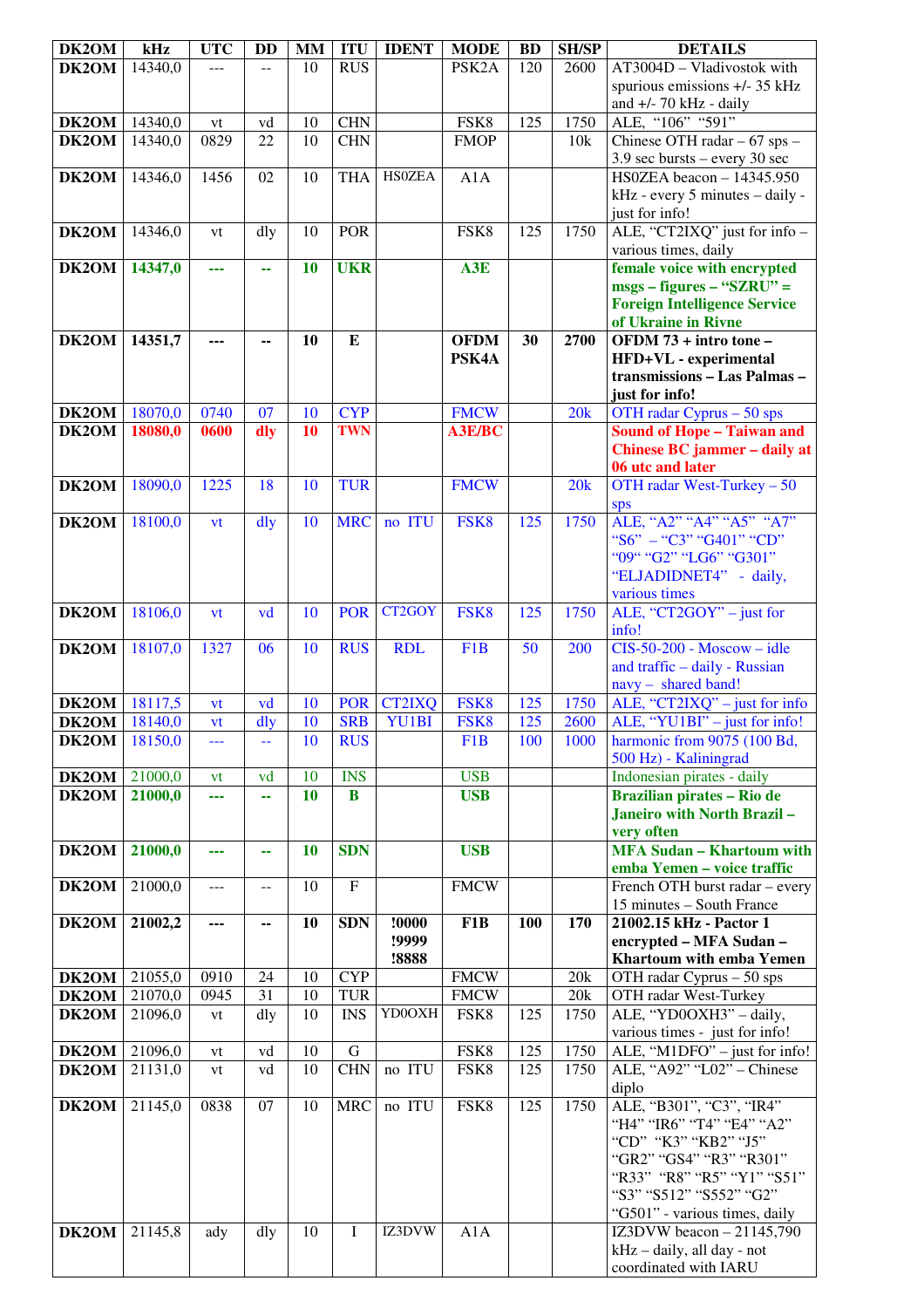| DK2OM                | kHz     | <b>UTC</b>    | <b>DD</b>      | <b>MM</b>       | <b>ITU</b>       | <b>IDENT</b>  | <b>MODE</b>        | <b>BD</b>       | <b>SH/SP</b> | <b>DETAILS</b>                                                |
|----------------------|---------|---------------|----------------|-----------------|------------------|---------------|--------------------|-----------------|--------------|---------------------------------------------------------------|
| DK2OM                | 21160,0 | ---           |                | 10              | $R\overline{US}$ |               | F <sub>1</sub> B   | 100             | 2000         | 4th from 5290 kHz (500 Hz                                     |
|                      |         |               |                |                 |                  |               |                    |                 |              | shift) - St. Peterburg                                        |
| DK2OM                | 21190,0 | ---           | --             | 10              | <b>RUS</b>       |               | F <sub>1</sub> B   | 100             | 1000         | harmonic from 10595 kHz -                                     |
|                      |         |               |                |                 |                  |               |                    |                 |              | Moscow - daily                                                |
| DK2OM                | 21350,0 | 0920          | 16             | 10              | <b>TUR</b>       |               | <b>FMCW</b>        |                 | 20k          | OTH radar West-Turkey $-50$                                   |
|                      |         |               |                |                 |                  |               |                    |                 |              | sps<br>harmonic from 5350 kHz - area                          |
| DK2OM                | 21400,0 | $\frac{1}{2}$ | $-$            | 10              | <b>RUS</b>       |               | F1B                | 50              | 2000         |                                                               |
| DK <sub>2</sub> OM   | 21409,5 | ---           | $-$            | 10              | <b>RUS</b>       |               | F <sub>1</sub> B   | 100             | 2000         | of Moscow - daily<br>F1B 100 / 2000 - CIS14 -                 |
|                      |         |               |                |                 |                  |               |                    |                 |              | harmonic from 10704.75 -                                      |
|                      |         |               |                |                 |                  |               |                    |                 |              | Jekaterinburg, RUS - daily                                    |
| DK2OM                | 21436,0 | ---           | --             | 10              | <b>RUS</b>       |               | PSK <sub>2</sub> A | 120             | 5200         | AT3004D - harmonic from                                       |
|                      |         |               |                |                 |                  |               |                    |                 |              | 10718.0 kHz - Sevastopol                                      |
| DK2OM                | 21438,0 | 0918          | 13             | 10              | <b>RUS</b>       | <b>RCV</b>    | A1A                |                 |              | RIP90, RCV, RGX94 - RUS                                       |
|                      |         |               |                |                 |                  |               |                    |                 |              | Navy Sevastopol - daily                                       |
| DK2OM                | 21440,0 | 1010          | 09             | 10              | <b>CHN</b>       |               | A3E                |                 | 15k          | splattering down to 21440 kHz                                 |
|                      |         |               |                |                 |                  |               |                    |                 |              | - Radio Free Asia and CNR1                                    |
|                      |         |               |                |                 |                  |               |                    |                 |              | (Chinese jammer)                                              |
| DK2OM                | 21446,0 | ady           | dly            | 10              | <b>THA</b>       | <b>HSOZEA</b> | A1A                |                 |              | HS0ZEA beacon - every 5                                       |
| DK2OM                | 25000,0 | ady           | dly            | 10              | <b>FIN</b>       |               | A3E                |                 |              | minutes - just for info!<br>time signal Helsinki $-$ just for |
|                      |         |               |                |                 |                  |               |                    |                 |              | info – carrier on $25000$ – dots                              |
|                      |         |               |                |                 |                  |               |                    |                 |              | on 25001 and 24999 - daily, all                               |
|                      |         |               |                |                 |                  |               |                    |                 |              | $day - just for info!$                                        |
| DK2OM                | 28000,0 | vt            | vd             | 10              | B                |               | A3E                |                 |              | <b>Brazilian CBers - 28000 -</b>                              |
|                      |         |               |                |                 |                  |               |                    |                 |              | 28325 - daily, all day - no                                   |
|                      |         |               |                |                 |                  |               |                    |                 |              | change                                                        |
| DK2OM                | 28000,0 | ---           | 44             | 10              | <b>CIS</b>       |               | F3E                |                 |              | 28000 - 29700 numerous CIS                                    |
|                      |         |               |                |                 |                  |               |                    |                 |              | taxi nets - no change                                         |
| DK2OM                | 28000,0 | 1554          | 12             | 10<br>10        | E<br><b>POR</b>  |               | F3E<br>F1B         | 51              | 300          | <b>Spanish CBers</b><br>F1B bursts -west of Lisbon -          |
| DK2OM                | 28010,1 | ---           | $\overline{a}$ |                 |                  |               |                    |                 |              | Atlantic Ocean - Enagal GPS                                   |
|                      |         |               |                |                 |                  |               |                    |                 |              | buoys - daily                                                 |
| DK2OM                | 28025,0 | $- - -$       | --             | 10              | <b>POR</b>       |               | F <sub>1</sub> B   | $\overline{51}$ | 300          | F1B bursts - 28025.050 kHz -                                  |
|                      |         |               |                |                 |                  |               |                    |                 |              | west of Lisbon - Atlantic                                     |
|                      |         |               |                |                 |                  |               |                    |                 |              | Ocean - Enagal GPS buoys -                                    |
|                      |         |               |                |                 |                  |               |                    |                 |              | daily                                                         |
| <b>DK2OM</b> 28030,0 |         | ---           |                | $\overline{10}$ | POR              |               | F1B                | $\overline{51}$ | 340          | F1B bursts - west of Lisbon -                                 |
|                      |         |               |                |                 |                  |               |                    |                 |              | Atlantic Ocean - Enagal GPS                                   |
|                      |         |               |                |                 |                  |               |                    |                 |              | buoys - daily                                                 |
| DK2OM                | 28045,0 | ---           | --             | 10              | <b>POR</b>       |               | F1B                | 51              | 280          | F1B bursts - west of Lisbon -<br>Atlantic Ocean - Enagal GPS  |
|                      |         |               |                |                 |                  |               |                    |                 |              | buoys - daily                                                 |
| DK2OM                | 28050,0 | ---           | $\overline{a}$ | 10              | <b>POR</b>       |               | F1B                | 51              | 300          | F1B bursts - west of Lisbon -                                 |
|                      |         |               |                |                 |                  |               |                    |                 |              | Atlantic Ocean - Enagal GPS                                   |
|                      |         |               |                |                 |                  |               |                    |                 |              | buoys - daily                                                 |
| DK2OM                | 28051,5 | 1445          | 13             | 10              | <b>POR</b>       |               | F1B                | 51              | 300          | F1B bursts - west of Lisbon -                                 |
|                      |         |               |                |                 |                  |               |                    |                 |              | Atlantic Ocean - Enagal GPS                                   |
|                      |         |               |                |                 |                  |               |                    |                 |              | buoys - daily                                                 |
| DK2OM                | 28060,0 | ---           | $-$            | 10              | <b>POR</b>       |               | F1B                | 51              | 320          | F1B bursts - west of Lisbon -<br>Atlantic Ocean - Enagal GPS  |
|                      |         |               |                |                 |                  |               |                    |                 |              | buoys - daily                                                 |
| DK2OM                | 28065,1 | 1302          | 13             | 10              | <b>POR</b>       |               | F1B                | 51              | 320          | F1B bursts - west of Lisbon -                                 |
|                      |         |               |                |                 |                  |               |                    |                 |              | Atlantic Ocean - Enagal GPS                                   |
|                      |         |               |                |                 |                  |               |                    |                 |              | buoys - daily                                                 |
| DK2OM                | 28065,8 | ---           | $-$            | 10              | GAB              |               | A3E                |                 | 980          | carrier and dots in USB and                                   |
|                      |         |               |                |                 |                  |               |                    |                 |              | LSB, bursts every 60 sec -                                    |
|                      |         |               |                |                 |                  |               |                    |                 |              | carrier - Gabon - daily and all                               |
|                      |         |               |                |                 |                  |               |                    |                 |              | day                                                           |
| DK2OM                | 28075,0 | ---           |                | 10              | <b>POR</b>       |               | F1B                | 51              | 320          | F1B bursts - west of Lisbon -                                 |
|                      |         |               |                |                 |                  |               |                    |                 |              | Atlantic Ocean - Enagal GPS<br>buoys - daily                  |
| DK2OM                | 28085,0 | ---           | $-$            | 10              | <b>POR</b>       |               | F1B                | 51              | 300          | F1B bursts - west of Lisbon -                                 |
|                      |         |               |                |                 |                  |               |                    |                 |              | Atlantic Ocean - Enagal GPS                                   |
|                      |         |               |                |                 |                  |               |                    |                 |              | buoys - daily                                                 |
| DK2OM                | 28090,1 | $---$         | $- -$          | 10              | <b>POR</b>       |               | F1B                | 51              | 320          | F1B bursts - 28100.780 kHz -                                  |
|                      |         |               |                |                 |                  |               |                    |                 |              | west of Lisbon - Atlantic                                     |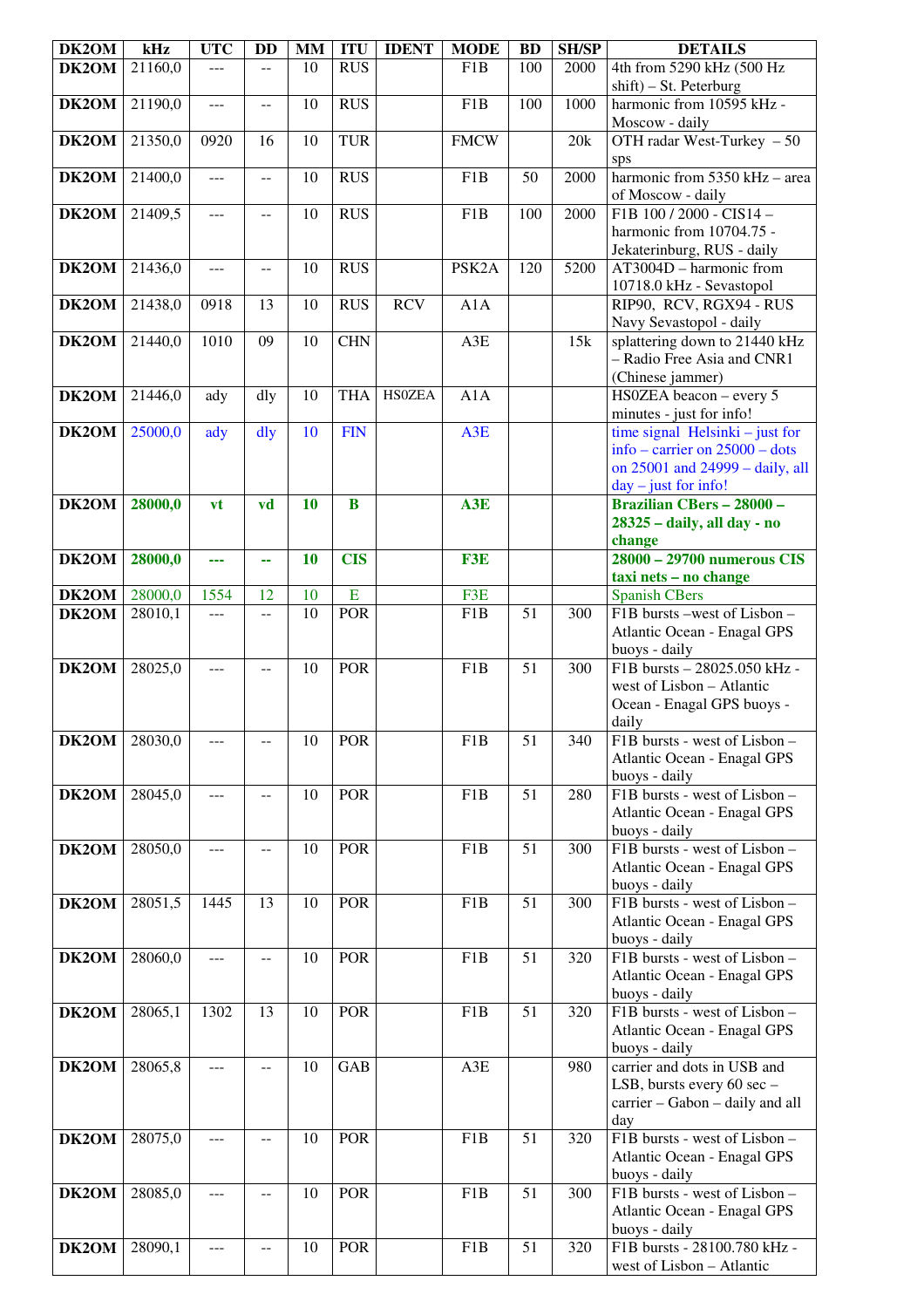| DK2OM          | kHz                | <b>UTC</b>  | <b>DD</b>            | MM       | <b>ITU</b>                 | <b>IDENT</b> | <b>MODE</b>      | <b>BD</b>              | <b>SH/SP</b>     | <b>DETAILS</b>                                                 |
|----------------|--------------------|-------------|----------------------|----------|----------------------------|--------------|------------------|------------------------|------------------|----------------------------------------------------------------|
|                |                    |             |                      |          |                            |              |                  |                        |                  | Ocean - Enagal GPS buoys -<br>daily                            |
| DK2OM          | 28100,2            | 1340        | 13                   | 10       | <b>POR</b>                 |              | F1B              | 51                     | 300              | F1B bursts - 28100.780 kHz -                                   |
|                |                    |             |                      |          |                            |              |                  |                        |                  | west of Lisbon - Atlantic<br>Ocean - Enagal GPS buoys -        |
|                |                    |             |                      |          |                            |              |                  |                        |                  | daily                                                          |
| DK2OM          | 28102,1            | $---$       | $- -$                | 10       | <b>POR</b>                 |              | F1B              | 51                     | 320              | F1B bursts - west of Lisbon -                                  |
|                |                    |             |                      |          |                            |              |                  |                        |                  | Atlantic Ocean - Enagal GPS                                    |
| DK2OM          | 28125,0            | ---         | $-$                  | 10       | <b>POR</b>                 |              | F1B              | $\overline{51}$        | $\overline{320}$ | buoys - daily<br>F1B bursts - west of Lisbon -                 |
|                |                    |             |                      |          |                            |              |                  |                        |                  | Atlantic Ocean - Enagal GPS                                    |
|                |                    |             |                      |          |                            |              |                  |                        |                  | buoys - daily                                                  |
| DK2OM          | 28146,0            | vt          | vd                   | 10       | <b>ARG</b><br>$\, {\bf B}$ |              | FSK8             | 125                    | 1750             | ALE, "LU8EX" "PY2TI"<br>"DL1" - just for info!                 |
| DK2OM          | 28200,0            | $- - -$     | $-$                  | 10       | <b>POR</b>                 |              | F1B              | $\overline{51}$        | 330              | F1B bursts - west of Lisbon -                                  |
|                |                    |             |                      |          |                            |              |                  |                        |                  | Atlantic Ocean - Enagal GPS                                    |
| DK2OM          | 28224,4            | ---         |                      | 10       | <b>GAB</b>                 |              | A3E              |                        |                  | buoys - daily<br>carrier and dots +/- 770 Hz -                 |
|                |                    |             |                      |          |                            |              |                  |                        |                  | bursts every 60 sec - Gabon -                                  |
|                |                    |             |                      |          | <b>GAB</b>                 |              |                  |                        |                  | daily and all day<br>carrier and dots $+\sqrt{-745}$ Hz -      |
| DK2OM          | 28249,6            | ---         | $-$                  | 10       |                            |              | A3E              |                        | 1380             | bursts every 60 sec - Gabon -                                  |
|                |                    |             |                      |          |                            |              |                  |                        |                  | daily and all day                                              |
| DK2OM          | 28250,5            | ---         | $-$                  | 10       | <b>GAB</b>                 |              | A3E              |                        | 1000             | carrier and dots +/- 500 Hz -                                  |
|                |                    |             |                      |          |                            |              |                  |                        |                  | bursts every 60 sec - Gabon -<br>daily and all day             |
| DK2OM          | 28275,1            | $ -$        | $-$                  | 10       | AF                         |              | F1B              | 51                     | 320              | F1B bursts -Atlantic Ocean -                                   |
|                |                    |             |                      |          |                            |              |                  |                        |                  | Enagal GPS buoys - daily                                       |
| DK2OM<br>DK2OM | 28312,5<br>28315,0 | vt<br>$---$ | vd<br>$\overline{a}$ | 10<br>10 | POR<br><b>POR</b>          | CT2IXQ       | FSK8<br>F1B      | 125<br>$\overline{51}$ | 1750<br>320      | ALE. "CT2IXQ" - just for info<br>F1B bursts - west of Lisbon - |
|                |                    |             |                      |          |                            |              |                  |                        |                  | Atlantic Ocean - Enagal GPS                                    |
|                |                    |             |                      |          |                            |              |                  |                        |                  | buoys - daily<br>carrier and dots +/- 530 Hz -                 |
| DK2OM          | 28345,1            | ---         | --                   | 10       | <b>GAB</b>                 |              | A3E              |                        | 1060             | bursts every 60 sec - Gabon -                                  |
|                |                    |             |                      |          |                            |              |                  |                        |                  | daily and all day                                              |
| DK2OM          | 28435,0            |             | --                   | 10       | E                          |              | F <sub>1</sub> B | 81.9                   | 140              | Datawell-buoy "Waverider" -<br>28435.040 kHz - Costa del Sol   |
|                |                    |             |                      |          |                            |              |                  |                        |                  | – Malaga                                                       |
| DK2OM          | 28459,8            |             |                      | 10       | GAB                        |              | A3E              |                        | 1060             | carrier and dots +/- 530 Hz -                                  |
|                |                    |             |                      |          |                            |              |                  |                        |                  | bursts every 60 sec - Gabon -<br>daily and all day             |
| DK2OM          | 28459,9            | ---         | $-$                  | 10       | GAB                        |              | A3E              |                        | 1060             | carrier and dots +/- 530 Hz -                                  |
|                |                    |             |                      |          |                            |              |                  |                        |                  | bursts every 60 sec - Gabon -                                  |
| DK2OM          | 28499,8            | ---         | --                   | 10       | <b>MEa</b>                 |              | F <sub>1</sub> B | 81.9                   | 140              | daily and all day<br>Datawell-buoy "Waverider" -               |
|                |                    |             |                      |          |                            |              |                  |                        |                  | 28499.875 kHz - Persian                                        |
|                |                    |             |                      |          | GAB                        |              |                  |                        |                  | Gulf<br>carrier and dots +/- 528 Hz -                          |
| <b>DK2OM</b>   | 28701,1            | ---         | $-$                  | 10       |                            |              | A3E              |                        | 1056             | bursts every 60 sec - Gabon -                                  |
|                |                    |             |                      |          |                            |              |                  |                        |                  | daily and all day                                              |
| <b>DK2OM</b>   | 28745,3            | ---         | $-$                  | 10       | GAB                        |              | A3E              |                        | 1060             | carrier and dots +/- 530 Hz -<br>bursts every 60 sec - Gabon - |
|                |                    |             |                      |          |                            |              |                  |                        |                  | daily and all day                                              |
| DK2OM          | 28751,2            | ---         | --                   | 10       | GAB                        |              | A3E              |                        | 1080             | carrier and dots +/- 540 Hz -                                  |
|                |                    |             |                      |          |                            |              |                  |                        |                  | bursts every 60 sec - Gabon -<br>daily and all day             |
| DK2OM          | 28751,3            | ---         |                      | 10       | <b>GBN</b>                 |              | A3E              |                        | 1040             | carrier and dots +/- 520 Hz -                                  |
|                |                    |             |                      |          |                            |              |                  |                        |                  | bursts every 60 sec - Gabon -                                  |
| DK2OM          | 28801,5            | ---         | $-$                  | 10       | <b>GBN</b>                 |              | A3E              |                        | 1090             | daily and all day<br>carrier and dots +/- 545 Hz -             |
|                |                    |             |                      |          |                            |              |                  |                        |                  | bursts every 60 sec - Gabon -                                  |
|                |                    |             |                      |          |                            |              |                  |                        |                  | daily and all day                                              |
| DK2OM          | 28845,5            | $---$       | $- -$                | 10       | GAB                        |              | A3E              |                        | 1060             | carrier and dots +/- 530 Hz -<br>bursts every 60 sec - Gabon - |
|                |                    |             |                      |          |                            |              |                  |                        |                  | daily and all day                                              |
| DK2OM          | 28901,1            | ---         | $-$                  | 10       | GAB                        |              | $A3E$            |                        | 1056             | carrier and dots +/- 528 Hz -<br>bursts every 60 sec - Gabon - |
|                |                    |             |                      |          |                            |              |                  |                        |                  |                                                                |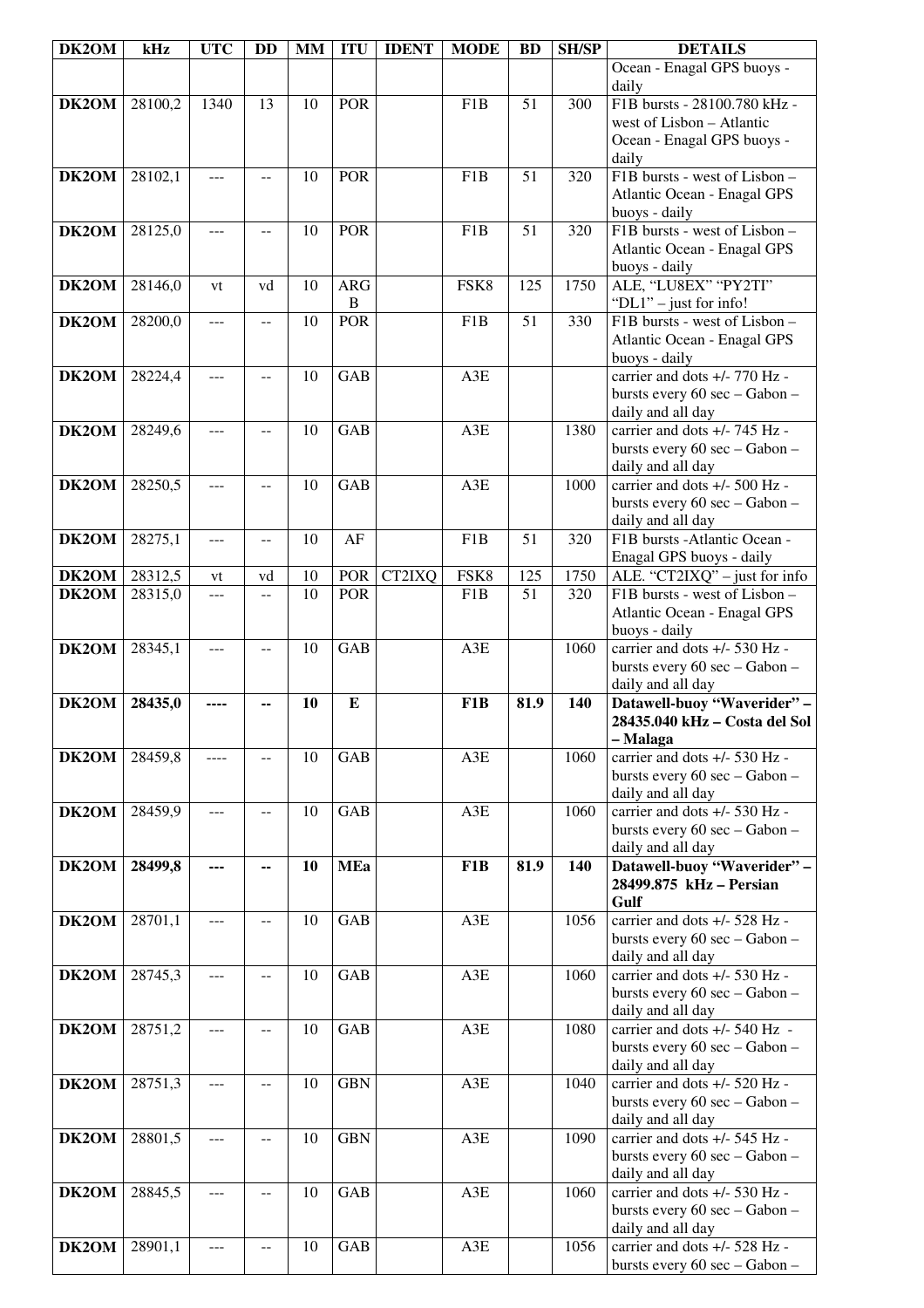| DK2OM | kHz     | <b>UTC</b> | <b>DD</b>      | <b>MM</b> | <b>ITU</b>  | <b>IDENT</b> | <b>MODE</b>      | <b>BD</b> | <b>SH/SP</b>     | <b>DETAILS</b>                 |
|-------|---------|------------|----------------|-----------|-------------|--------------|------------------|-----------|------------------|--------------------------------|
|       |         |            |                |           |             |              |                  |           |                  | daily and all day              |
| DK2OM | 28960,0 | 0824       | 02             | 10        | <b>IRN</b>  |              | <b>FMOP</b>      |           | $\overline{55k}$ | radar Iran - burst mode $-150$ |
|       |         |            |                |           |             |              |                  |           |                  | and 313 sps                    |
| DK2OM | 29114,0 | ---        | $\overline{a}$ | 10        | <b>RUS</b>  |              | F <sub>1</sub> B | 100       | 2000             | harmonic from14557.0 kHz -     |
|       |         |            |                |           |             |              |                  |           |                  | Moscow                         |
| DK2OM | 29249,9 | 1339       | 17             | 10        | E           |              | F1B              | 81.9      | 140              | Datawell-buoy "Waverider" -    |
|       |         |            |                |           |             |              |                  |           |                  | 29249.890 kHz - Spain          |
|       |         |            |                |           |             |              |                  |           |                  | Fuerteventura - daily, all day |
| DK2OM | 29375,0 | ---        | --             | 10        | $\mathbf I$ |              | F1B              | 81.9      | 140              | Datawell-buoy "Waverider" -    |
|       |         |            |                |           |             |              |                  |           |                  | 29374.898 kHz - Gallipoli,     |
|       |         |            |                |           |             |              |                  |           |                  | South Italy - daily, all day   |
| DK2OM | 29387,5 | ---        | --             | 10        | <b>IND</b>  |              | F1B              | 81.9      | 140              | Datawell-buoy "Waverider" -    |
|       |         |            |                |           |             |              |                  |           |                  | 29387.460 kHz - Indian NW      |
|       |         |            |                |           |             |              |                  |           |                  | coast, close to Pakistan -     |
|       |         |            |                |           |             |              |                  |           |                  | daily, all day                 |
| DK2OM | 29400,0 | ---        | $-$            | 10        | <b>USA</b>  |              | F1B              | 81.9      | 140              | Datawell-buoy "Waverider" -    |
|       |         |            |                |           |             |              |                  |           |                  | 29400.070 kHz - USA north-     |
|       |         |            |                |           |             |              |                  |           |                  | east coast - NY daily, all day |
| DK2OM | 29450,0 | ---        | --             | 10        | <b>MRC</b>  |              | F <sub>1</sub> B | 81.9      | 140              | Datawell-buoy "Waverider" -    |
|       |         |            |                |           |             |              |                  |           |                  | 29449.895 kHz - area of El     |
|       |         |            |                |           |             |              |                  |           |                  | Aaiun - Morocco - daily, all   |
|       |         |            |                |           |             |              |                  |           |                  | day                            |
| DK2OM | 29500,0 | ---        | --             | 10        | G           |              | F1B              | 81.9      | 140              | Datawell-buoy "Waverider" -    |
|       |         |            |                |           |             |              |                  |           |                  | area of Gibraltar - daily, all |
|       |         |            |                |           |             |              |                  |           |                  | day                            |
| DK2OM | 29525,0 | ---        | ۰.             | 10        | <b>MRC</b>  |              | F1B              | 81.9      | 140              | Datawell-buoy "Waverider" -    |
|       |         |            |                |           |             |              |                  |           |                  | 29524.990 kHz - Agadir -       |
|       |         |            |                |           |             |              |                  |           |                  | Morocco - daily, all day       |
| DK2OM | 29625,0 | ---        | --             | 10        | <b>USA</b>  |              | F1B              | 81.9      | 140              | Datawell-buoy "Waverider" -    |
|       |         |            |                |           |             |              |                  |           |                  | 29625.024 kHz - USA north-     |
|       |         |            |                |           |             |              |                  |           |                  | east coast - daily, all day    |
| DK2OM | 29685,0 | ---        | $-$            | 10        | $\bf I$     |              | <b>VFT</b>       |           | 2300             | Italian MIL - Brescia          |
| DK2OM | 29699,5 | ---        | $-$            | 10        | $\bf I$     |              | <b>VFT</b>       |           | 1600             | Italian MIL - Brescia          |

## **IRTS – Ireland – EI3GYB (Michael)**

| <b>SOC</b>  | kHz    | <b>UTC</b> | <b>DD</b> | <b>MM</b> | <b>ITU</b>     | <b>IDENT</b> | <b>MODE</b>      | <b>DETAILS</b>                                     |
|-------------|--------|------------|-----------|-----------|----------------|--------------|------------------|----------------------------------------------------|
| <b>IRTS</b> | 1896.5 | 1806       | 23        | 10        | D              |              | PSK <sub>8</sub> | German navy- now with winter propagation again     |
|             |        |            |           |           |                |              |                  | all day long! Frequency unusable.                  |
| <b>IRTS</b> | 3516   | 0715       | 17        | 10        | MM             |              | <b>USB</b>       | 2 male Japanese voices chatting along with         |
|             |        |            |           |           |                |              |                  | plenty of "Dodo".                                  |
| <b>IRTS</b> | 3535   | 1935       | 06        | 10        | G or           |              | <b>USB</b>       | 2 male Scottish fishermen.                         |
|             |        |            |           |           | MM             |              |                  |                                                    |
| <b>IRTS</b> | 3535   | 1235 to    | 18        | 10        | G or           |              | <b>USB</b>       | 2 male Scottish fishermen. Motor noise. Clear      |
|             |        | 1310       |           |           | <b>MM</b>      |              |                  | signal. No foul language this time. VHF traffic    |
|             |        |            |           |           |                |              |                  | audible in background. One person has the name     |
|             |        |            |           |           |                |              |                  | Dave.                                              |
| <b>IRTS</b> | 3535   | 1000       | 20        | 10        | <b>HOL</b>     |              | <b>USB</b>       | 2 male Dutch fishermen.                            |
|             |        |            |           |           | <sub>or</sub>  |              |                  |                                                    |
|             |        |            |           |           | MM             |              |                  |                                                    |
| <b>IRTS</b> | 3535   | 1237 to    | 21        | 10        | G or           |              | <b>USB</b>       | 2 male Scottish fishermen. Audio not great. VHF    |
|             |        | 1244       |           |           | MM             |              |                  | traffic in the background of one of those ships.   |
| <b>IRTS</b> | 3536   | 1234 to    | 20        | 10        | G or           |              | <b>USB</b>       | 2 male Ulster fishermen. Endless chat. Names       |
|             |        | 1255       |           |           | <b>MM</b>      |              |                  | Terry and George. VY strong signal. Motor noise    |
|             |        |            |           |           |                |              |                  | audible, crystal clear audio from both sides.      |
| <b>IRTS</b> | 3536   | $1205 -$   | 28        | 10        | G or           |              | <b>USB</b>       | 2 male fishermen. Ulster accent. One person is     |
|             |        | 1235       |           |           | <b>MM</b>      |              |                  | called Trevor. One of them whistles all the time.  |
|             |        |            |           |           |                |              |                  | One signal keeps the same signal strength all the  |
|             |        |            |           |           |                |              |                  | time while the other one goes up and down in       |
|             |        |            |           |           |                |              |                  | very regular intervals.                            |
| <b>IRTS</b> | 3550   | 0915       | 22        | 10        | $\overline{F}$ |              | AM               | Group of French HAMs persistently violating        |
|             |        |            |           |           |                |              |                  | band plan with AM traffic in CW portion of         |
|             |        |            |           |           |                |              |                  | band. Heard very often already in the past at      |
|             |        |            |           |           |                |              |                  | different times of the day.                        |
| <b>IRTS</b> | 3548.5 | 1120 to    | 26        | 10        | <b>IRL</b>     |              | <b>USB</b>       | 2 Irish fishermen. One is called Jim. Says "See    |
|             |        | 1259       |           |           | or             |              |                  | you later- I leave it on here!" Whistling at 1250. |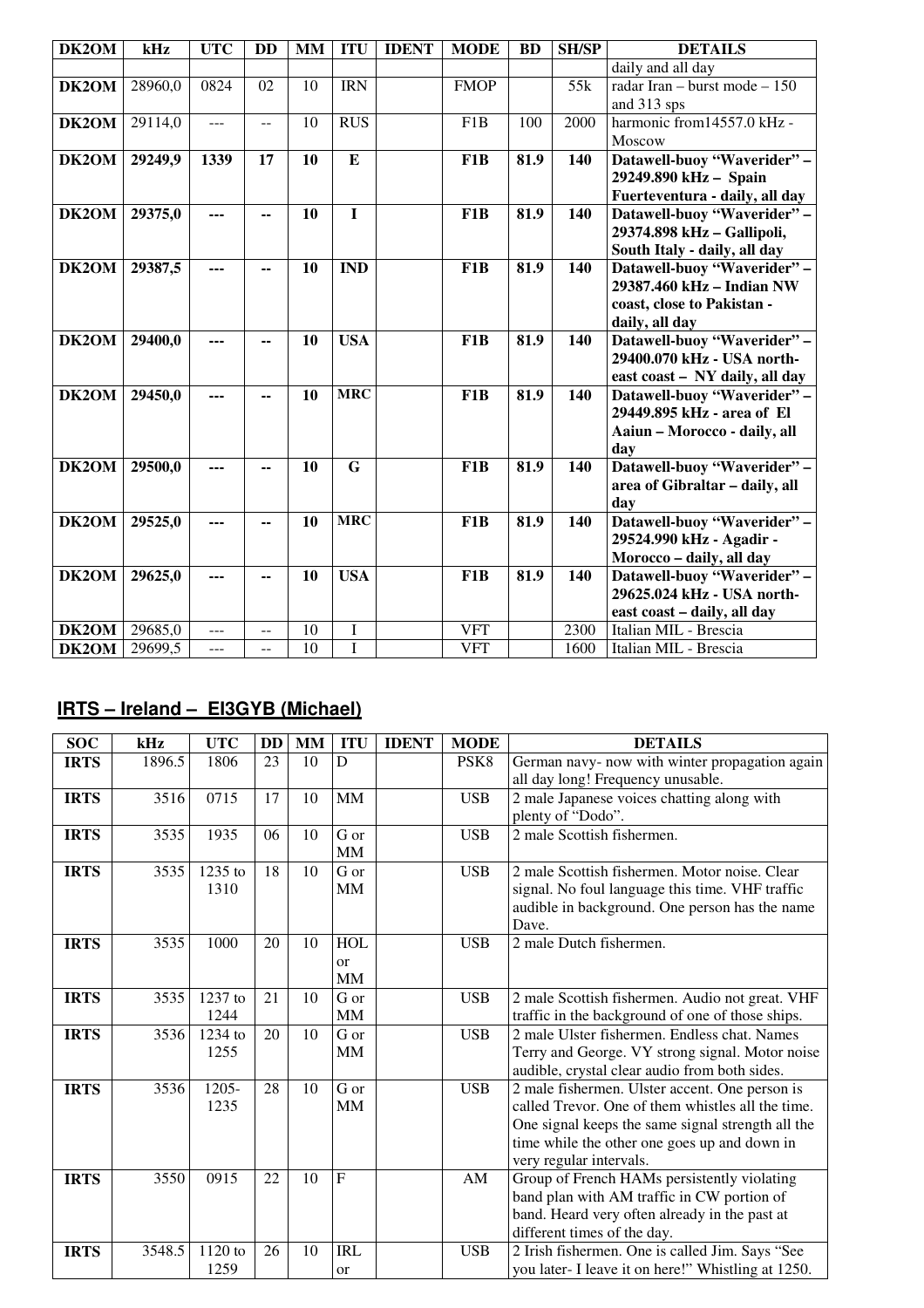| <b>SOC</b>                 | kHz            | <b>UTC</b>   | <b>DD</b> | MM              | <b>ITU</b>                    | <b>IDENT</b> | <b>MODE</b>              | <b>DETAILS</b>                                                                              |
|----------------------------|----------------|--------------|-----------|-----------------|-------------------------------|--------------|--------------------------|---------------------------------------------------------------------------------------------|
|                            |                |              |           |                 | <b>MM</b>                     |              |                          | Conversation starts again. Huge signals from                                                |
|                            |                |              |           |                 |                               |              |                          | both sides. Not a single sentence without the                                               |
|                            |                |              |           |                 |                               |              |                          | word "Fuck". One person has a Cork accent, the                                              |
|                            |                |              |           |                 |                               |              |                          | other one sounds like from Dundalk. Ballycotton                                             |
|                            |                |              |           |                 |                               |              |                          | mentioned a few times. "Talk to you after a<br>while".                                      |
| <b>IRTS</b>                | 3565           | 1254 to      | 25        | 10              | <b>MM</b>                     |              | <b>USB</b>               | 2 male Irish fishermen. Loud motor noise with                                               |
|                            |                | 1310         |           |                 |                               |              |                          | some hammering in the background. Loads of                                                  |
|                            |                |              |           |                 |                               |              |                          | foul language. One fisherman has a dog on board                                             |
|                            |                |              |           |                 |                               |              |                          | who keeps barking until he is told to "shut the                                             |
|                            |                |              |           |                 |                               |              |                          | fuck up". At 1259z one of the fishermen gives his                                           |
|                            |                |              |           |                 |                               |              |                          | position to the other one: 52.27 North and 5.12                                             |
|                            |                |              |           |                 |                               |              |                          | West. 52.39 North and 5.34 West. He says he                                                 |
|                            |                |              |           |                 |                               |              |                          | circles around the centre.                                                                  |
| <b>IRTS</b>                | 3570           | 0720         | 17        | 10              | <b>DNK</b>                    |              | <b>USB</b>               | Danish fishermen, 2 male persons. Talking about                                             |
|                            |                |              |           |                 |                               |              |                          | the price of fish.                                                                          |
| <b>IRTS</b>                | 3640           | 0915         | 14        | 10              | <b>MM</b>                     |              | <b>USB</b>               | 2 male Japanese persons. VY strong signals                                                  |
| <b>IRTS</b>                | 3640<br>5370   | 0925<br>1540 | 22<br>10  | 10<br>10        | $\text{MM}{}$<br>${\bf E}$ or |              | <b>USB</b><br><b>USB</b> | 2 male Japanese persons chatting again.<br>2 male Spanish fishermen.                        |
| <b>IRTS</b>                |                |              |           |                 | <b>MM</b>                     |              |                          |                                                                                             |
| <b>IRTS</b>                | 5395           | 1545         | 10        | 10              | E or                          |              | <b>USB</b>               | 2 male Spanish fishermen.                                                                   |
|                            |                |              |           |                 | <b>MM</b>                     |              |                          |                                                                                             |
| <b>IRTS</b>                | 5464.5         | 1233         | 24        | 10              | F or                          |              |                          | Group of French fishermen.                                                                  |
|                            |                |              |           |                 | MM                            |              |                          | Note: Not HAM frequency, just for info.                                                     |
| <b>IRTS</b>                | 5525.5         | 1820         | 23        | 10              | G or                          |              | <b>USB</b>               | 2 male Scottish fishermen. Very foul language                                               |
|                            |                |              |           |                 | MM                            |              |                          | ("Stupid cunt!"). One person is called Brian.                                               |
|                            |                |              |           |                 |                               |              |                          | Note: No HAM frequency, just for info.                                                      |
| <b>IRTS</b>                | 7000           | 1645         | 04        | 10              | <b>RUS</b>                    |              | AM                       | Buzzer. Weak signal.                                                                        |
| <b>IRTS</b>                | 7050           | 1320         | 06        | 10              | RUS/<br><b>UKR</b>            |              | <b>LSB</b>               | Ukrainian-Russian radio war. Female voice<br>shouting slogans in English and Russian. Abuse |
|                            |                |              |           |                 |                               |              |                          | shouted back by others. Plenty of music and                                                 |
|                            |                |              |           |                 |                               |              |                          | propaganda. Audible all afternoon. Still active at                                          |
|                            |                |              |           |                 |                               |              |                          | 1930. This happens nearly every single day.                                                 |
| <b>IRTS</b>                | 7055           | 1930         | 06        | 10              | RUS/                          |              | <b>LSB</b>               | Same as above. Also nearly every single day.                                                |
|                            |                |              |           |                 | <b>UKR</b>                    |              |                          |                                                                                             |
| <b>IRTS</b>                | 7076.5         | 0930         | 19        | 10              | <b>RUS</b>                    |              |                          | Strong digital signal from RUS army/navy. Two                                               |
|                            |                |              |           |                 |                               |              |                          | German HAMs are getting their QSO destroyed                                                 |
|                            |                |              |           |                 |                               |              |                          | and complain about the intruding signal.                                                    |
| <b>IRTS</b>                | 7146.3         | 1640         | 04        | 10              | ERI                           |              | AM                       | Radio Eritrea with a MX programme. Strong<br>signal.                                        |
| <b>IRTS</b>                | 7200           | 1425 to      | 07        | 10              | <b>BRM</b>                    |              | AM                       | Radio Myanmar. Very weak signal.                                                            |
|                            |                | 1500         |           |                 |                               |              |                          |                                                                                             |
| <b>IRTS</b>                | 7200           | 1250         | 13        | 10              | Taiw                          |              | AM                       | Radio Taiwan International until s/off at 1300z                                             |
|                            |                |              |           |                 | an                            |              |                          |                                                                                             |
| <b>IRTS</b>                | 10123          | 1850         | 26        | 10              |                               |              | <b>USB</b>               | Korean fishermen chatting. Two male persons.                                                |
| <b>IRTS</b>                | 10125          | 1030 to      | 27        | 10              | E or                          |              | <b>USB</b>               | Group of male Spanish fishermen chatting                                                    |
|                            |                | 1052         |           |                 | <b>MM</b>                     |              |                          | happily.                                                                                    |
| <b>IRTS</b>                | 10127          | 1820         | 10        | 10              |                               |              |                          | Massive Radar signals from 10127 to 10170                                                   |
| <b>IRTS</b>                | 14191          | 1315         | 05        | 10              | <b>RUS</b>                    |              | F1B                      | KHz.<br>RUS Navy Kaliningrad. Every day all day from                                        |
|                            |                |              |           |                 |                               |              |                          | early morning until nightfall. Frequency always                                             |
|                            |                |              |           |                 |                               |              |                          | unusable.                                                                                   |
| <b>IRTS</b>                | 14260          | 0750         | 05        | 10              |                               |              |                          | Persistent huge digital signal.                                                             |
| <b>IRTS</b>                | 14277          | 0620         | 12        | 10              |                               |              |                          | Radar from 14277 to 14295 KHz. Persistent.                                                  |
| <b>IRTS</b>                | 14290          | 1340         | 22        | 10              |                               |              |                          | RADAR from 14290 to 14321 KHz.                                                              |
| <b>IRTS</b>                | 14295          | 1010         | 14        | 10              | TJK                           |              | AM                       | Radio Tajikistan, third harmonic. Audible on                                                |
|                            |                |              |           |                 |                               |              |                          | many days                                                                                   |
| <b>IRTS</b>                | 18150          | 0950         | $20\,$    | 10              |                               |              |                          | Radar from 18150 to 18180 KHz.                                                              |
| <b>IRTS</b>                | 18151          | 1248         | 24<br>19  | 10<br>$10\,$    |                               |              |                          | Radar from 18151 to 18176 KHz.                                                              |
| <b>IRTS</b><br><b>IRTS</b> | 18162<br>21323 | 0820<br>1315 | 13        | 10              |                               |              |                          | Radar from 18162 to 18186 KHz.<br>Voice encrypted traffic. One male voice                   |
|                            |                |              |           |                 |                               |              |                          | recognizable.                                                                               |
| <b>IRTS</b>                | 28260          | 1255         | 13        | 10              | <b>RUS</b>                    |              | <b>FM</b>                | RUS taxi. Female voices.                                                                    |
| <b>IRTS</b>                | 28300          | 1305         | 13        | $\overline{10}$ | I                             |              | <b>FM</b>                | Italian CBers. Roger beeps, several male voices                                             |
| <b>IRTS</b>                | 28333          | 1440         | 10        | $\overline{10}$ |                               |              |                          | Radar from 28333 to 28365 KHz.                                                              |
| <b>IRTS</b>                | 28405          | 1300         | 13        | 10              |                               |              | AM                       | 2 male persons in a South East Asian language.                                              |
|                            |                |              |           |                 |                               |              |                          | Probably fishermen from THA or INS.                                                         |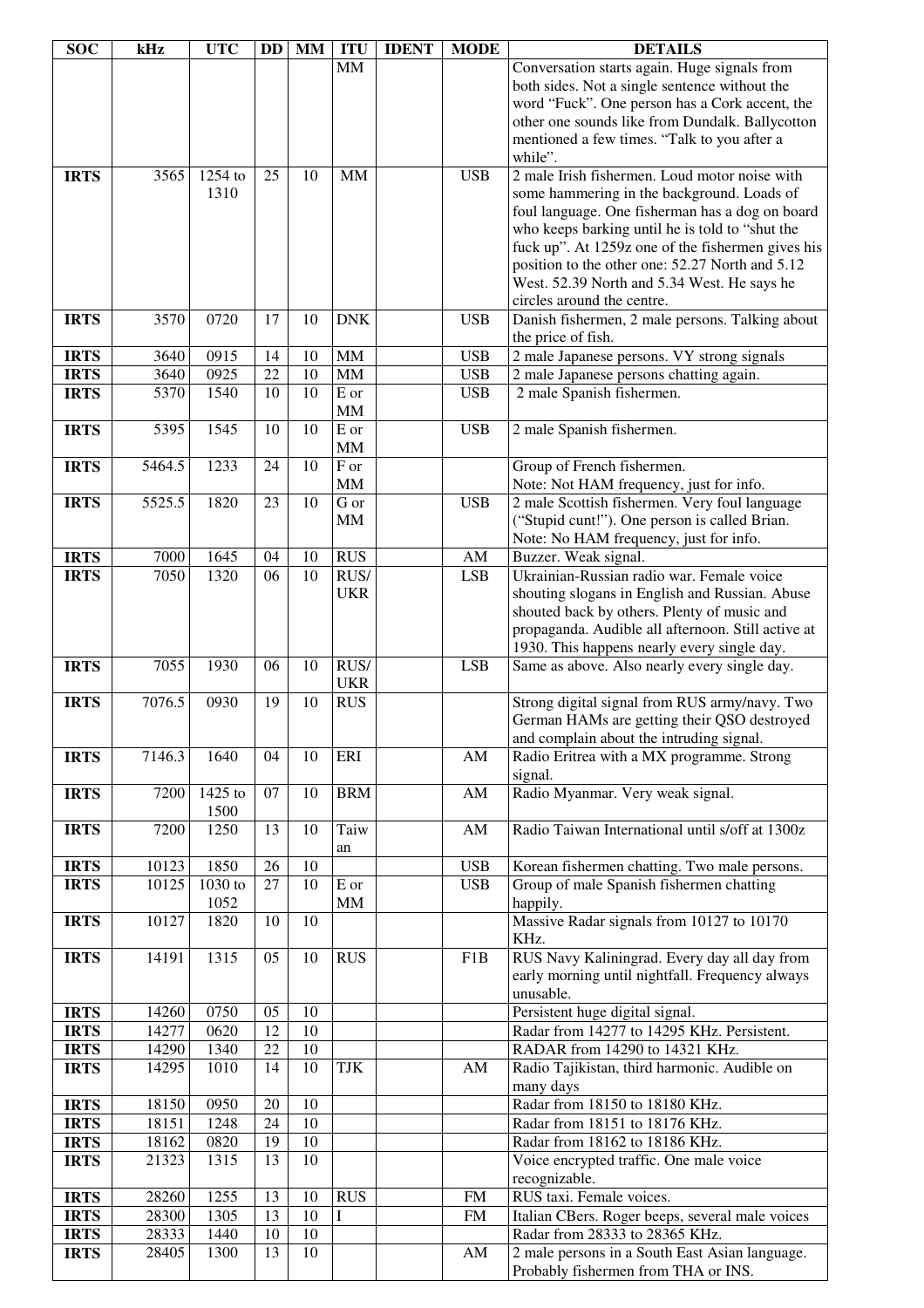## **MRASZ – Hungary - HA7PL (Laci)**

| <b>SOC</b>   | kHz                 | <b>UTC</b> | <b>DD</b>       | <b>MM</b>       | <b>ITU</b> | <b>IDENT</b> | <b>MODE</b>      | <b>SH</b> | <b>DETAILS</b>                                       |
|--------------|---------------------|------------|-----------------|-----------------|------------|--------------|------------------|-----------|------------------------------------------------------|
| <b>MRASZ</b> | 3513,0              | 1725       | 28              | 10              |            |              | <b>LSB</b>       |           | russian male                                         |
| <b>MRASZ</b> | 3515,0              | 1946       | 12              | 10              |            |              | A3E              |           | unidentified                                         |
| <b>MRASZ</b> | 3524,0              | 1625       | 9               | 10              |            |              | F1B              | 250       | hrd: 10, 11, 12, 23,                                 |
| <b>MRASZ</b> | 3540,1              | 1909       | 6               | 10              |            |              | N0N              |           |                                                      |
| <b>MRASZ</b> | 3541,0              | 1738       | 11              | 10              |            |              | F1B              | 150       | $\overline{h}$ rd: 12                                |
| <b>MRASZ</b> | 3544,0              | 1815       | 19              | 10              |            |              | F1B              | 250       | hrd: 20, 23                                          |
| <b>MRASZ</b> | 3544,5              | 1624       | 9               | 10              |            |              | F1B              | 250       |                                                      |
| <b>MRASZ</b> | 3547,4              | 1830       | 27              | 10              |            |              | A1A              |           | "PSFW de HM3M QTC K"                                 |
| <b>MRASZ</b> | 3548,0              | 1633       | 23              | 10              |            |              | F1B              | 200       | hrd: 27, 28, 31                                      |
| <b>MRASZ</b> | 3550,0              | 1739       | 11              | 10              |            |              | PSK <sub>2</sub> |           | AT3004D                                              |
| <b>MRASZ</b> | 3550,0              | 1638       | 12              | 10              |            |              | PSK <sub>2</sub> |           | AT3004D                                              |
|              | 3550,0              | 1721       | 14              | 10              |            |              | PSK <sub>2</sub> |           | AT3004D                                              |
| <b>MRASZ</b> |                     |            | 11              | 10              |            |              |                  |           |                                                      |
| <b>MRASZ</b> | 3551,8              | 1740       |                 |                 |            |              | A1A              |           | dashes                                               |
| <b>MRASZ</b> | 3558,0              | 1718       | 23              | 10              |            |              | A3E              |           | instable carrier                                     |
| <b>MRASZ</b> | 3560,0              | 2051       | 6               | 10              |            |              | A3E              |           | instable carrier                                     |
| <b>MRASZ</b> | 3568,0              | 1909       | 6               | $10\,$          |            |              | F1B              | 250       |                                                      |
| <b>MRASZ</b> | 3578,0              | 2001       | 6               | 10              |            |              | PSK <sub>2</sub> |           | AT3004D                                              |
| <b>MRASZ</b> | 3578,0              | 1627       | 9               | 10              |            |              | F1B              | 200       |                                                      |
| <b>MRASZ</b> | 3590,3              | 1719       | 14              | 10              |            |              | F1B              | 250       |                                                      |
| <b>MRASZ</b> | 3593,0              | 1824       | 28              | 10              |            |              | LSB              |           | russian male                                         |
| <b>MRASZ</b> | 3628,2              | 1957       | 5               | 10              |            |              | A1A              |           | dotter, deliberate disturbance                       |
| <b>MRASZ</b> | 3640,0              | 1958       | $\overline{5}$  | 10              |            |              | F1B              | 250       | hrd: 6                                               |
| <b>MRASZ</b> | 3766,0              | 2007       | 6               | 10              |            |              | A1A              |           | "2Z1H de BAWU K"                                     |
| <b>MRASZ</b> | 3785,0              | 1715       | 14              | $10\,$          |            |              | PSK <sub>2</sub> |           | AT3004D                                              |
| <b>MRASZ</b> | 3796,9              | 1914       | 6               | 10              |            |              | A1A              |           | "RIC87 de RCV" russian text,<br>hrd:11, 17, 27, 28   |
| <b>MRASZ</b> | 7000,0              | 1936       | $5\overline{)}$ | 10              | <b>RUS</b> |              | H3E              | 3.4k      | buzzer, hrd: 6, 9, 10, 12, 14, 15, 19,<br>20, 23, 28 |
| <b>MRASZ</b> | 7000,0              | 1632       | $\overline{12}$ | 10              |            |              | <b>LSB</b>       |           | iatalian male, hrd: 14                               |
| <b>MRASZ</b> | 7013,0              | 1753       | $\overline{11}$ | $\overline{10}$ |            |              | PSK <sub>2</sub> |           | AT3004D                                              |
| <b>MRASZ</b> | 7015,0              | 1554       | $\overline{28}$ | 10              |            |              | LSB              |           | unidentified                                         |
| <b>MRASZ</b> | 7016,0              | 1641       | $\overline{23}$ | $\overline{10}$ |            |              | F1B              | 250       |                                                      |
| <b>MRASZ</b> | 7020,0              | 1903       | 6               | $\overline{10}$ |            |              | F1B              | 250       |                                                      |
| <b>MRASZ</b> | 7022,0              | 1250       | $\overline{13}$ | $\overline{10}$ |            |              | PSK <sub>2</sub> |           | AT3004D                                              |
| <b>MRASZ</b> | 7025,0              | 1818       | $\overline{19}$ | $\overline{10}$ |            |              | <b>OTHR</b>      |           | 7025-7048 kHz                                        |
| <b>MRASZ</b> | 7025,0              | 1317       | $\overline{30}$ | 10              |            |              | <b>OTHR</b>      |           |                                                      |
| <b>MRASZ</b> | 7050,0              | 1709       | 14              | 10              |            |              | <b>LSB</b>       |           | russian/ukrainian, chaos, music,<br>curse            |
| <b>MRASZ</b> | 7050,0              | 1315       | 30              | 10              |            |              | <b>LSB</b>       |           | "PROVA PROVA" italian?                               |
| <b>MRASZ</b> | 7055,0              | 1545       | 28              | 10              |            |              | LSB              |           | russian chaos, curse                                 |
| <b>MRASZ</b> | 7062,0              | 0722       | $\overline{7}$  | 10              |            |              | F1B              | 1000      |                                                      |
| <b>MRASZ</b> | 7080,0              | 1940       | $\overline{5}$  | 10              |            |              | F1B              | 200       | hrd: 6, 11, 14                                       |
| <b>MRASZ</b> | 7090,8              | 1639       | 9               | 10              |            |              | A1A              |           | slow "V" stream, hrd: 10, 19, 23,<br>27, 28, 31      |
| <b>MRASZ</b> | 7092,7              | 1639       | 9               | 10              |            |              | A1A              |           | slow dots                                            |
| <b>MRASZ</b> | 7116,6              | 1956       | 5               | 10              |            |              | $\rm{NON}$       |           |                                                      |
| <b>MRASZ</b> | 7120,0              | 1736       | 10              | 10              | SOM        |              | F1B              | 250       | R. Hargaysa, till 3.1 Oct.heard                      |
|              |                     |            |                 |                 |            |              |                  |           | every evening                                        |
| <b>MRASZ</b> | $\overline{7}146,0$ | 1747       | 11              | 10              |            |              | A3E              |           | music, hrd: 14, 19, 27, 31                           |
|              |                     | 1310       | 30              | 10              |            |              | F1B              | 300       |                                                      |
| <b>MRASZ</b> | 7162,0<br>7175,0    | 1740       | $10\,$          | 10              | ERI        |              | A3E              |           |                                                      |
| <b>MRASZ</b> |                     | 1712       | 14              | 10              |            |              | F1B              | 250       | Radio Eritrea, hrd: 11<br>hrd::17                    |
| <b>MRASZ</b> | 7176,0              |            | 14              |                 |            |              |                  |           |                                                      |
| <b>MRASZ</b> | 7185,0              | 1713       | $\overline{7}$  | 10              |            |              | A3E              |           | hrd: 19, 20, 27, 28, 31                              |
| <b>MRASZ</b> | 10115,0             | 0724       |                 | 10              |            |              | F1B              | 500       |                                                      |
| <b>MRASZ</b> | 10126,0             | 1543       | 17              | 10              |            |              | <b>OTHR</b>      |           | 10120-10132 kHz, hrd again at                        |
|              |                     |            |                 |                 |            |              |                  |           | 1627                                                 |
| <b>MRASZ</b> | 10147,0             | 1608       | $28\,$          | $10\,$          |            |              | <b>OTHR</b>      |           | 10140-10154 kHz                                      |
| <b>MRASZ</b> | 14044,0             | 1326       | 13              | 10              |            |              | A1A              |           | deliberate disturbance                               |
| <b>MRASZ</b> | 14169,0             | 1400       | 13              | 10              |            |              | $\rm{N0N}$       |           |                                                      |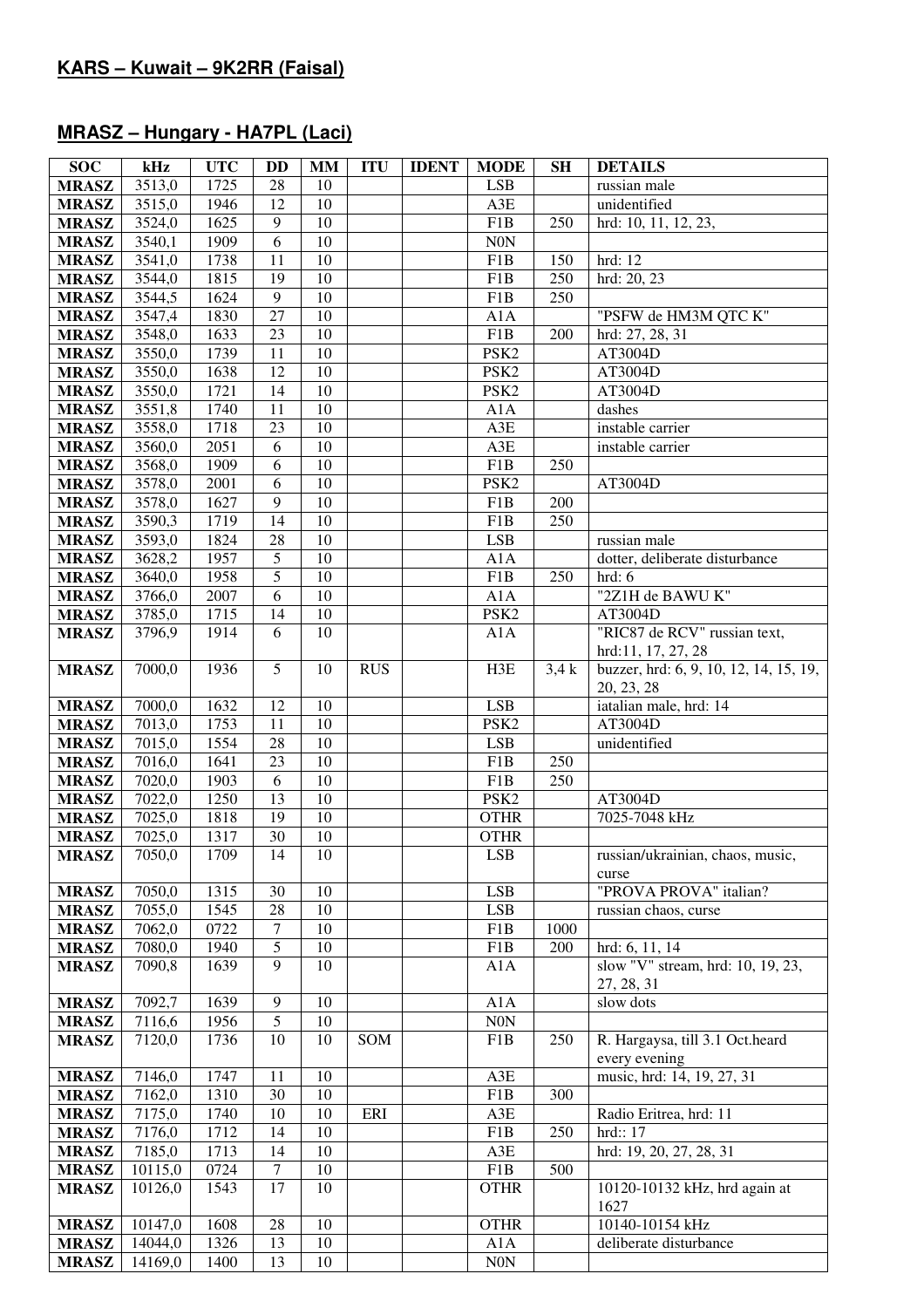| <b>SOC</b>   | kHz     | <b>UTC</b> | DD     | MМ | <b>ITU</b> | <b>IDENT</b> | <b>MODE</b> | <b>SH</b> | <b>DETAILS</b>                   |
|--------------|---------|------------|--------|----|------------|--------------|-------------|-----------|----------------------------------|
| <b>MRASZ</b> | 14180,0 | 0726       | 7      | 10 |            |              | F1B         | 200       | hrd: 11. 13. 14, 19, 23, 31      |
| <b>MRASZ</b> | 14192,0 | 1419       | 13     | 10 |            |              | F1B         | 200       | hrd: 15                          |
| <b>MRASZ</b> | 14260,0 | 1548       | 28     | 10 |            |              | <b>OTHR</b> |           |                                  |
| <b>MRASZ</b> | 14290,0 | 1456       | 15     | 10 |            |              | <b>USB</b>  |           | spanish male/female, non HAM's   |
| <b>MRASZ</b> | 14295,0 | 1905       | 6      | 10 | <b>TJK</b> |              | A3E         |           | Radio Tajik, 3rd. Harmonic, hrd: |
|              |         |            |        |    |            |              |             |           | 17, 31                           |
| <b>MRASZ</b> | 18074,0 | 0730       | $\tau$ | 10 |            |              | <b>OTHR</b> |           | 18068-18080 kHz                  |
| <b>MRASZ</b> | 18107,0 | 0729       | $\tau$ | 10 |            |              | F1B         | 200       | hrd: 12, 13                      |
| <b>MRASZ</b> | 18107,0 | 1716       | 12     | 10 |            |              | F1A         |           | "XXX XXX"                        |
| <b>MRASZ</b> | 18107,0 | 1816       | 12     | 10 |            |              | F1A         |           | "RDL (3x) 254T8 73178            |
|              |         |            |        |    |            |              |             |           | 2548TK"                          |
| <b>MRASZ</b> | 18108,0 | 1645       | 12     | 10 |            |              | A1A         |           | "RIC87 de RCV QTC 220 66 9       |
|              |         |            |        |    |            |              |             |           | $1357221 =$ "                    |
| <b>MRASZ</b> | 18108,0 | 1645       | 12     | 10 |            |              | <b>OTHR</b> |           | 18102-18112 kHz                  |
| <b>MRASZ</b> | 18134.0 | 1758       | 11     | 10 |            |              | <b>OTHR</b> |           | 18100-18168 kHz                  |

## **OEVSV – Austria – OE3GSA (Gerd)**

## **PZK – Poland – SP9BRP (Jan)**

## **REF 1 – France – F5MIU (Francis) - F5JBR (Andre)**

| <b>SOC</b> | kHz   | <b>UTC</b> | <b>DD</b> | <b>MM</b> | <b>ITU</b> | <b>IDENT</b> | <b>MODE</b> | <b>Baud</b> | Sh/Bw | <b>DETAILS</b>               |
|------------|-------|------------|-----------|-----------|------------|--------------|-------------|-------------|-------|------------------------------|
| R.E.F.     |       |            |           |           |            |              |             |             |       | October 2016                 |
|            |       |            |           |           |            |              |             |             |       |                              |
| R.E.F      | 7030  | 1713       | 03        | 10        |            |              | fmcw        |             | 20kHz | OTH radar S9+15 pulsed 20ms  |
| R.E.F      | 7033  | 1657       | 24        | 10        |            |              | fmcw        |             | 20kHz | OTH radar S9+20 pulsed 20ms  |
| R.E.F      | 7146  | 1706       | 16        | 10        |            | Eritrea      | AM          |             | 30kHz | Radio Eritrea S8 Arabic      |
| R.E.F      | 7146  | 1706       | 23        | 10        |            | Eritrea      | AM          |             | 30kHz | Radio Eritrea S9Arabic + QRM |
| R.E.F      | 7146  | 1706       | 25        | 10        |            | Eritrea      | AM          |             | 30kHz | Radio Eritrea S9 Arabic      |
| R.E.F      | 7146  | 1650       | 30        | 10        |            | Eritrea      | AM          |             | 30kHz | Radio Eritrea S9 Arabic jam. |
| R.E.F      | 7185  | 1700       | 16        | 10        |            | Eritrea      | AM          |             | 30kHz | Radio Eritrea S9 Arabic      |
| R.E.F      | 7185  | 1700       | 23        | 10        |            | Eritrea      | AM          |             | 30kHz | Radio Eritrea S9 Arabic +QRM |
| R.E.F      | 7185  | 1700       | 25        | 10        |            | Eritrea      | AM          |             | 30kHz | Radio Eritrea S9 Arabic      |
| R.E.F      | 7185  | 1650       | 30        | 10        |            | Eritrea      | AM          |             | 30kHz | Radio Eritrea S9 Arabic jam. |
| R.E.F      | 10150 | 1716       | 7         | 10        |            |              | fmcw        |             | 20kHz | OTH radar S9 pulsed 20ms     |
| R.E.F      | 10150 | 1608       | 30        | 10        |            |              | fmcw        |             | 20kHz | OTH radar S9+10 pulsed 20ms  |
| R.E.F      | 14055 | 0818       | 11        | 10        |            |              | fmcw        |             | 20kHz | OTH radar S9+40! pulsed 20ms |
| R.E.F      | 14075 | 0819       | 4         | 10        |            |              | fmcw        |             | 20kHz | OTH radar S9+10 pulsed 20ms  |
| R.E.F      | 14145 | 0745       | 4         | 10        |            |              | fmcw        |             | 20kHz | OTH radar S9+10 pulsed 20ms  |
| R.E.F      | 14150 | 1403       | 15        | 10        |            |              | fmcw        |             | 20kHz | OTH radar S9+30 pulsed 20ms  |
| R.E.F      | 14150 | 1650       | 16        | 10        |            |              | fmcw        |             | 20kHz | OTH radar S9+20 pulsed 20ms  |
| R.E.F      | 21150 | 0811       | 11        | 10        |            |              | fmcw        |             | 20kHz | OTH radar S9+10 pulsed 20ms  |

From F5JBR (Frequency on shared band has being highlighted) :

| <b>SOC</b> | kHz    | <b>UTC</b> | <b>DD</b> | M<br>M | ITU        | <b>IDENT</b>               | <b>MODE</b> | <b>BD</b> | <b>SH</b> | <b>DETAILS</b>                                    |
|------------|--------|------------|-----------|--------|------------|----------------------------|-------------|-----------|-----------|---------------------------------------------------|
| <b>REF</b> | 3504.0 | 0353       | 13        | 10     | <b>RUS</b> | <b>Russian</b><br>Military | F1B         | 75        | 250       | <b>Encrypted messages</b>                         |
| <b>REF</b> | 3513.0 | 1645       | 09        | 10     | <b>RUS</b> | PASSAT-14                  | <b>LSB</b>  |           |           | <b>PASSAT-14 Calling outstations in</b><br>Duplex |
| <b>REF</b> | 3513.0 | 0848       | 20        | 10     | <b>RUS</b> | <b>FAKTUR-79</b>           | <b>LSB</b>  |           |           | <b>FAKTUR-79 comms with</b><br>outstations in Dx  |
| <b>REF</b> | 3524.0 | 1641       | 09        | 10     | <b>RUS</b> | Russian<br>Military        | F1B         | 75        | 250       | <b>Encrypted messages</b>                         |
| <b>REF</b> | 3524.0 | 0740       | 12        |        | <b>RUS</b> | Russian                    | F1B         | 75        | 250       | <b>Encrypted messages</b>                         |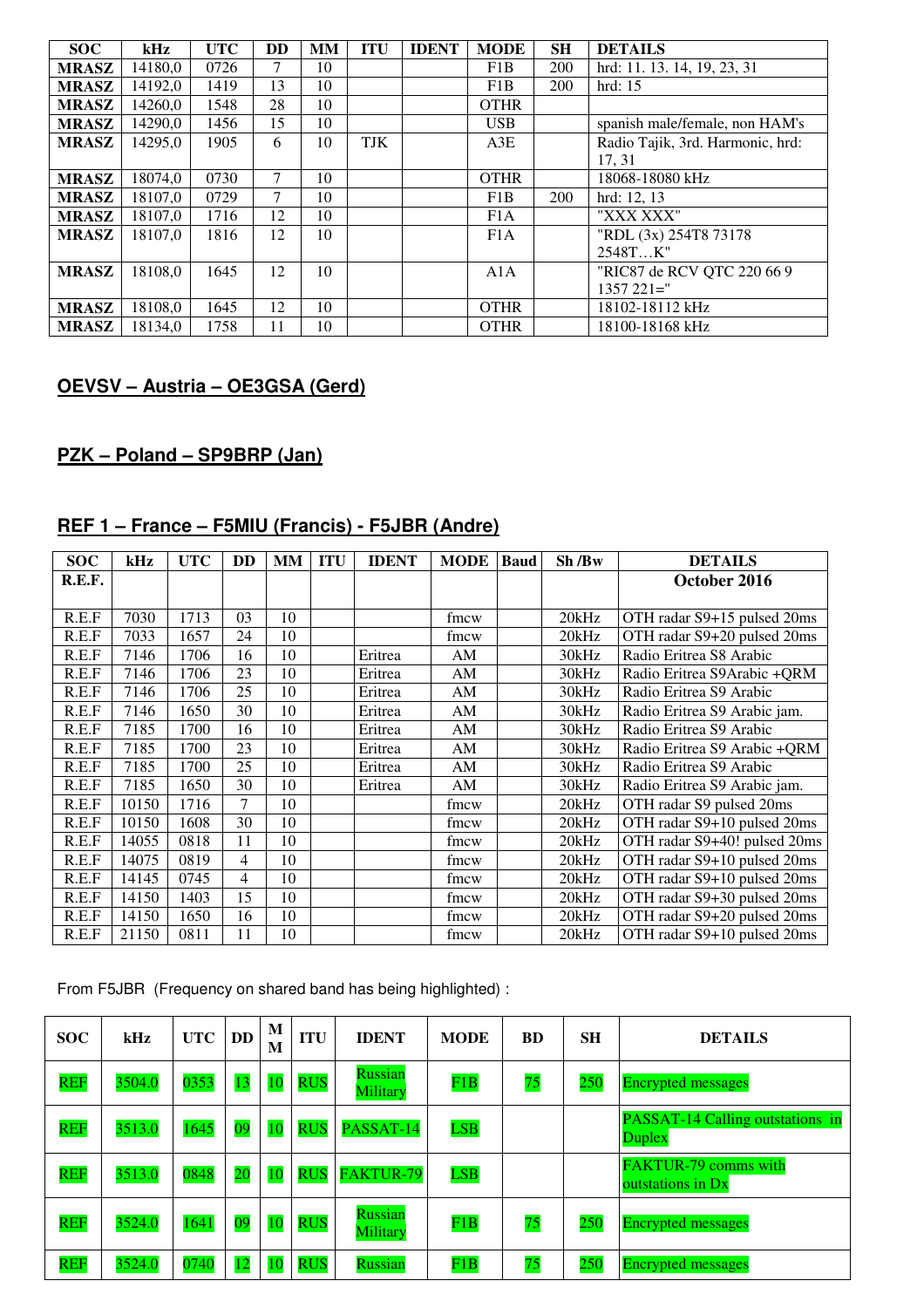| <b>SOC</b> | kHz    | <b>UTC</b> | <b>DD</b>       | M<br>$\mathbf{M}$ | <b>ITU</b> | <b>IDENT</b>                         | <b>MODE</b>                | <b>BD</b>                     | <b>SH</b> | <b>DETAILS</b>                                                                       |
|------------|--------|------------|-----------------|-------------------|------------|--------------------------------------|----------------------------|-------------------------------|-----------|--------------------------------------------------------------------------------------|
|            |        |            |                 |                   |            | Military                             |                            |                               |           |                                                                                      |
| <b>REF</b> | 3525.0 | 0355       | 08              | <b>10</b>         | <b>RUS</b> | 8CEC                                 | $\overline{\text{CW}}$     |                               |           | <b>8CEC Wkg 7 outstations in Dx</b>                                                  |
| <b>REF</b> | 3525.0 | 0344       | 22              | 10                | <b>RUS</b> | MEJ8                                 | $\overline{\text{CW}}$     |                               |           | <b>MEJ8</b> working 7 outstations in<br>Duplex                                       |
| <b>REF</b> | 3531.0 | 1750       | 26              | 10                | <b>RUS</b> | <b>RCV</b>                           | $\overline{\text{CW}}$     |                               |           | <b>RCV</b> working RFX42 in Simplex                                                  |
| <b>REF</b> | 3534.0 | 0536       | <b>12</b>       | 10                | <b>RUS</b> | <b>Russian</b><br>Military           | F1B                        | 75                            | 250       | <b>Encrypted messages</b>                                                            |
| <b>REF</b> | 3539.0 | 1530       | 16              | <b>10</b>         | <b>RUS</b> | <b>7FS7</b>                          | $\overline{\text{CW}}$     |                               |           | <b>7FS7</b> worked outstations in Duplex                                             |
| <b>REF</b> | 3541.0 | 0416       | 13              | 10                | <b>RUS</b> | <b>Russian</b><br>Military           | F1B                        | 75                            | 250       | <b>Encrypted messages</b>                                                            |
| <b>REF</b> | 3544.0 | 0358       | $\overline{20}$ | 10                | <b>RUS</b> | <b>Russian</b><br>Military           | F1B                        | 75                            | 250       | <b>Encrypted messages</b>                                                            |
| <b>REF</b> | 3543.5 | 1728       | 0 <sub>5</sub>  | 10                | <b>RUS</b> | <b>Russian Air</b><br><b>Defense</b> | $\overline{\text{CW}}$     |                               |           | Tracking: 9510 997 54 18 26 9510<br>997 5134 28  /  9510 997 5132<br>$\overline{32}$ |
| <b>REF</b> | 3543.5 | 1846       | 18              | <b>10</b>         | <b>RUS</b> | <b>Russian Air</b><br>defense        | $\overline{\text{CW}}$     |                               |           | Tracking                                                                             |
| <b>REF</b> | 3552   | 1721       | 0 <sub>5</sub>  | 10                | <b>RUS</b> | Russian<br>Military                  | CIS-<br>12/AT300<br>4D/USB | 120 <sub>per</sub><br>channel | 2700      | <b>Encrypted messages</b>                                                            |
| <b>REF</b> | 3552.0 | 0434       | 13              | 10                | <b>RUS</b> | <b>Russian</b><br>Navy               | F1B                        | 50                            | 200       | <b>Encrypted messages</b>                                                            |
| <b>REF</b> | 3568.0 | 1500       | 06              | 10                | <b>RUS</b> | <b>Russian</b><br><b>Navy</b>        | F1B                        | 50                            | 250       | <b>Encrypted messages</b>                                                            |
| <b>REF</b> | 3568.0 | 0525       | 07              | 10                | <b>RUS</b> | <b>Russian</b><br>Navy               | F1B                        | 50                            | 250       | <b>Encrypted messages</b>                                                            |
| <b>REF</b> | 3568.0 | 0418       | $\overline{22}$ | 10                | <b>RUS</b> | <b>Russian</b><br>Navy               | F1B                        | 50                            | 250       | <b>Encrypted messages</b>                                                            |
| <b>REF</b> | 3576.0 | 1720       | 05              | 10                | <b>RUS</b> | <b>Russian</b><br>Military           | CIS-<br>12/AT300<br>4D/USB | 120 <sub>per</sub><br>channel | 2700      | <b>Encrypted messages</b>                                                            |
| <b>REF</b> | 3576.0 | 0441       | 13              | 10                | <b>RUS</b> | <b>Russian</b><br>Military           | CIS-<br>12/AT300<br>4D/USB | $120$ per<br>channel          | 2700      | <b>Encrypted messages</b>                                                            |
| <b>REF</b> | 3577.0 | 0400       | 13              | 10                | <b>RUS</b> | <b>Russian</b><br>Military           | CIS-<br>12/AT300<br>4D/USB | 120 <sub>per</sub><br>channel | 2700      | <b>Encrypted messages</b>                                                            |
| <b>REF</b> | 3580.0 | 0406       | 13              | 10                | <b>RUS</b> | <b>OSFP</b>                          | $\overline{\text{CW}}$     |                               |           | <b>OSFP Wkg 5 outstations in Duplex</b>                                              |
| <b>REF</b> | 3584   | 1344       | 09              | 10                | <b>RUS</b> | <b>YFJA</b>                          | $\overline{\text{CW}}$     |                               |           | <b>YFJA Wkg Outstations in Bcast</b>                                                 |
| <b>REF</b> | 3586.0 | 1643       | 09              | 10                | <b>RUS</b> | Russian<br><b>Navy</b>               | F1B                        | 75                            | 200       | <b>Encrypted messages</b>                                                            |
| <b>REF</b> | 3590.0 | 1335       | 12              | 10                | <b>RUS</b> | <b>Russian</b><br>Military           | CIS-<br>12/AT300<br>4D/USB | 120 <sub>per</sub><br>channel | 2700      | <b>Encrypted messages</b>                                                            |
| <b>REF</b> | 3594.5 | 0607       | 08              | <b>10</b>         | <b>RUD</b> | RJD99                                | $\overline{\text{CW}}$     |                               |           | <b>RJD99 Wkg RMU</b> in Bcast                                                        |
| <b>REF</b> | 3594.5 | 1804       | 08              | 10                | <b>RUS</b> | RJD99                                | $\overline{\text{CW}}$     |                               |           | <b>RJD99</b> worked SHIPS in Duplex                                                  |
| <b>REF</b> | 3594.5 | 0533       | 12              | <b>10</b>         | <b>RUS</b> | RJD99                                | $\overline{\text{CW}}$     |                               |           | <b>RJD99</b> worked SHIPS in Duplex                                                  |
| <b>REF</b> | 3601   | 1832       | $\overline{21}$ | 10                | <b>RUS</b> | <b>Russian</b><br>Military           | F1B                        | 75                            | 250       | <b>Encrypted messages</b>                                                            |
| <b>REF</b> | 3617.0 | 1713       | 19              | 10                | <b>RUS</b> | 4IGA                                 | $\overline{\text{CW}}$     |                               |           | 4IGA wkg outstations in Simplex                                                      |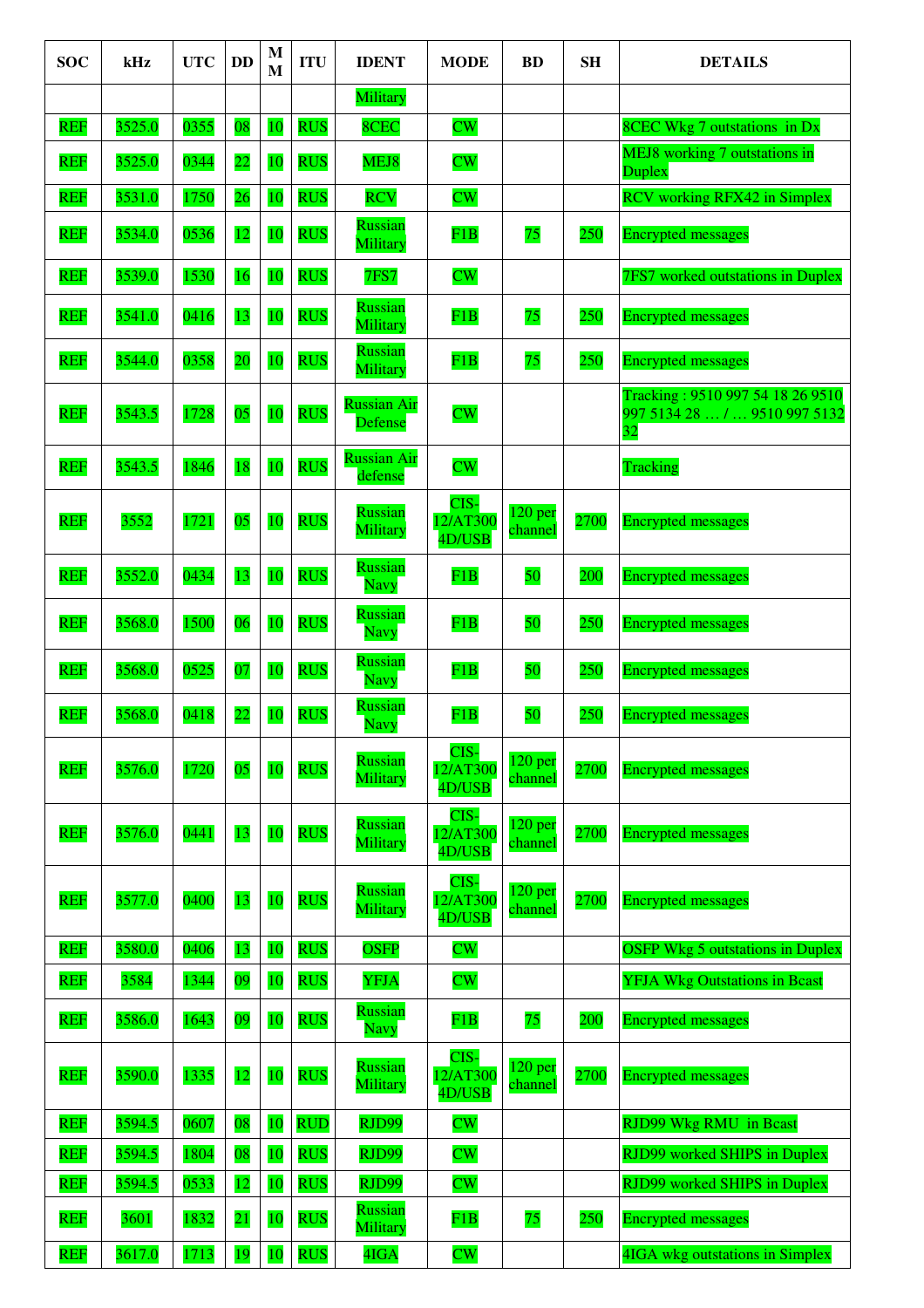| <b>SOC</b> | kHz    | <b>UTC</b> | <b>DD</b>       | M<br>$\mathbf{M}$ | <b>ITU</b> | <b>IDENT</b>               | <b>MODE</b>                | <b>BD</b>                     | <b>SH</b> | <b>DETAILS</b>                                  |
|------------|--------|------------|-----------------|-------------------|------------|----------------------------|----------------------------|-------------------------------|-----------|-------------------------------------------------|
| <b>REF</b> | 3619.0 | 1806       | 26              | 10                | <b>RUS</b> | LIY <sub>2</sub>           | $\overline{\text{CW}}$     |                               |           | LIY2 Working 3 outstations in<br>Duplex         |
| <b>REF</b> | 3622.0 | 0539       | 12              | 10                | <b>RUS</b> | <b>MSMP</b>                | $\overline{\text{CW}}$     |                               |           | <b>MSMP</b> Wkg 3 outstations in<br>Simplex     |
| <b>REF</b> | 3636.0 | 1800       | 13              | 10                | <b>RUS</b> | <b>JP6Q</b>                | $\overline{\text{CW}}$     |                               |           | JP6Q wkd 4 outstations in Duplex                |
| <b>REF</b> | 3640   | 1716       | 05              | 10                | <b>RUS</b> | <b>Russian</b><br>Military | F1B                        | 75                            | 250       | <b>Encrypted messages</b>                       |
| <b>REF</b> | 3640.0 | 0535       | 07              | 10                | <b>RUS</b> | <b>Russian</b><br>Military | F1B                        | 75                            | 250       | <b>Encrypted messages</b>                       |
| <b>REF</b> | 3642.0 | 1745       | 07              | 10                | <b>CHN</b> | 3A7D                       | $\overline{\text{CW}}$     |                               |           | 3A7D calling DKG6 (Only:<br>DKG6 de 3A7D V)     |
| <b>REF</b> | 3652.5 | 1159       | 05              | 10                | <b>RUS</b> | <b>RMP</b>                 | $\overline{\text{CW}}$     |                               |           | RMP Wkg RJI52 (only calling)                    |
| <b>REF</b> | 3652.5 | 1203       | 28              | 10                | <b>RUS</b> | <b>RMP</b>                 | $\overline{\text{CW}}$     |                               |           | <b>RMP Working SHIPS in duplex</b>              |
| <b>REF</b> | 3659.0 | 1656       | 11              | 10                | <b>RUS</b> | <b>Russian</b><br>Military | F1B                        | 75                            | 250       | <b>Encrypted messages</b>                       |
| <b>REF</b> | 3673.5 | 0532       | 07              | 10                | <b>RUS</b> | 1BJP                       | $\overline{\text{CW}}$     |                               |           | 1BJP Wkd 3 outstations in Sx                    |
| <b>REF</b> | 3673.5 | 0532       | 12              | 10                | <b>RUS</b> | 3VGD                       | $\overline{\text{CW}}$     |                               |           | 3VGD Wkd 3 outstations in Sx                    |
| <b>REF</b> | 3673.5 | 0532       | 26              | 10                | <b>RUS</b> | <b>GKOT</b>                | $\overline{\text{CW}}$     |                               |           | <b>GKOT Working 3 outstations in</b><br>Simplex |
| <b>REF</b> | 3683.0 | 1705       | $\overline{04}$ | 10                | <b>RUS</b> | 7RNC                       | $\overline{\text{CW}}$     |                               |           | 7RNC Wkg RJD99 (only calling)                   |
| <b>REF</b> | 3683.0 | 0431       | 05              | 10                | <b>RUS</b> | 7RNC                       | $\overline{\text{CW}}$     |                               |           | 7RNC Wkg RJD99 (only calling)                   |
| <b>REF</b> | 3683   | 1655       | 05              | 10                | <b>RUS</b> | <b>Russian</b><br>Navy     | F1B                        | 75                            | 200       | <b>Encrypted messages</b>                       |
| <b>REF</b> | 3683.0 | 0427       | 08              | 10                | <b>RUS</b> | X <sub>1</sub> SU          | $\overline{\text{CW}}$     |                               |           | X1SU Wkg RJD99 (only calling)                   |
| <b>REF</b> | 3683.0 | 1657       | $\overline{21}$ | 10                | <b>RUS</b> | <b>Russian</b><br>Military | CIS-<br>12/AT300<br>4D/USB | 120 <sub>per</sub><br>channel | 2700      | <b>Encrypted messages</b>                       |
| <b>REF</b> | 3685.0 | 1520       | 06              | 10                | <b>RUS</b> | Russian<br>Military        | $\overline{\text{CW}}$     |                               |           | <b>NCS Worked 2 Ostns in Sx</b>                 |
| <b>REF</b> | 3687.0 | 0714       | $\overline{04}$ | 10                | <b>RUS</b> | RJC30                      | $\overline{\text{CW}}$     |                               |           | RJC30 Wkg RJC66 (only calling)                  |
| <b>REF</b> | 3690.5 | 1732       | 13              | 10                | <b>RUS</b> | <b>RKN</b>                 | $\overline{\text{CW}}$     |                               |           | <b>RKN</b> send messages in Broadcast           |
| <b>REF</b> | 3692.5 | 1809       | 19              | 10                | <b>RUS</b> | RJD56                      | $\overline{\text{CW}}$     |                               |           | RJD56 send messages in broadcast                |
| <b>REF</b> | 3693.5 | 1840       | 06              | 10                | <b>RUS</b> | <b>RMP</b>                 | $\overline{\text{CW}}$     |                               |           | RMP send QTC SML) in<br><b>Broadcast</b>        |
| <b>REF</b> | 3693.5 | 1801       | 07              | 10                | <b>RUS</b> | <b>RMP</b>                 | $\overline{\text{CW}}$     |                               |           | <b>RMP</b> Send messages in Bcast               |
| <b>REF</b> | 3693.5 | 1702       | 12              | 10                | <b>RUS</b> | <b>RMP</b>                 | $\overline{\text{CW}}$     |                               |           | <b>RMP</b> Send messages in Bcast               |
| <b>REF</b> | 3702.0 | 1404       | 03              | 10                | <b>RUS</b> | Russian<br><b>Navy</b>     | F1B                        | 75                            | 200       | <b>Encrypted messages</b>                       |
| <b>REF</b> | 3712.0 | 1743       | 19              | 10                | <b>RUS</b> | DCA <sub>2</sub>           | $\overline{\text{CW}}$     |                               |           | DCA2 (only) calling) in Broadcast               |
| <b>REF</b> | 3720.0 | 1417       | 03              | 10                | <b>RUS</b> | <b>MFWU</b>                | $\overline{\text{CW}}$     |                               |           | <b>MFWU Wkg 3 outstations in</b><br>Simplex     |
| <b>REF</b> | 3720.0 | 0632       | 17              | 10                | <b>RUS</b> | <b>HXMQ</b>                | $\overline{\text{CW}}$     |                               |           | HXMQ send messages in<br><b>Broadcast</b>       |
| <b>REF</b> | 3732   | 1748       | 07              | 10                | <b>RUS</b> | Russian<br>Military        | F1B                        | 75                            | 250       | <b>Encrypted messages</b>                       |
| <b>REF</b> | 3732   | 1757       | 08              | 10                | <b>RUS</b> | <b>CXVM</b>                | $\overline{\text{CW}}$     |                               |           | <b>CXVM Worked 5 outstations in</b><br>Duplex   |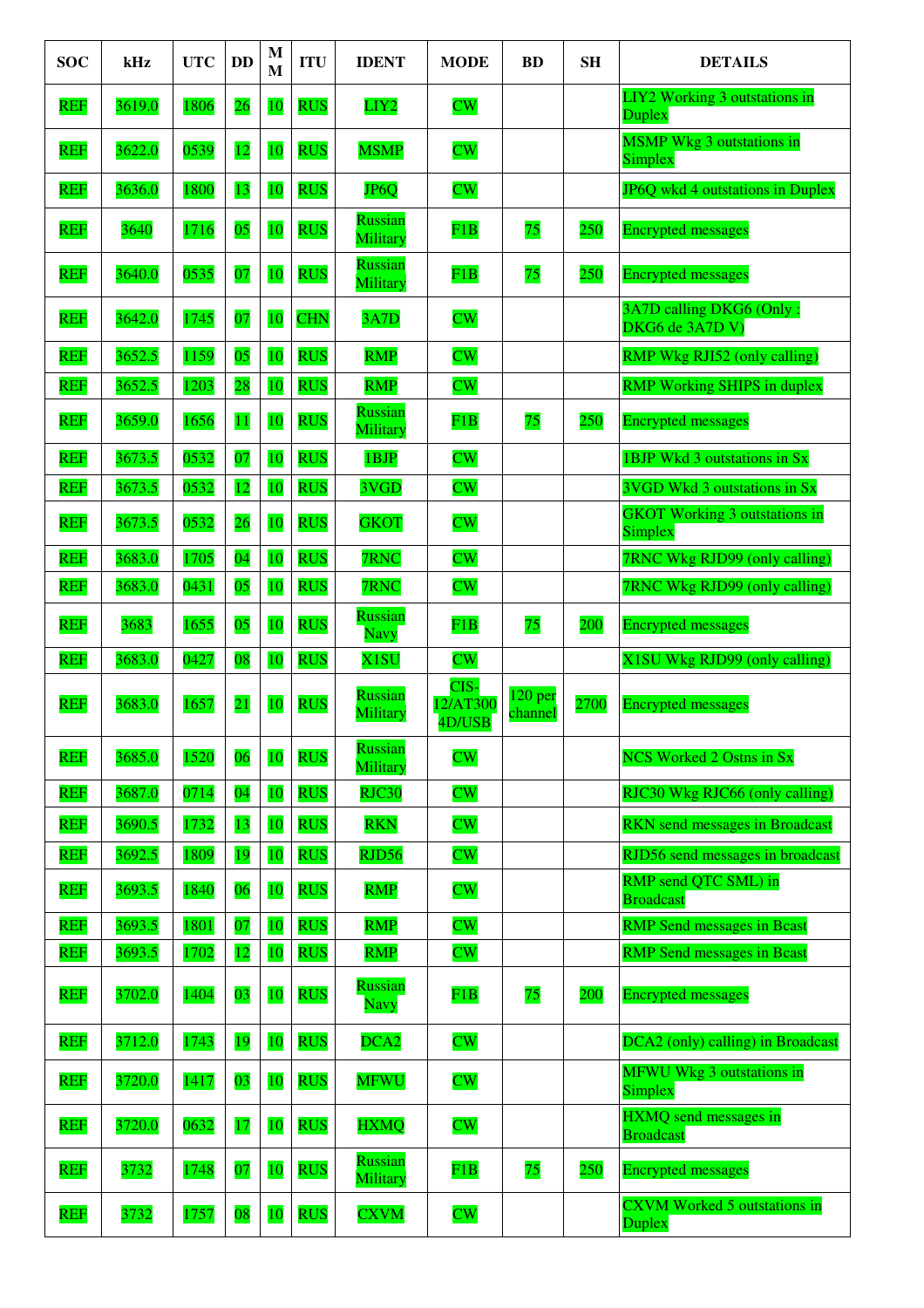| <b>SOC</b> | kHz    | <b>UTC</b> | <b>DD</b>       | M<br>M    | <b>ITU</b> | <b>IDENT</b>                         | <b>MODE</b>                | <b>BD</b>                     | <b>SH</b> | <b>DETAILS</b>                                       |
|------------|--------|------------|-----------------|-----------|------------|--------------------------------------|----------------------------|-------------------------------|-----------|------------------------------------------------------|
| <b>REF</b> | 3735.0 | 1424       | 17              | 10        | <b>RUS</b> | Russian<br>Military                  | CIS-<br>12/AT300<br>4D/USB | 120 <sub>per</sub><br>channel | 2700      | <b>Encrypted messages</b>                            |
| <b>REF</b> | 3740.0 | 0511       | $\overline{04}$ | 10        | <b>RUS</b> | RUA41                                | F1B                        | 100                           | 500       | <b>Encrypted messages</b>                            |
| <b>REF</b> | 3742.0 | 1429       | 17              | 10        | <b>RUS</b> | RJY95                                | $\overline{\text{CW}}$     |                               |           | RJY95 worked RJD69 in Simplex                        |
| <b>REF</b> | 3739.5 | 1530       | 16              | 10        | <b>RUS</b> | 6RM4                                 | $\overline{\text{CW}}$     |                               |           | 6RM4 worked outstations in<br><b>Broadcast</b>       |
| <b>REF</b> | 3750.0 | 1800       | 02              | 10        | <b>RUS</b> | <b>RMW46</b>                         | $\overline{\text{CW}}$     |                               |           | <b>RMW46</b> working oustations in<br>Simplex        |
| <b>REF</b> | 3750.0 | 1800       | 08              | 10        | <b>RUS</b> | RMW46                                | $\overline{\text{CW}}$     |                               |           | <b>RMW46</b> working oustations in<br>Simplex        |
| <b>REF</b> | 3760.0 | 1713       | $\overline{02}$ | 10        | <b>RUS</b> | KARMA-90                             | <b>USB</b>                 |                               |           | <b>KARMA-90 Clg Outstations) in</b><br>Simplex       |
| <b>REF</b> | 3765.0 | 1711       | 07              | 10        | <b>RUS</b> | Russian<br>Military                  | CIS-<br>12/AT300<br>4D/USB | 120 <sub>per</sub><br>channel | 2700      | <b>Encrypted messages</b>                            |
| <b>REF</b> | 3768.0 | 1702       | 25              | 10        | <b>RUS</b> | <b>MSYH</b>                          | $\overline{\text{CW}}$     |                               |           | <b>MSYH</b> working 3 outstations in<br>Duplex       |
| <b>REF</b> | 3775.0 | 1705       | 07              | 10        | <b>RUS</b> | Russian<br>Military                  | $\overline{\text{CW}}$     |                               |           | <b>Responses 6 outstations in Duplex</b>             |
| <b>REF</b> | 3775.0 | 1646       | 19              | 10        | <b>RUS</b> | <b>Russian</b><br>Military           | $\overline{\text{CW}}$     |                               |           | <b>Responses 6 outstations in Duplex</b>             |
| <b>REF</b> | 3775.0 | 1722       | 28              | 10        | <b>RUS</b> | Russian<br>Military                  | $\overline{\text{CW}}$     |                               |           | <b>Responses 6 outstations in Duplex</b>             |
| <b>REF</b> | 3789.0 | 1746       | 02              | 10        | <b>RUS</b> | <b>Russian Air</b><br><b>Defense</b> | <b>USB</b>                 |                               |           | <b>Tracking in Russian Voice</b>                     |
| <b>REF</b> | 3789.0 | 0744       | <b>12</b>       | 10        | <b>RUS</b> | <b>Russian Air</b><br>Defense        | <b>USB</b>                 |                               |           | <b>Tracking in Russian Voice</b>                     |
| <b>REF</b> | 3793.0 | 0433       | 02              | <b>10</b> | <b>RUS</b> | Russian<br>Military                  | CIS-<br>12/AT300<br>4D/USB | 120 <sub>per</sub><br>channel | 2700      | <b>Encrypted messages</b>                            |
| <b>REF</b> | 3797.0 | 0333       | $\overline{04}$ | 10        | <b>RUS</b> | <b>RCV</b>                           | $\overline{\text{CW}}$     |                               |           | RCV send messages (for RIC87) in<br><b>Broadcast</b> |
| <b>REF</b> | 3797.0 | 0348       | $\overline{22}$ | 10        | <b>RUS</b> | <b>RCV</b>                           | $\overline{\text{CW}}$     |                               |           | RCV send QTCs SML in<br><b>Broadcast</b>             |
| <b>REF</b> | 3797.0 | 1728       | $\overline{28}$ | 10        | <b>RUS</b> | <b>RCV</b>                           | $\overline{\text{CW}}$     |                               |           | <b>RCV</b> send QTCs SML in<br><b>Broadcast</b>      |
| <b>REF</b> | 3799.5 | 1432       | 17              | 10        | <b>RUS</b> | J3ZB                                 | $\overline{\text{CW}}$     |                               |           | J3ZB workde 3YZR in Simplex                          |
| <b>REF</b> | 7008.0 | 0419       | 04              | 10        | <b>RUS</b> | Russian<br>Military                  | F1B                        | 75                            | 250       | Encrypted messages                                   |
| REF        | 7016.0 | 0500       | 24              | 10        | <b>RUS</b> | Russian<br>Military                  | F1B                        | 75                            | 250       | Encrypted messages                                   |
| <b>REF</b> | 7020.0 | 0636       | 06              | 10        | <b>RUS</b> | Russian<br>Military                  | F1B                        | 75                            | 250       | Encrypted messages                                   |
| <b>REF</b> | 7020.0 | 1230       | 13              | 10        | <b>RUS</b> | Russian<br>Military                  | CIS-<br>12/AT300<br>4D/USB | 120 per<br>channel            | 2700      | Encrypted messages                                   |
| <b>REF</b> | 7056.0 | 0457       | 04              | 10        | <b>RUS</b> | VADAYOP-<br>43                       | <b>USB</b>                 |                               |           | VADAYOP-43 Clg Outstations                           |
| REF        | 7076.0 | 0827       | 17              | 10        | <b>RUS</b> | Russian<br>Military                  | F1B                        | 75                            | 250       | Encrypted messages                                   |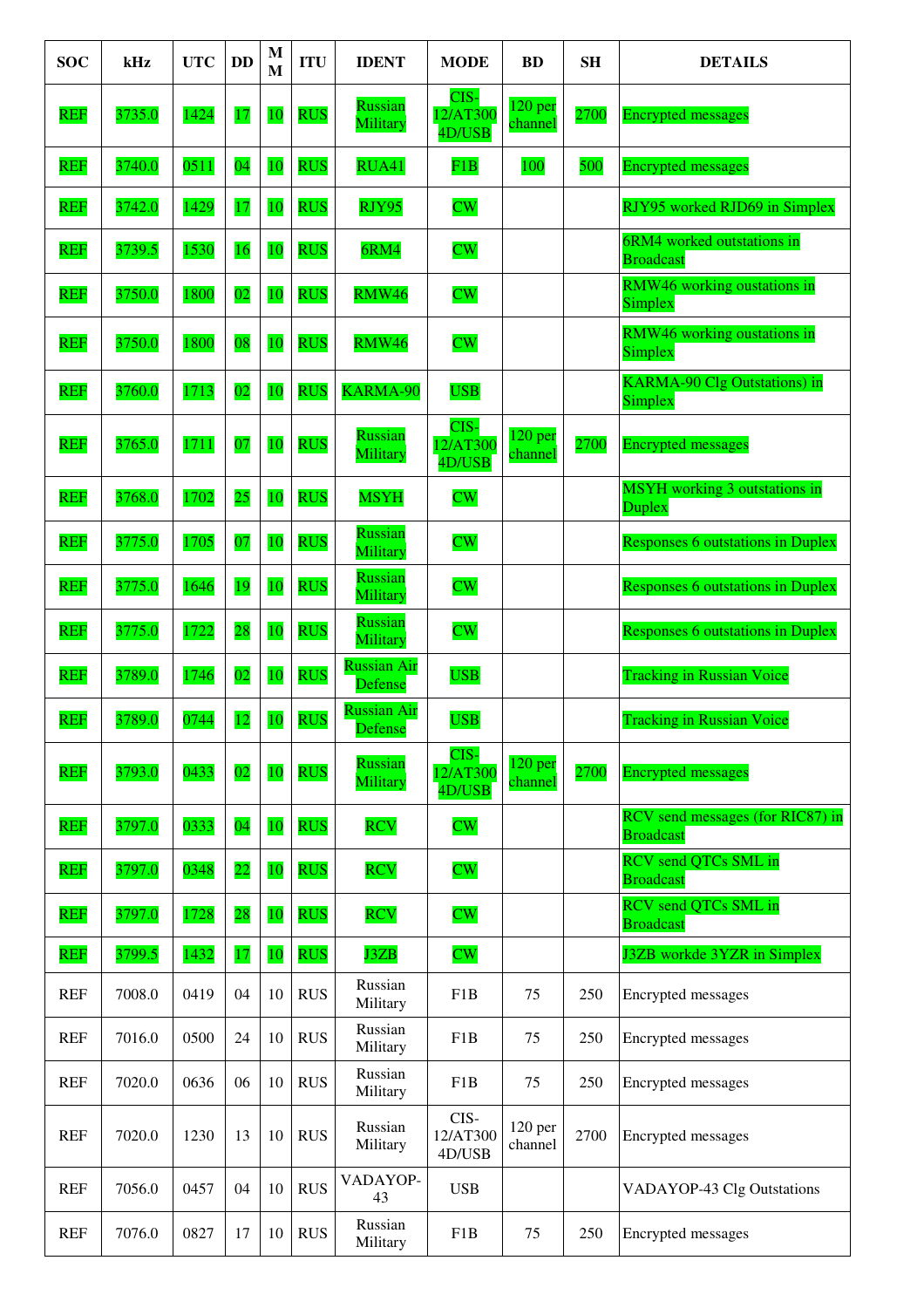| <b>SOC</b> | kHz     | <b>UTC</b> | <b>DD</b> | $\mathbf{M}$<br>$\mathbf{M}$ | <b>ITU</b> | <b>IDENT</b>        | <b>MODE</b>                | <b>BD</b>                      | <b>SH</b> | <b>DETAILS</b>                                    |
|------------|---------|------------|-----------|------------------------------|------------|---------------------|----------------------------|--------------------------------|-----------|---------------------------------------------------|
| REF        | 7076.0  | 0536       | 19        | 10                           | <b>RUS</b> | Russian<br>Military | F1B                        | 75                             | 250       | Encrypted messages                                |
| <b>REF</b> | 7079.0  | 1244       | 08        | 10                           | <b>RUS</b> | Russian<br>Military | CIS-<br>12/AT300<br>4D/USB | 120 <sub>per</sub><br>channel  | 2700      | Encrypted messages                                |
| <b>REF</b> | 7108.0  | 0445       | 03        | 10                           | <b>RUS</b> | Russian<br>Military | CIS-<br>12/AT300<br>4D/USB | 120 per<br>channel             | 2700      | Encrypted messages                                |
| <b>REF</b> | 7114.0  | 0512       | 28        | 10                           | <b>RUS</b> | Russian<br>Navy     | F1B                        | 50                             | 200       | Encrypted messages                                |
| <b>REF</b> | 7122.0  | 0944       | 16        | 10                           | <b>RUS</b> | Russian<br>Navy     | F1B                        | 50                             | 250       | Encrypted messages                                |
| <b>REF</b> | 7127.0  | 0631       | 16        | 10                           | <b>RUS</b> | <b>ETCO</b>         | CW                         |                                |           | <b>ETCQ Wkg outstations in Duplex</b>             |
| <b>REF</b> | 7160    | 0523       | 09        | 10                           | <b>RUS</b> | <b>RMW32</b>        | CW                         |                                |           | RMW32 Worked RGF80 (only<br>calling)              |
| <b>REF</b> | 7162.0  | 0600       | 03        | 10                           | <b>RUS</b> | Russian<br>Military | F1B                        | 75                             | 250       | Encrypted messages                                |
| <b>REF</b> | 7162.0  | 1002       | 21        | 10                           | <b>RUS</b> | Russian<br>Military | F1B                        | 75                             | 250       | Encrypted messages                                |
| <b>REF</b> | 7169.0  | 0519       | 03        | 10                           | <b>RUS</b> | <b>BPIA</b>         | CW                         |                                |           | BPIA wkg 2 outstations in Duplex                  |
| <b>REF</b> | 7169.0  | 1219       | 22        | 10                           | <b>RUS</b> | <b>DRPK</b>         | CW                         |                                |           | DRPK working 2 outstations in<br>Duplex           |
| <b>REF</b> | 7176.0  | 0631       | 16        | 10                           | <b>RUS</b> | Russian<br>Navy     | F1B                        | 50                             | 250       | Encrypted messages                                |
| <b>REF</b> | 7174.5  | 1246       | 08        | 10                           | <b>RUS</b> | Russian<br>Military | F1B                        | 75                             | 250       | Encrypted messages                                |
| <b>REF</b> | 7174.5  | 0530       | 09        | 10                           | <b>RUS</b> | Russian<br>Military | F1B                        | 75                             | 250       | Encrypted messages                                |
| <b>REF</b> | 7184.0  | 0719       | 22        | 10                           | <b>RUS</b> | Russian<br>Military | CIS-<br>12/AT300<br>4D/USB | $120\,\mathrm{per}$<br>channel | 2700      | Encrypted messages                                |
| <b>REF</b> | 7196.0  | 0559       | 10        | 10                           | <b>RUS</b> | Russian<br>Military | CIS-<br>12/AT300<br>4D/USB | $120$ per<br>channel           | 2700      | Encrypted messages                                |
| <b>REF</b> | 14116.0 | 0651       | 10        | 10                           | <b>RUS</b> | Russian<br>Military | F1B                        | 75                             | 250       | Encrypted messages                                |
| <b>REF</b> | 14132.0 | 0649       | 10        | 10                           | <b>RUS</b> | Russian<br>Military | F1B                        | 75                             | 250       | Encrypted messages                                |
| <b>REF</b> | 14177.0 | 1145       | 07        | 10                           | <b>RUS</b> | 5LT8                | CW                         |                                |           | 5LT8 Wkg 6 oustations in Sx                       |
| <b>REF</b> | 14177   | 0755       | 08        | 10                           | <b>RUS</b> | 5LT8                | CW                         |                                |           | 5LT8 Wkg 6 oustations in Simplex                  |
| <b>REF</b> | 14177   | 0630       | 10        | 10                           | <b>RUS</b> | 5LT8                | CW                         |                                |           | 5LT8 Wkg 6 oustations in Simplex                  |
| <b>REF</b> | 14180.0 | 0640       | 03        | 10                           | <b>RUS</b> | Russian<br>Navy     | F1B                        | 50                             | 200       | Encrypted messages                                |
| <b>REF</b> | 14180   | 0800       | 08        | 10                           | <b>RUS</b> | <b>RDL</b>          | F1B                        | 50                             | 200       | Encrypted messages – traffic to<br>nuclear forces |
| REF        | 14180.0 | 0629       | 10        | 10                           | <b>RUS</b> | <b>RDL</b>          | F1B                        | 50                             | 200       | Encrypted messages – traffic to<br>nuclear forces |
| <b>REF</b> | 14192.0 | 1206       | 10        | 10                           | <b>RUS</b> | Russian<br>Navy     | F1B                        | 50                             | 200       | Encrypted messages                                |
| <b>REF</b> | 14192.0 | 0833       | 22        | 10                           | <b>RUS</b> | Russian<br>Navy     | F1B                        | 50                             | 250       | Encrypted messages                                |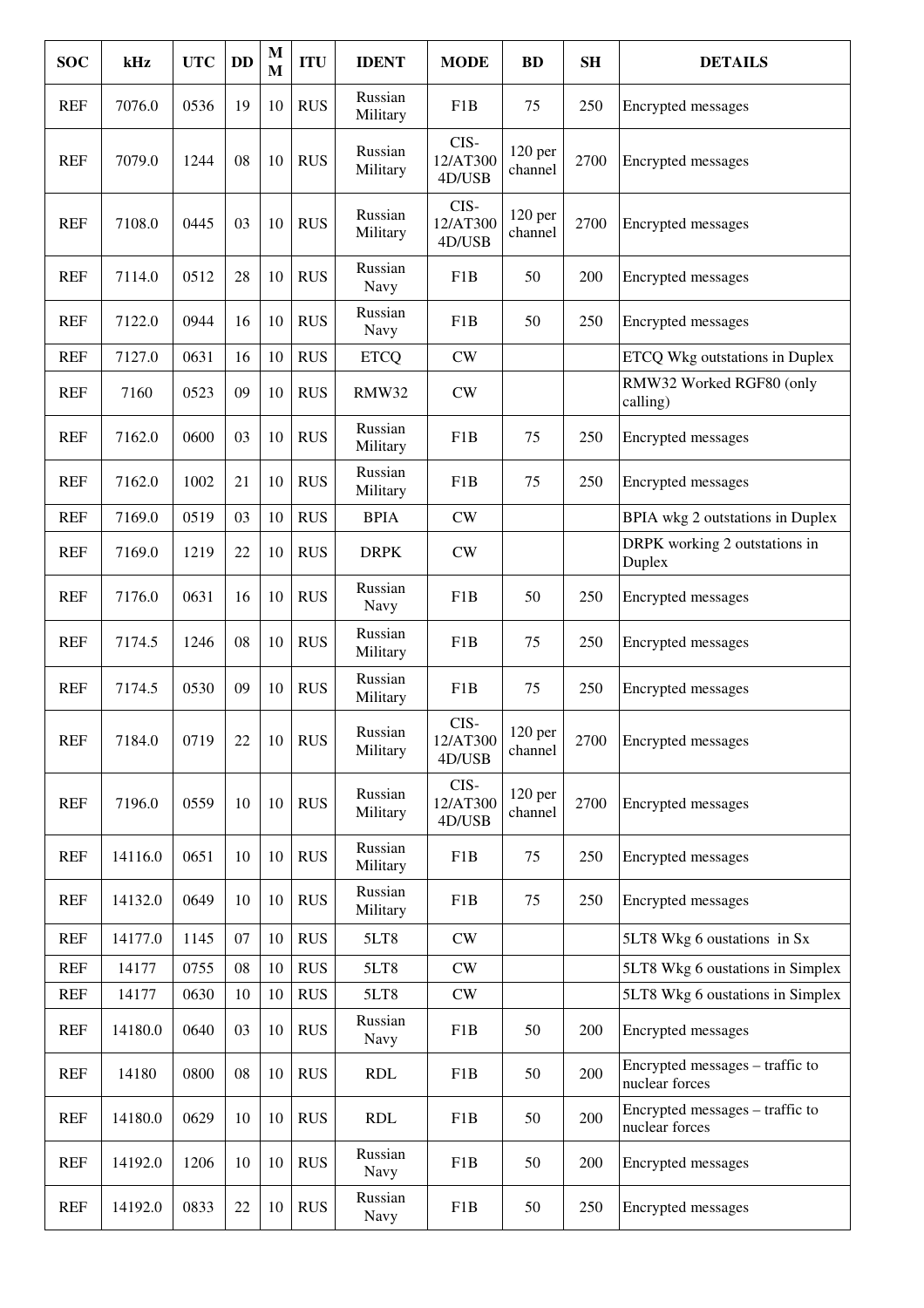## **REP – Portugal – CT4AN (Jose Francisco)**

| <b>SOC</b>               | kHz            | <b>UTC</b>           | DD                    | MM                    | <b>ITU</b>               | <b>IDENT</b>            | <b>MODE</b>            | <b>BD</b>             | <b>SH</b>       | <b>DETAILS</b>                                                           |
|--------------------------|----------------|----------------------|-----------------------|-----------------------|--------------------------|-------------------------|------------------------|-----------------------|-----------------|--------------------------------------------------------------------------|
| <b>REP</b>               | 1925           | 22.35                | 12                    | 10                    | $\bf{I}$                 | <b>IPL</b>              | J3E-U                  |                       |                 | Livorno Radio Wx reports                                                 |
| <b>REP</b>               | 3505           | 07.40                | $\overline{05}$       | 10                    | $\mathbf{F}$             |                         | $J3E-U$                |                       |                 | Fishery                                                                  |
| <b>REP</b>               | 3550           | 21.11                | 07                    | 10                    | <b>TUR</b>               |                         | PSK8                   | 2400                  |                 | Stanag 4285, Turkey                                                      |
| <b>REP</b>               | 3595           | 08.04                | $\overline{14}$       | $\overline{10}$       | $\overline{E}$           |                         | $J3E-U$                |                       |                 | Spanish fishery, CRY2000 encryption                                      |
| <b>REP</b>               | 3625           | 09.10                | 01                    | 10                    | <b>POR</b>               |                         | J3E-U<br>$J3E-U$       |                       |                 | Fishery                                                                  |
| <b>REP</b><br><b>REP</b> | 3641<br>7010   | 08.43<br>08.19       | 10<br>02              | 10<br>10              | ${\bf E}$<br><b>MRC</b>  |                         | J3E-U                  |                       |                 | Fishery, Galicia province - daily<br>Fishermen                           |
| <b>REP</b>               | 7011           | 18.24                | 11                    | 10                    | <b>RUS</b>               |                         | PSK <sub>2</sub>       | 120                   | 3k              | AT3004D, 12x120bd BPSK, 3k pilot tone                                    |
| <b>REP</b>               | 7015           | 08.25                | 04                    | 10                    | ${\bf E}$                |                         | J3E-U                  |                       |                 | Fishermen talking about Wx                                               |
| <b>REP</b>               | 7020           | 20.45                | 10                    | $\overline{10}$       | <b>RUS</b>               |                         | F1B                    | 75                    | 250             | <b>CIS36</b>                                                             |
| <b>REP</b>               | 7027           | 21.01                | 07                    | 10                    | <b>RUS</b>               | $\overline{\mathbf{V}}$ | A1A                    |                       |                 | Beacon                                                                   |
| <b>REP</b>               | 7035           | 22.00                | 07                    | 10                    |                          |                         | <b>FMCW</b>            |                       |                 | OTH radar                                                                |
| <b>REP</b>               | 7038           | 22.11                | 14                    | 10                    | <b>UKR</b>               | D                       | A1A                    |                       |                 | SEVASTOPOL, ADY, DLY                                                     |
| <b>REP</b>               | 7039           | 22.54                | 14                    | 10                    | <b>RUS</b>               | $\mathbf C$             | A1A                    |                       |                 | MOSCOW, ADY, DLY                                                         |
| <b>REP</b>               | 7045           | 18.47                | $\overline{21}$       | 10                    |                          | 2012                    | <b>MFSK</b>            |                       |                 | ALE/141A Selcall. Also ID's 920018, 92001                                |
| <b>REP</b>               | 7060           | 23.10                | $\overline{14}$       | $\overline{10}$       |                          |                         | F1B                    | 50                    | 200             | Unid FSK                                                                 |
| <b>REP</b>               | 7090           | 17.33                | 18                    | 10                    | <b>RUS</b>               |                         | <b>FMCW</b>            | 50                    | 18k             | OTH radar, Russia                                                        |
| <b>REP</b>               | 7100           | 08.27                | 12                    | 10                    |                          |                         | <b>PSK</b>             |                       |                 | Unid PSK                                                                 |
| <b>REP</b>               | 7120           | 19.39                | 06                    | 10                    | <b>SOM</b>               |                         | <b>8k00</b>            |                       |                 | Radio Hargaysa                                                           |
|                          |                |                      |                       |                       |                          |                         | A3EGN<br><b>8k00</b>   |                       |                 |                                                                          |
| <b>REP</b>               | 7120           | 17.52                | 22                    | 10                    | <b>SOM</b>               |                         | <b>A3EGN</b>           |                       |                 | BC, R. Hargeysa                                                          |
|                          |                |                      |                       |                       |                          |                         | <b>8k00</b>            |                       |                 |                                                                          |
| <b>REP</b>               | 7175           | 18.31                | 10                    | 10                    | <b>ETH</b>               |                         | <b>A3EGN</b>           |                       |                 | BC, Radio Eritreia                                                       |
| <b>REP</b>               | 7185           | 17.49                | 22                    | 10                    | <b>ETH</b>               |                         | <b>8k00</b>            |                       |                 | <b>BC, Radio Eritreia</b>                                                |
|                          |                |                      |                       |                       |                          |                         | <b>A3EGN</b>           |                       |                 |                                                                          |
| <b>REP</b>               | 10110          | 18.32                | 02                    | 10                    |                          |                         | PSK <sub>2</sub>       |                       |                 | Mil-STANAG 4285 600/Long - NATO                                          |
| <b>REP</b>               | 10115          | 20.05                | 11                    | 10                    |                          |                         | A3E                    |                       |                 | Letters Station - 5 letters transmission                                 |
| <b>REP</b>               | 10121          | 18.59                | $\overline{29}$       | 10                    |                          |                         | $J3E-U$                |                       |                 | Arabic language fishery                                                  |
| <b>REP</b>               | 10123<br>10125 | 19.00<br>09.59       | $\overline{29}$<br>27 | $\overline{10}$<br>10 | $\mathbf E$              |                         | $J3E-U$<br>J3E-U       |                       |                 | Unid language ops, fishery                                               |
| <b>REP</b><br><b>REP</b> | 10130          | 15.47                | 14                    | 10                    | <b>AUS</b>               |                         | <b>FMCW</b>            | 23                    | 10k             | Spanish fishery, Galicia province<br>JORN OTH radar 20sps/10k, Australia |
| <b>REP</b>               | 10150          | 18.28                | 10                    | 10                    |                          |                         | <b>FMCW</b>            | 50                    | 20k             | OTH radar, 10k into 30m amateur band                                     |
| <b>REP</b>               | 14000          | 08.42                | 10                    | 10                    |                          |                         | $\rm{NON}$             |                       |                 | Unmodulated carrier                                                      |
| <b>REP</b>               | 14045          | 21.19                | 11                    | $\overline{10}$       | ${\bf E}$                |                         | J3E-U                  |                       |                 | Spanish fishery                                                          |
| <b>REP</b>               | 14086          | 10.00                | 12                    | 10                    | <b>RUS</b>               |                         | F <sub>1</sub> B       | 50                    | 250             | CIS35, Russia                                                            |
| <b>REP</b>               | 14108          | 14.42                | 12                    | 10                    | <b>RUS</b>               |                         | <b>FMCW</b>            | 50                    | 13k             | <b>OTH</b> radar Contayner                                               |
| <b>REP</b>               | 14116          | 11.02                | 13                    | 10                    | <b>RUS</b>               |                         | F1B                    | $\overline{50}$       | 250             | CIS36, Russia                                                            |
| <b>REP</b>               | 14116          | 08.32                | $\overline{10}$       | $\overline{10}$       |                          |                         | F1B                    | $\overline{50}$       | 250             | Unid encrypted                                                           |
| <b>REP</b>               | 14127          | 18.34                | 16                    | 10                    | <b>RUS</b>               |                         | <b>FMCW</b>            | 50                    | 18k             | OTH radar, Russia                                                        |
| <b>REP</b>               | 14132          | 08.35                | 10                    | 10                    | <b>RUS</b>               |                         | F1B                    | 50                    | 250             | CIS-50 encrypted, Russia                                                 |
| <b>REP</b>               | 14140          | 13.08                | 07                    | 10                    | <b>RUS</b>               |                         | <b>FMCW</b>            | $\overline{50}$       | 18k             | OTH radar                                                                |
| <b>REP</b>               | 14148<br>14180 | 14.09<br><b>D</b> ly | 15<br>19              | 10<br>10              | <b>RUS</b><br><b>RUS</b> |                         | <b>FMCW</b><br>F1B     | 50<br>$\overline{50}$ | 18k<br>200      | OTH radar, Russia<br>CIS36 Russian Mil, daily                            |
| <b>REP</b><br><b>REP</b> | 14192          | <b>D</b> ly          | 19                    | 10                    | <b>RUS</b>               |                         | F1B                    | 50                    | 250             | CIS36 Russian Mil, daily                                                 |
| <b>REP</b>               | 14214          | 17.00                | 01                    | 10                    | $\mathbf E$              |                         | J3E-L                  |                       |                 | Spanish fishery                                                          |
| <b>REP</b>               | 14235          | 09.48                | 24                    | 10                    |                          |                         | PSK                    |                       |                 | Unid PSK mode, 4 intro tones, two channels                               |
| <b>REP</b>               | 14264          | 09.40                | 17                    | 10                    |                          |                         | <b>FMCW</b>            |                       | 10k             | Short burst OTH radar                                                    |
| <b>REP</b>               | 14285          | 10.33                | 08                    | 10                    | <b>CYP</b>               |                         | <b>FMCW</b>            | 50                    | 20k             | <b>OTH Radar, Cyprus</b>                                                 |
| <b>REP</b>               | 14305          | 11.43                | 22                    | 10                    | <b>RUS</b>               |                         | <b>FMCW</b>            | 50                    | 18 <sub>k</sub> | OTH radar, Russia                                                        |
| <b>REP</b>               | 18075          | 09.57                | 23                    | 10                    |                          |                         | <b>FMCW</b>            | 50                    | 18k             | <b>OTH</b> radar                                                         |
| <b>REP</b>               | 18090          | 1235                 | 18                    | 10                    |                          |                         | <b>FMCW</b>            | 50                    | 20k             | <b>OTH</b> radar                                                         |
| <b>REP</b>               | 21070          | 18.42                | 04                    | 10                    | $\bf E$                  |                         | J3E-L                  |                       |                 | Spanish fishermen                                                        |
| <b>REP</b>               | 21070          | 10.32                | 31                    | 10                    |                          |                         | <b>FMCW</b>            | 25<br>50              | 20k             | <b>OTH</b> radar                                                         |
| <b>REP</b><br><b>REP</b> | 21090<br>21105 | 10.49<br>16.20       | 24<br>19              | 10<br>10              | <b>MRC</b>               |                         | <b>FMCW</b><br>$J3E-U$ |                       | 20k             | <b>OTH</b> radar<br>Fishermen                                            |
| <b>REP</b>               | 21165          | 14.59                | 12                    | 10                    |                          |                         | <b>FMCW</b>            | 50                    | 20k             | <b>OTH</b> radar                                                         |
| <b>REP</b>               | 21165          | 11.50                | 22                    | 10                    |                          |                         | <b>FMCW</b>            |                       | 40k             | Wideband FMCW radar, 40k                                                 |
| <b>REP</b>               | 21190          | 09.22                | 17                    | 10                    |                          |                         | <b>FMCW</b>            | 50                    | 20k             | <b>OTH Radar</b>                                                         |
| <b>REP</b>               | 21230          | 14.42                | 15                    | 10                    |                          |                         | <b>FMCW</b>            | 25                    | 20k             | <b>OTH</b> radar                                                         |
| <b>REP</b>               | 24970          | 10.15                | $20\,$                | 10                    | B                        |                         | $J3E-L$                |                       |                 | <b>Brazilian</b> pirates                                                 |
| <b>REP</b>               | 28065          | 15.51                | 13                    | 10                    | $\, {\bf B}$             |                         | $\rm A3E$              |                       |                 | Brazilian CB'rs, all over the band                                       |
| <b>REP</b>               | 28102          | $\mathbf{D}$ ly      | <b>D</b> ly           | 10                    | <b>CPV</b>               | 36                      | F1B                    | 51                    | 300             | Enagal driftnet buoy, west coast of Africa                               |
| <b>REP</b>               | 28150          | 10.22                | 05                    | 10                    | <b>RUS</b>               |                         | F3E                    |                       |                 | Russian taxis female dispatchers                                         |
| <b>REP</b>               | 28185          | 18.00                | 10                    | 10                    | <b>IRN</b>               |                         | <b>FMCW</b>            |                       |                 | <b>OTH</b> radar                                                         |
| <b>REP</b>               | 28250          | 17.40                | 15                    | 10                    |                          |                         | F1B                    | 82,2                  | 140             | Datawell Waverider GPS buoy                                              |
| <b>REP</b><br><b>REP</b> | 28265<br>28280 | 12.00                | 31<br>17              | 10<br>10              | <b>NZL</b><br><b>RUS</b> |                         | A1A<br>F3E             |                       |                 | Fishing driftnet buoy NZ<br>YL taxi dispatcher DLY                       |
| <b>REP</b>               | 29140          | 11.11<br>11.21       | 17                    | 10                    | <b>RUS</b>               |                         | F3E                    |                       |                 | Russian taxis                                                            |
|                          |                |                      |                       |                       |                          |                         |                        |                       |                 |                                                                          |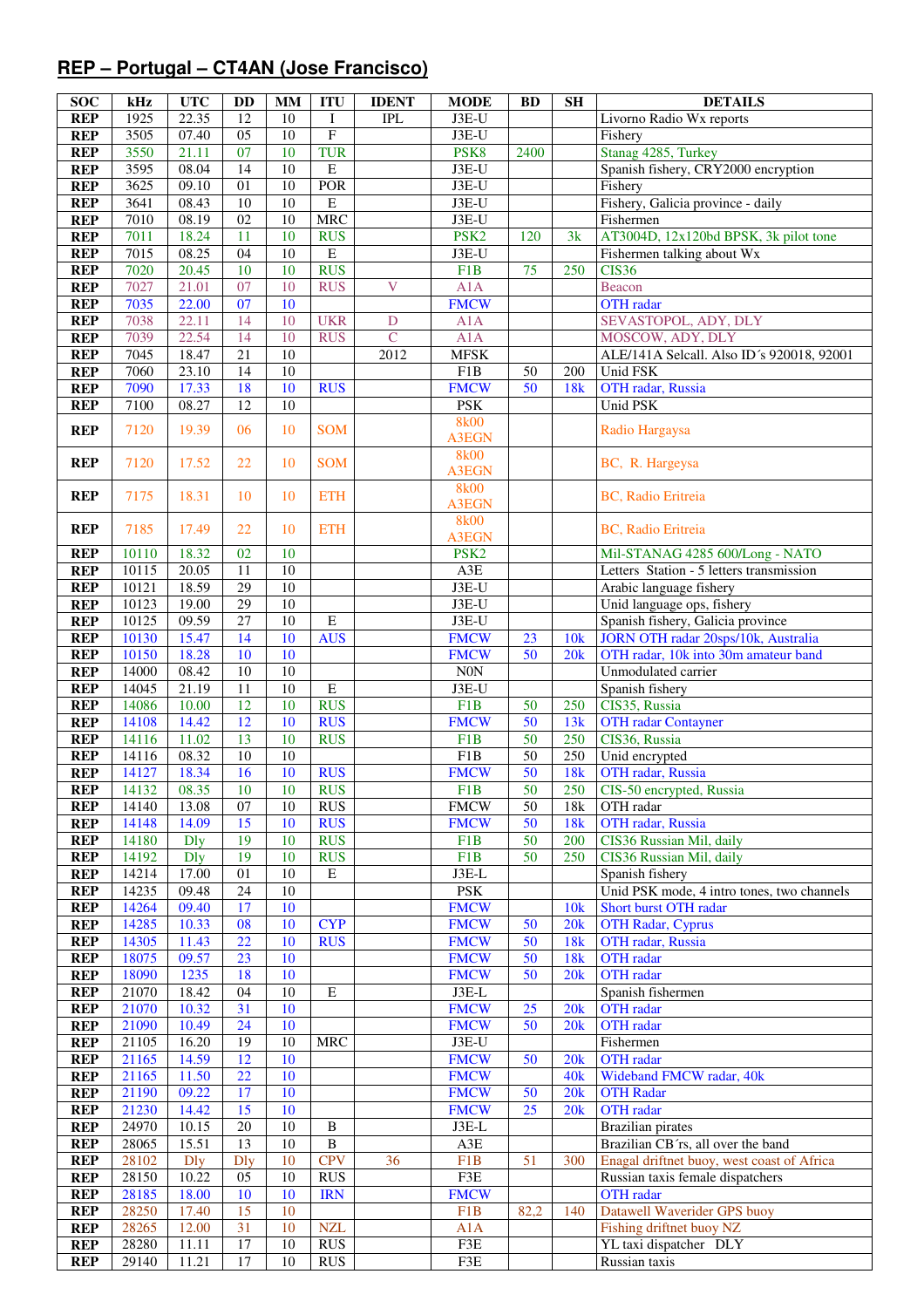| <b>SOC</b> | kHz   | UTC                          | <b>DD</b> | MM | <b>TITT T</b> | <b>IDENT</b> | <b>MODE</b> | <b>BD</b> | <b>SH</b> | <b>DETAILS</b>                 |
|------------|-------|------------------------------|-----------|----|---------------|--------------|-------------|-----------|-----------|--------------------------------|
| <b>REP</b> | 29146 | 6.20                         | 04        | 10 |               |              | J3E-U       |           |           | $\cdots$<br>Brazilian truckers |
| <b>REP</b> | 29250 | $\sim$ $\sim$ $\sim$<br>16.2 |           | 10 |               |              | F1B         | o o<br>3∠ | 140       | Datawell GPS buoy              |

#### **RSGB - Great Britain – M0VRR (Vaughan)**

## **SRAL – Finland – OH2BLU (Pekka)**

| <b>Society</b> | kHz     | $\bf{UTC}$        | <b>DD</b>         | $\mathbf{MM}$   | <b>ITU</b> | <b>IDENT</b>   | <b>MODE</b>      | <b>BD</b> | <b>SH</b> | <b>REMARKS</b>           |
|----------------|---------|-------------------|-------------------|-----------------|------------|----------------|------------------|-----------|-----------|--------------------------|
| <b>SRAL</b>    | 6998,0  | $0215 -$<br>1930  | dly               | 10              | <b>RUS</b> | <b>UiTone</b>  | R3E              |           |           | 125 Hz tones             |
| <b>SRAL</b>    | 7000,0  | 0700-<br>1000     | 28.               | $\overline{10}$ |            | <b>UiMux</b>   | PSK <sub>2</sub> | 120       | 2600      |                          |
| <b>SRAL</b>    | 7006,5  | 1010-<br>1030/    | 10.               | 10              |            | <b>UiPTR</b>   | F1B              |           | 250       |                          |
| <b>SRAL</b>    | 7009,0  | 1400-<br>1530     | 10.               | 10              |            | <b>UiCarr</b>  | N0N              |           |           |                          |
| <b>SRAL</b>    | 7016,0  | 0220-<br>0650/    | 24.               | 10              |            | <b>UiPTR</b>   | F <sub>1</sub> B |           | 250       |                          |
| <b>SRAL</b>    | 7018,62 | $0625 -$<br>0750/ | 26.               | $\overline{10}$ |            | <b>UiCarr</b>  | N0N              |           |           |                          |
| <b>SRAL</b>    | 7022,0  | 1145-<br>1400     | 13.               | $\overline{10}$ |            | <b>UiMUX</b>   | PSK <sub>2</sub> | 120       | 2600      |                          |
| <b>SRAL</b>    | 7030,0  | 0700-<br>1300     | $\ast$            | 10              |            | <b>UiPTR</b>   | F1B              |           | 250       | Days: 3. 10. 18. 27. 30. |
| <b>SRAL</b>    | 7031,0  | $0525 -$<br>1830  | $17. -$<br>20.    | 10              |            | <b>UiCarr</b>  | N0N              |           |           |                          |
| <b>SRAL</b>    | 7039,5  | 0800-<br>1100     | 23.               | 10              |            | T T            | A1A              |           |           | Hand keying              |
| <b>SRAL</b>    | 7061,0  | 0910-<br>0950     | 3.                | 10              |            | <b>UiMUX</b>   | PSK <sub>2</sub> | 120       | 2600      |                          |
| <b>SRAL</b>    | 7070,0  | 1425              | 19.               | 10              |            | <b>UiMUX</b>   | PSK <sub>2</sub> | 120       | 2600      |                          |
| <b>SRAL</b>    | 7076,0  | h24               | $17. -$<br>19.    | 10              |            | <b>UiPTR</b>   | F1B              |           | 250       |                          |
| <b>SRAL</b>    | 7078,0  | $0645 -$<br>0915/ | 8.                | $\overline{10}$ |            | <b>UiMUX</b>   | PSK <sub>2</sub> | 120       | 2600      |                          |
| <b>SRAL</b>    | 7081,0  | 1215-<br>1400     | 8.                | 10              |            | <b>UiMUX</b>   | PSK <sub>2</sub> | 120       | 2600      |                          |
| <b>SRAL</b>    | 7091,5  | 1215-<br>1850     | dly               | 10              | <b>UZB</b> | $\mathbf V$    | A1A              |           |           | Keying failure           |
| <b>SRAL</b>    | 7110,0  | 0440-<br>0615     | $\overline{3}$ .  | $\overline{10}$ |            | <b>UiMUX</b>   | PSK <sub>2</sub> | 120       | 2600      |                          |
| <b>SRAL</b>    | 7114,0  | 1115              | 5.                | 10              |            | <b>UiMUX</b>   | PSK <sub>2</sub> | 120       | 2600      |                          |
| <b>SRAL</b>    | 7116,6  | 0530-<br>1125/    | $\ast$            | 10              |            | <b>UiCarr</b>  | N0N              |           |           | Days: 3.4.6.7.9.19.      |
| <b>SRAL</b>    | 7120,0  | 0320-<br>0500/    | $\overline{d}$ ly | 10              | SOM        | R.Hargeis<br>a | $A3E$            |           |           |                          |
| <b>SRAL</b>    | 7120,0  | 1500-<br>1900/    | $d$ ly            | $\overline{10}$ | SOM        | R.Hargeis<br>a | A3E              |           |           |                          |
| <b>SRAL</b>    | 7122,0  | $0630-$<br>1200   | 5.16.             | 10              |            | <b>UiPTR</b>   | F1B              |           | 250       |                          |
| <b>SRAL</b>    | 7140,5  | 1330              | 3.                | 10              |            | <b>UiMUX</b>   | PSK <sub>2</sub> | 120       | 2600      |                          |
| <b>SRAL</b>    | 7146,6  | 0300-<br>0500/    | dly               | 10              | ERI        | VoBME1         | A3E              |           |           | Jammed by ETH            |
| <b>SRAL</b>    | 7146,6  | 1400-<br>1840     | $\overline{dy}$   | 10              | ERI        | VoBME1         | $A3E$            |           |           | Jammed by ETH            |
| <b>SRAL</b>    | 7160,0  | 1245              | 1.                | 10              |            | <b>UiMUX</b>   | PSK <sub>2</sub> | 120       | 2600      |                          |
| <b>SRAL</b>    | 7162,0  | 0545-<br>1120     | $\ast$            | 10              | <b>RUS</b> | <b>UiPTR</b>   | F1B              |           | 250       | Days: 3. 20. 21. 27.     |
| <b>SRAL</b>    | 7169,0  | 1100              | 1.                | 10              |            | <b>UiCW</b>    | A1A              |           |           | QSA?                     |
| <b>SRAL</b>    | 7171,0  | 0450-<br>0610     | 20.               | 10              |            | <b>UiMUX</b>   | PSK <sub>2</sub> | 120       | 2600      |                          |
| <b>SRAL</b>    | 7174,5  | 0520-<br>1310/    | 8.9.              | 10              |            | <b>UiPTR</b>   | F1B              |           | 250       |                          |
| <b>SRAL</b>    | 7175,0  | 0300-<br>0500     | $1. -$<br>11.     | $10\,$          | ERI        | VoBME2         | A3E              |           |           | Jammed by ETH            |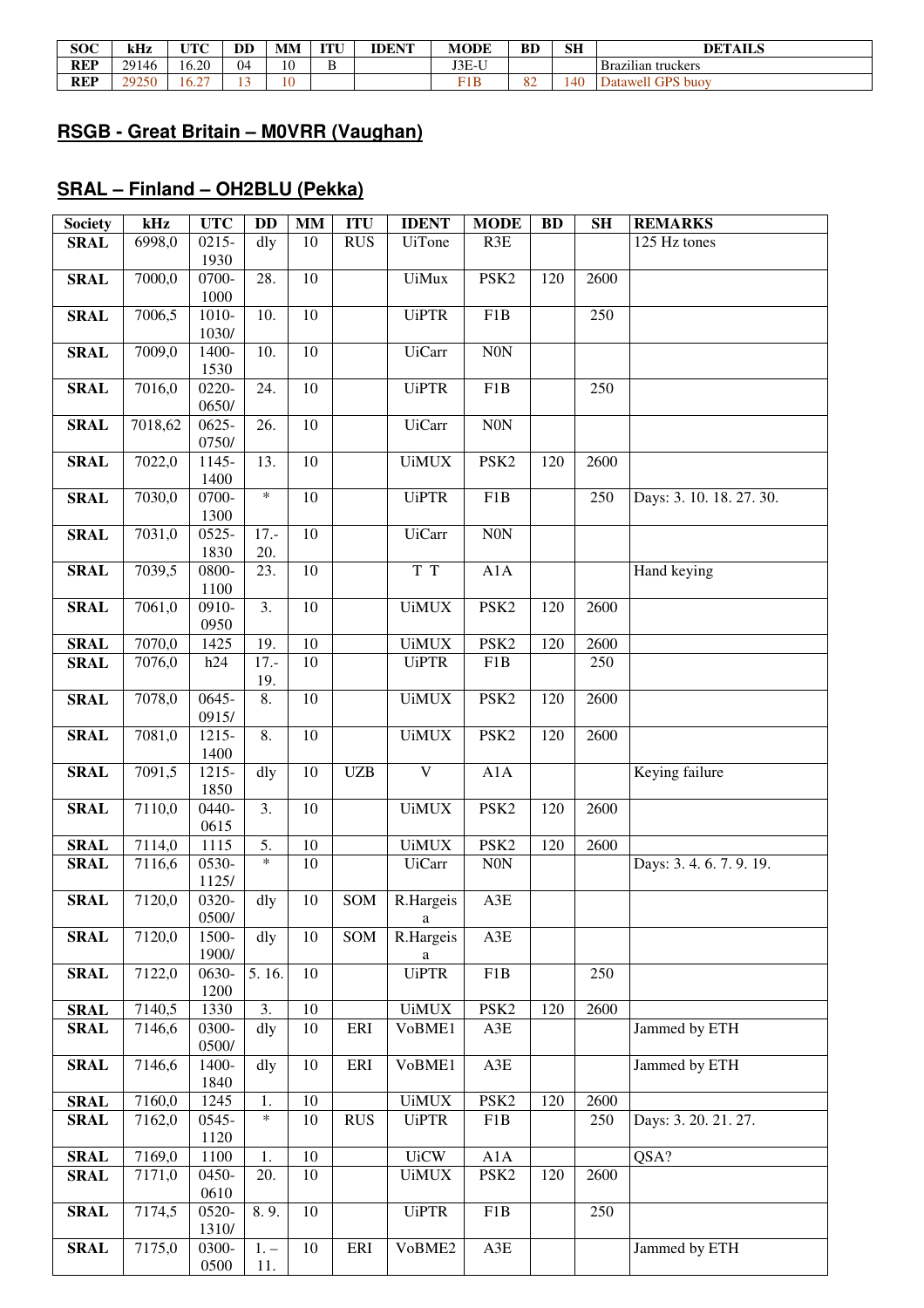| <b>Society</b>             | kHz              | $\bf{UTC}$       | <b>DD</b>                | MM              | <b>ITU</b>       | <b>IDENT</b>                 | <b>MODE</b>             | <b>BD</b> | <b>SH</b> | <b>REMARKS</b>                                       |
|----------------------------|------------------|------------------|--------------------------|-----------------|------------------|------------------------------|-------------------------|-----------|-----------|------------------------------------------------------|
| <b>SRAL</b>                | 7175,0           | 1320-            | $1. -$                   | 10              | ERI              | VoBME2                       | A3E                     |           |           | Jammed by ETH                                        |
|                            |                  | 1840/            | 11.                      | 10              | <b>RUS</b>       |                              | F1B                     |           |           |                                                      |
| <b>SRAL</b>                | 7176,0           | 0800-<br>1930    | 16.<br>17.               |                 |                  | <b>UiPTR</b>                 |                         |           | 250       |                                                      |
| <b>SRAL</b>                | 7182,0           | 1430-            | 9.                       | $\overline{10}$ |                  | <b>UiCW</b>                  | A1A                     |           |           | MR <sub>5BL</sub>                                    |
| <b>SRAL</b>                | 7184,0           | 1436/<br>1300-   | $\overline{7}$ .         | $\overline{10}$ |                  | <b>UiMUX</b>                 | PSK <sub>2</sub>        | 120       | 2600      |                                                      |
|                            |                  | 1330             |                          |                 |                  |                              |                         |           |           |                                                      |
| <b>SRAL</b>                | 7185,0           | 0300-            | $12. -$                  | 10              | ERI              | VoBME2                       | A3E                     |           |           | Jammed by ETH                                        |
|                            |                  | 0500             | 31.                      |                 |                  |                              |                         |           |           |                                                      |
| <b>SRAL</b>                | 7185,0           | 1320-            | $12. -$                  | 10              | <b>ERI</b>       | VoBME2                       | A3E                     |           |           | Jammed by ETH                                        |
|                            |                  | 1840/            | 31.                      |                 |                  |                              |                         |           |           |                                                      |
| <b>SRAL</b>                | 7198,0           | $0515 -$<br>0900 | $\overline{10}$ .<br>23. | $\overline{10}$ |                  | <b>UiMUX</b>                 | PSK <sub>2</sub>        | 120       | 2600      |                                                      |
| <b>SRAL</b>                | 7200,0           | 0930-            | dly                      | 10              | CHN              | CNR1                         | A3E                     |           |           | Used as jammer on TWN                                |
|                            |                  | 1300/            |                          |                 |                  |                              |                         |           |           |                                                      |
| <b>SRAL</b>                | 7200,0           | 1300-            | dly                      | 10              | <b>MMR</b>       | $\mathbf R$                  | A3E                     |           |           |                                                      |
|                            |                  | 1500/            |                          |                 |                  | Myanmar                      |                         |           |           |                                                      |
| <b>SRAL</b>                | 7 MHz            | $/1720-$         | $\ast$                   | 10              | <b>RUS</b>       | 29B6                         | <b>FMCW</b>             |           |           | 50Hz / 15 kHz, Days: 5. 15.                          |
| <b>SRAL</b>                | 10 MHz           | 0500/            |                          | 10              | <b>RUS</b>       | 29B6                         | <b>FMCW</b>             |           |           | 18.19. (WebSDR 10 days)<br>50Hz / 15 kHz (WebSDR 15  |
|                            |                  |                  |                          |                 |                  |                              |                         |           |           | days)                                                |
| <b>SRAL</b>                | 14000,0          | $0515 -$         | 10.                      | 10              |                  | <b>UiCarr</b>                | $\rm{NON}$              |           |           |                                                      |
|                            | 14008,0          | 1750             | 11.<br>17.               | $\overline{10}$ |                  |                              |                         |           | 500       |                                                      |
| <b>SRAL</b><br><b>SRAL</b> | 14052,0          | 0815<br>0920-    | 4.                       | $\overline{10}$ |                  | <b>UiPTR</b><br><b>UiMUX</b> | F1B<br>PSK <sub>2</sub> | 120       | 2600      |                                                      |
|                            |                  | 1023/            |                          |                 |                  |                              |                         |           |           |                                                      |
| <b>SRAL</b>                | 14116,0          | 0925-            | 10.                      | 10              | <b>RUS</b>       | <b>UiPTR</b>                 | F1B                     |           | 250       |                                                      |
| <b>SRAL</b>                | 14132,0          | 1340<br>0705-    | 12.<br>10.               | 10              | <b>RUS</b>       | <b>UiPTR</b>                 | F1B                     |           | 250       |                                                      |
|                            |                  | 1530             |                          |                 |                  |                              |                         |           |           |                                                      |
| <b>SRAL</b>                | 14180,0          | 0530-            | dly                      | 10              | <b>RUS</b>       | RDL                          | F1B/A                   |           | 200       | MR <sub>5F</sub>                                     |
|                            |                  | 1600             |                          |                 |                  |                              |                         |           |           |                                                      |
| <b>SRAL</b>                | 14192,0          | 0640-<br>1100    | $\overline{23}$ .        | $\overline{10}$ | $\overline{RUS}$ | <b>UiPTR</b>                 | F1B                     |           | 200       |                                                      |
| <b>SRAL</b>                | 14221,0          | 0400-            | dly                      | 10              | $\rm KGZ$        | <b>UiPTR</b>                 | F1B                     |           | 200       |                                                      |
|                            |                  | 0600/            |                          |                 |                  |                              |                         |           |           |                                                      |
| <b>SRAL</b>                | 14295,0          | 0400-            | dly                      | 10              | TJK              | $\mathbf R$                  | A3E                     |           |           | 3f 4765,00 kHz, Yangiyul                             |
|                            |                  | 1500             |                          |                 |                  | Tojikiston                   |                         |           |           | <b>TX</b>                                            |
| <b>SRAL</b>                | 14 MHz           | 0630-            | $\ast$                   | 10              | <b>RUS</b>       | 29B6                         | <b>FMCW</b>             |           |           | 50Hz / 15 kHz, days: 7.11.<br>16.18. 19. 22. (WebSDR |
|                            |                  | 1500             |                          |                 |                  |                              |                         |           |           | 12d.                                                 |
| <b>SRAL</b>                | 14 MHz           | 0815-            | $\ast$                   | 10              | <b>RUS</b>       | <b>UiOTHR</b>                | <b>FMCW</b>             |           |           | 10Hz / 15 kHz, 30 sec                                |
|                            |                  | 1830             |                          |                 |                  |                              |                         |           |           | transmit with 16 min cycle,                          |
|                            |                  |                  |                          |                 |                  |                              |                         |           |           | days: 7. 10. 15. 17. 18. 19. 20.                     |
| <b>SRAL</b>                | 18080,0          | 0750-<br>0800/   | 8.                       | 10              | <b>TWN</b>       | <b>SOH</b>                   | A3E                     |           |           | Jammed by CHN                                        |
| <b>SRAL</b>                | 18 MHz           | 0530-            | $\ast$                   | 10              | CYP/             | <b>UiOTHR</b>                | <b>FMCW</b>             |           |           | 25/50Hz / 20 kHz, days: 19.                          |
|                            |                  | 1245             |                          |                 | <b>TUR</b>       |                              |                         |           |           | 20. 23. (WebSDR 16 days)                             |
| <b>SRAL</b>                | 21 MHz           | 0900-            | 1.16.                    | 10              | CYP/             | <b>UiOTHR</b>                | <b>FMCW</b>             |           |           | 25/50Hz / 20 kHz (WebSDR                             |
|                            |                  | 1200             |                          |                 | <b>TUR</b>       |                              |                         |           |           | 21 days)                                             |
| <b>SRAL</b>                | 21438,0          | $/0830-$<br>1000 | 23.                      | 10              | <b>RUS</b>       | <b>RCV</b>                   | A1A                     |           |           |                                                      |
| <b>SRAL</b>                | 24 MHz           |                  |                          | 10              |                  | <b>UiOTHR</b>                | <b>FMCW</b>             |           |           | No reports                                           |
| <b>SRAL</b>                | 28960,0          | 0550-            | $\ast$                   | 10              | <b>IRN</b>       | <b>UiOTHR</b>                | <b>FMCW</b>             |           |           | 150 & 313 Hz / 60 kHz,                               |
|                            |                  | 1100             |                          |                 |                  |                              |                         |           |           | days: 10. 13. 15. 20. 21. 23.                        |
|                            |                  |                  |                          |                 |                  |                              |                         |           |           | 24.                                                  |
| <b>SRAL</b><br><b>SRAL</b> | 28 MHz<br>28 MHz | 0930-            | 13.                      | 10<br>10        | <b>RUS</b>       | <b>UiOTHR</b><br>Taxi disp.  | <b>FMCW</b><br>F3E      |           |           | 25/50Hz / 20 kHz<br>6 reports                        |
|                            |                  | 1130             | 15.                      |                 |                  |                              |                         |           |           |                                                      |
|                            |                  |                  |                          |                 |                  |                              |                         |           |           |                                                      |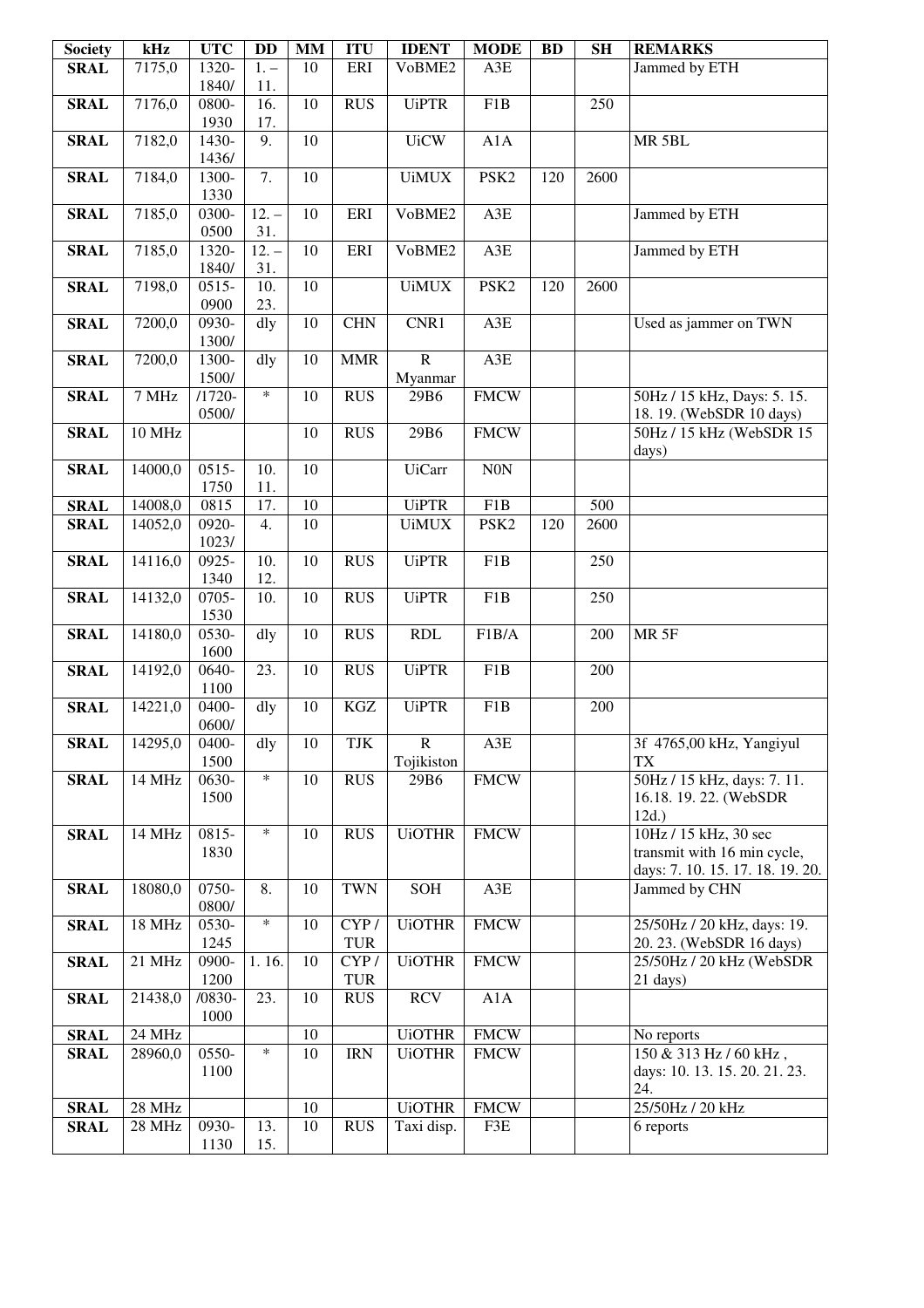## **USKA – Switzerland – HB9CET (Peter)**

| <b>SOC</b>                 | <b>kHz</b>               | <b>UTC</b>   | <b>DD</b> | <b>MM</b> | <b>ITU</b> | <b>IDENT</b> | <b>MODE</b>             | <b>BD</b>  | <b>SH</b><br>(BW) | <b>DETAILS</b>                                                                   |
|----------------------------|--------------------------|--------------|-----------|-----------|------------|--------------|-------------------------|------------|-------------------|----------------------------------------------------------------------------------|
|                            |                          |              |           |           |            |              |                         |            |                   | 80m band informational only, shared with other also primary allocated services ! |
| <b>USKA</b>                | 3524.0                   | 2149         | 10        | 10        |            |              | F1B                     | 75         | 250               | daily                                                                            |
| <b>USKA</b>                | 3525.0<br>(Center)       | 2224         | 02        | 10        |            |              | <b>DQPSK</b>            | 14x75      | 5k9               | LINK 11 CLEW;<br>almost daily<br>(STANAG 5511): ISP Mode                         |
| <b>USKA</b>                | 3541.0                   | 2154         | 10        | 10        |            |              | F <sub>1</sub> B        | 75         | 150               | almost daily                                                                     |
| <b>USKA</b>                | 3544.0                   | 2117         | 25        | 10        |            |              | F1B                     | 75         | 250               |                                                                                  |
| <b>USKA</b>                | 3548.0                   | 2156         | 10        | 10        |            |              | F1B                     | 50         | 200               | almost daily                                                                     |
| <b>USKA</b>                | 3548.0<br><b>VFO USB</b> | 2159         | 10        | 10        |            |              | J7D                     | 12x120     | 2k7               | BPSK; CIS12                                                                      |
| <b>USKA</b>                | 3548.0                   | 2208         | 22        | 10        |            |              | F <sub>1</sub> B        | 75         | 250               | often                                                                            |
| <b>USKA</b>                | 3549.0<br>VFO USB        | 2122         | 25        | 10        |            |              | PSK8                    | 2400       | ~2k7              | MIL188-110A (Hybrid),<br>preamble 4 tones, 450Hz spacing                         |
| <b>USKA</b>                | 3552.0                   | 2153         | 05        | 10        |            |              | F <sub>1</sub> B        | 50         | 200               | often                                                                            |
| <b>USKA</b>                | 3553.8                   | 2227         | 02        | 10        |            |              | G1D                     | 2400       | ~2k4              | almost daily<br>Stanag 4285; PSK8                                                |
| <b>USKA</b><br><b>USKA</b> | 3568.0<br>3586.0         | 2149<br>2214 | 05<br>10  | 10<br>10  |            |              | F <sub>1</sub> B<br>F1B | 50<br>75   | 250<br>250        | often<br>often                                                                   |
|                            | 3604.0                   |              |           |           |            |              |                         |            |                   |                                                                                  |
| <b>USKA</b>                | <b>VFO LSB</b><br>3604.0 | 2300         | 22        | 10        |            |              | <b>DQPSK</b>            | 14x75      | 2k5               | LINK 11 CLEW<br>almost daily                                                     |
| <b>USKA</b>                | VFO USB                  | 2300         | 22        | 10        |            |              | <b>DQPSK</b>            | 14x75      | 2k5               | LINK 11 CLEW;<br>almost daily                                                    |
| <b>USKA</b>                | 3640.0                   | 2155         | 05        | 10        |            |              | F <sub>1</sub> B        | 75         | 250               |                                                                                  |
| <b>USKA</b>                | 3658.0<br>3710.0         | 2231         | 02        | 10        |            | V            | A1A                     |            |                   | Beacon V                                                                         |
| <b>USKA</b><br><b>USKA</b> | <b>VFO USB</b><br>3738.0 | 2216<br>2301 | 06<br>22  | 10<br>10  |            |              | G1D<br>F1B              | 2400<br>75 | ~2k4<br>250       | Stanag 4285; PSK8<br>often                                                       |
| <b>USKA</b>                | 3744.5                   | 2142         | 12        | 10        |            |              | J7D                     | 12x120     | 2k7               | BPSK; CIS12                                                                      |
| <b>USKA</b>                | 3745.0                   | 2219         | 10        | 10        |            |              | J7D                     | 12x120     | 2k7               | BPSK; CIS12                                                                      |
| <b>USKA</b>                | 3762.0                   | 2219         | 06        | 10        |            |              | J7D                     | 12x120     | 2k7               | BPSK; CIS12                                                                      |
| <b>USKA</b>                | 6998.0                   | 2159         | 05        | 10        |            |              | H3E-U<br><b>Bursts</b>  |            | ~23k6             | "Buzzer" up to $\geq$ 7001.5kHz daily                                            |
| <b>USKA</b>                | 7000.0                   | 0943         | 05        | 10        |            |              | PSK8                    | 2400       | ~2k4              | MIL188-110A; short bursts only                                                   |
| <b>USKA</b>                | 7020.0                   | 2154         | 06        | 10        |            |              | F1B                     | 75         | 250               | often                                                                            |
| <b>USKA</b>                | 7050.0                   | 2104         | 12        | 10        |            |              | MFSK8                   | 125        | 1750              | MIL 188-141A                                                                     |
| <b>USKA</b>                | 7090.0                   | 2123         | 18        | 10        |            |              | <b>OTHR</b>             | 50 sps     | ~13k              | OTHR; occup. BW appx 30k                                                         |
| <b>USKA</b>                | 7091.486<br>7114.0       | 2219<br>1528 | 02<br>05  | 10<br>10  | <b>KAZ</b> | V            | A1A<br>J7D              | 12x120     | 2k7               | Beacon V; with some spurious. daily<br>BPSK; CIS12                               |
| <b>USKA</b><br><b>USKA</b> | 7120.0                   | 1534         | 05        | 10        | SOM        |              | A3E                     |            | 10k               | Radio Hargaysa<br>almost daily                                                   |
| <b>USKA</b>                | 7123.88                  | 2201         | 06        | 10        |            |              | F1B                     | 75         | 500               |                                                                                  |
| <b>USKA</b>                | 7145.0                   | 1538         | 05        | 10        |            |              | Noise                   |            | >20k              | Jammer                                                                           |
| <b>USKA</b>                | 7146.557                 | 1538         | 05        | 10        |            |              | A3E                     |            | 10k               | BC, jammed                                                                       |
| <b>USKA</b>                | 7174.989                 | 1531         | 05        | 10        | ERI        | <b>VOBM</b>  | A3E                     |            | 10k               | BC; voice of the broad masses                                                    |
| <b>USKA</b>                | 7175.0                   | 1531         | 05        | 10        |            |              | Noise                   |            | >15k              | Jammer                                                                           |
| <b>USKA</b><br><b>USKA</b> | 7178.0<br>7184.992       | 2128<br>1637 | 15<br>12  | 10<br>10  | ERI        | <b>VOBM</b>  | <b>OTHR</b><br>A3E      | $50$ sps   | ~13k<br>10k       | OTHR; occup. BW appx 30k<br>BC; voice of the broad masses                        |
| <b>USKA</b>                | 7185.0                   | 1637         | 12        | 10        |            |              | Noise                   |            | >15k              | Jammer                                                                           |
| <b>USKA</b>                | 7200.0                   | 1522         | 05        | 10        |            |              | A3E                     |            | ~10k              | BC, lower sideband down to 7195                                                  |
| <b>USKA</b>                | 14008.0                  | 0915         | 05        | 10        |            |              | F1B                     | 50         | 500               |                                                                                  |
| <b>USKA</b>                | 14026.0                  | 0921         | 05        | 10        |            |              | $\rm J7D$               | 12x120     | $2k7$             | BPSK; CIS12                                                                      |
| <b>USKA</b>                | 14111.0                  | 1105         | 04        | 10        |            |              | <b>FMOP</b>             | $10$ sps   | ~10k              | OTHR; only short period                                                          |
| <b>USKA</b>                | 14114.0                  | 0931         | 16<br>10  | 10<br>10  |            |              | <b>OTHR</b>             | 50 sps     | ~13k              | OTHR; occup. BW appx 30k                                                         |
| <b>USKA</b><br><b>USKA</b> | 14116.0<br>14132.0       | 1352<br>1332 | 10        | 10        |            |              | F1B<br>F1B              | 75<br>75   | 250<br>250        |                                                                                  |
| <b>USKA</b>                | 14180.0                  | 1257         | 03        | 10        |            | <b>RDL</b>   | F1A                     |            | 200               | Letters and figures<br>often                                                     |
| <b>USKA</b>                | 14180.0                  | 1258         | 03        | 10        |            | <b>RDL</b>   | F <sub>1</sub> B        | 36<br>50   | 200               | CIS 36-50<br>almost daily                                                        |
| <b>USKA</b>                | 14192.0                  | 1302         | 03        | 10        |            |              | F1B                     | 50         | 200               |                                                                                  |
| <b>USKA</b>                | 14201.8                  | 1112         | 04        | 10        |            |              | <b>BPSK</b>             | 16x75      | 2k2               | Burst system; 16 tones, 2 Pilottones<br>when idling short dots every 0.725s      |
| <b>USKA</b>                | 14240.0                  | 0739         | 12        | 10        |            |              | F1B                     | 75         | 250               |                                                                                  |
| <b>USKA</b>                | 14280.0                  | 0734         | 12        | 10        |            |              | F1B                     | 75         | 250               |                                                                                  |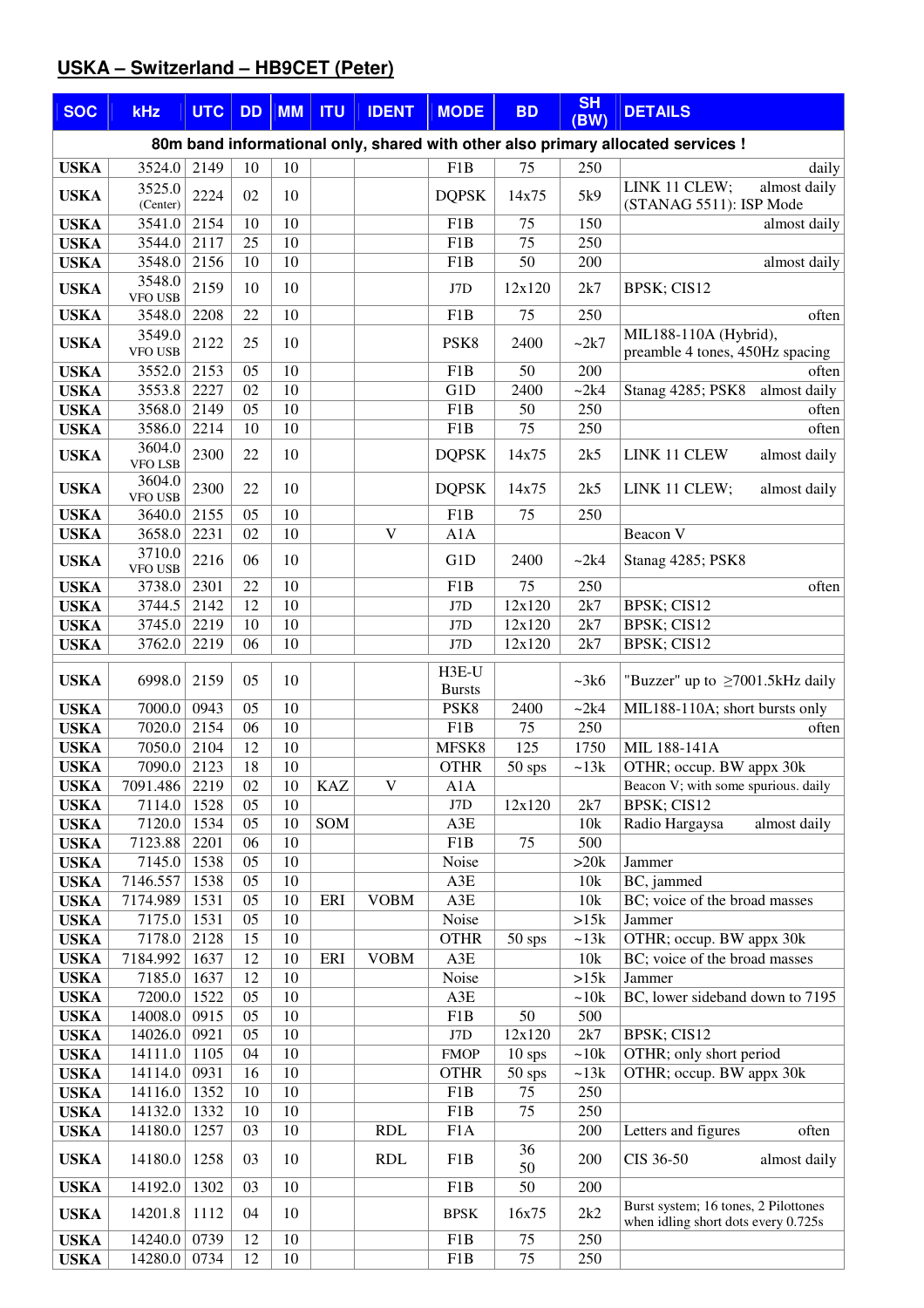| <b>SOC</b>  | <b>kHz</b> | <b>UTC</b> | DD. | $\blacksquare$ MM | ll ITU.    | <b>IDENT</b> | <b>MODE</b> | <b>BD</b> | <b>SH</b><br>(BW) | <b>DETAILS</b>                 |
|-------------|------------|------------|-----|-------------------|------------|--------------|-------------|-----------|-------------------|--------------------------------|
| <b>USKA</b> | 18080.0    | 0718       | 12  | 10                | <b>TWN</b> | <b>SOH</b>   | A3E         |           | appx $9k$         | BC: Sound of Hope<br>often     |
| <b>USKA</b> | 18107.0    | 1010       | 03  | 10                |            | <b>RDL</b>   | F1B         | 36<br>50  | 200               | CIS 36-50                      |
| <b>USKA</b> | 18107.0    | 1020       | 03  | 10                |            | <b>RDL</b>   | F1A         |           | 200               | CIS 36-50; letters and figures |
| <b>USKA</b> | 29249.90   | 1253       |     | 10                |            |              | F1B         | 81.92     | 140               | Datawell buoy; Canary Isl      |
| <b>USKA</b> | 29449.85   | 1238       |     | 10                |            |              | F1B         | 81.92     | 140               | Datawell buoy; El Ajún         |

## **Veron – Netherlands – PA2GRU (Dick)**

| <b>SOC</b>                   | kHz     | <b>UTC</b> | <b>DD</b>      | <b>MM</b>       | <b>ITU</b>                             | <b>IDENT</b>             | <b>MODE</b>      | <b>BD</b>       | <b>SH</b> | <b>DETAILS</b>                              |
|------------------------------|---------|------------|----------------|-----------------|----------------------------------------|--------------------------|------------------|-----------------|-----------|---------------------------------------------|
| <b>VERON</b>                 | 3524,0  | 18.30      | 10             | 10              |                                        | <b>UiPTR</b>             | F1B              |                 |           | Ptr                                         |
| <b>VERON</b>                 | 3544,0  | 17.30      | 19             | 10              |                                        | <b>UiPTR</b>             | F1B              |                 |           | Ptr                                         |
| <b>VERON</b>                 | 3548,0  | 19.42      | 13             | 10              |                                        | <b>UiPTR</b>             | F1B              |                 |           | Ptr                                         |
| <b>VERON</b>                 | 3568,0  | 19.48      | 6              | 10              |                                        | <b>UiPTR</b>             | F1B              |                 |           | Ptr                                         |
| <b>VERON</b>                 | 3591,0  | 17.20      | 7              | 10              |                                        | <b>UiPTR</b>             | F1B              |                 |           | Ptr                                         |
| <b>VERON</b>                 | 3619,0  | 17.32      | 19             | 10              | <b>CIS</b>                             | <b>UiCW</b>              | A1A              |                 |           | 5F                                          |
| <b>VERON</b>                 | 3619,0  | 17.35      | 19             | 10              | <b>CIS</b>                             | <b>NKKE</b>              | A1A              |                 |           | Pbl 249 37 19 2025 249 K                    |
| <b>VERON</b>                 | 3630,5  | 19.52      | 3              | 10              | <b>CIS</b>                             | $\mathbf V$              | A1A              |                 |           | V-beacon                                    |
| <b>VERON</b>                 | 3631,0  | 19.51      | 3              | 10              |                                        | <b>UiCW</b>              | A1A              |                 |           | Dotter                                      |
| <b>VERON</b>                 | 3640,0  | 19.47      | 6              | 10              |                                        | <b>UiPTR</b>             | F1B              |                 |           | Ptr (also 7/10 17.21 UTC)                   |
| <b>VERON</b>                 | 3716,0  | 19.45      | 6              | 10              | <b>CIS</b>                             | <b>UiCW</b>              | A1A              |                 |           | 5F (ending 477 K)                           |
| <b>VERON</b>                 | 3797,0  | 19.40      | 6              | 10              | <b>RUS</b>                             | <b>RCV</b>               | A1A              |                 |           | RIC87 de RCV QTC 164                        |
|                              |         |            |                |                 |                                        |                          |                  |                 |           | Prip Noworossijsk                           |
| <b>VERON</b>                 | 3797,0  | 19.30      | 13             | 10              | <b>RUS</b>                             | <b>RCV</b>               | A1A              |                 |           | RKZ de RCV QTC 989                          |
|                              |         |            |                |                 |                                        |                          |                  |                 |           | Chtormowoe pred.                            |
| <b>VERON</b>                 | 7020,0  | 19.37      | 6              | 10              |                                        | <b>UiPTR</b>             | F1B              |                 |           | Ptr                                         |
| <b>VERON</b>                 | 7054,0  | 17.40      | $\overline{8}$ | $\overline{10}$ |                                        | <b>UiBC</b>              | $J3e-U$          |                 |           | music and speech Russian                    |
|                              | 7076,0  | 17.26      | 15             | 10              |                                        | <b>UiPTR</b>             | F <sub>1</sub> B |                 |           | language<br>Ptr                             |
| <b>VERON</b><br><b>VERON</b> | 7080,0  | 19.44      | $\overline{3}$ | 10              | <b>CIS</b>                             | <b>UiPTR</b>             | F <sub>1</sub> B |                 |           | Revs/Ptr                                    |
| <b>VERON</b>                 | 7140,0  | 15.27      | 30             | 10              | ETH?                                   | UiJam                    |                  |                 | 20k       | White noise emissions                       |
| <b>VERON</b>                 | 7162,0  | 08.33      | 21             | 10              |                                        | <b>UiPTR</b>             | F <sub>1</sub> B |                 |           | Ptr                                         |
| <b>VERON</b>                 | 10131,0 | 08.28      | 19             | 10              |                                        | <b>UiPTR</b>             | F <sub>1</sub> B |                 |           | Ptr                                         |
| <b>VERON</b>                 | 14008,0 | 11.41      | $\tau$         | 10              | <b>CIS</b>                             | <b>UiPTR</b>             | F <sub>1</sub> B |                 |           | Carrier/Revs/Ptr (also 19/10                |
|                              |         |            |                |                 |                                        |                          |                  |                 |           | 08.33 UTC)                                  |
| <b>VERON</b>                 | 14115,0 | 09.51      | 16             | 10              | <b>RUS</b>                             | <b>UIRadar</b>           | <b>FMCW</b>      |                 | 15k       | OTHR; 50sps                                 |
| <b>VERON</b>                 | 14116,0 | 14.50      | 10             | 10              |                                        | <b>UiPtr</b>             | F1B              |                 | 250       |                                             |
| <b>VERON</b>                 | 14116,0 | 08.46      | 10             | 10              |                                        | <b>UiPTR</b>             | F1B              |                 |           | Ptr                                         |
| <b>VERON</b>                 | 14132,0 | 10.12      | 10             | 10              | <b>RUS</b>                             | <b>UiPtr</b>             | F <sub>1</sub> B |                 |           | Ptr. Long period till 14.48                 |
|                              |         |            |                |                 |                                        |                          |                  |                 |           | utc                                         |
| <b>VERON</b>                 | 14132,0 | 08.45      | 10             | 10              |                                        | <b>UiPTR</b>             | F1B              |                 |           | Ptr                                         |
| <b>VERON</b>                 | 14136,0 | 12.37      | $\overline{7}$ | 10              |                                        | <b>OTHR</b>              | <b>FMCW</b>      |                 |           | radar                                       |
| <b>VERON</b>                 | 14174,0 | 11.33      | 30             | 10              | <b>RUS</b>                             | UiRadar                  | <b>FMCW</b>      |                 | 10k       | OTHR; 10sps; bursts                         |
| <b>VERON</b>                 | 14177,0 | 07.13      | 10             | 10              | $\overline{?}$                         | 5LT8                     | A1A              |                 |           | CAPB DE 5LT8 452 34 10                      |
|                              |         |            |                |                 |                                        |                          |                  |                 |           | 1000 BT ZQV                                 |
| <b>VERON</b>                 | 14177,0 | 07.13      | 10             | 10              | $\overline{\mathcal{L}}$               | 5LT8                     | A1A              |                 |           | 563 BT (5BL)                                |
| <b>VERON</b>                 | 14177,0 | 07.40      | $10\,$         | $10\,$          | $\ddot{?}$<br>$\overline{\mathcal{L}}$ | $5LT8$                   | A1A              |                 |           | NN8Z DE 5LT8 (proc)                         |
| <b>VERON</b>                 | 14177,0 | 07.40      | 10<br>10       | 10<br>10        | $\overline{?}$                         | NN8Z                     | A1A              |                 |           | 5LT8 DE NN8Z (proc)<br>D4Q4 DE 5LT8 QTC 438 |
| <b>VERON</b>                 | 14177,0 | 07.43      |                |                 |                                        | 5LT8                     | A1A              |                 |           | 34 10 1035 438 BT                           |
| <b>VERON</b>                 | 14177,0 | 07.43      | 10             | 10              | $\overline{?}$                         | 5LT8                     | A1A              |                 |           | ZMW 573 BT (5BL)                            |
| <b>VERON</b>                 | 14177,0 | 11.43      | $\overline{7}$ | 10              | <b>CIS</b>                             | <b>UiCW</b>              | F1A              |                 |           | 5BL (ending 074 K)                          |
| <b>VERON</b>                 | 14177,0 | 12.07      | $\overline{7}$ | 10              | <b>CIS</b>                             | 5LT8                     | A1A              |                 |           | Calls to: CAPB 6JQQ                         |
| <b>VERON</b>                 | 14177,0 | 09.47      | 10             | 10              | <b>CIS</b>                             | NN8Z                     | A1A              |                 |           | 5LT8 de NN8Z QTC 220                        |
|                              |         |            |                |                 |                                        |                          |                  |                 |           | 5F (simplex)                                |
| <b>VERON</b>                 | 14177,0 | 08.24      | 13             | 10              | <b>CIS</b>                             | <b>TVKM</b>              | A1A              |                 |           | KZNW de TVKM ZOJ ZLZ                        |
|                              |         |            |                |                 |                                        |                          |                  |                 |           | K                                           |
| <b>VERON</b>                 | 14177,0 | 08.28      | 13             | 10              | <b>CIS</b>                             | <b>TVKM</b>              | A1A              |                 |           | Calls to: D1PK 8US6 FSK8                    |
| <b>VERON</b>                 | 14177,0 | 12.51      | 13             | 10              | <b>CIS</b>                             | <b>TVKM</b>              | A1A              |                 |           | KAAN QTC 112 34 13                          |
|                              |         |            |                |                 |                                        |                          |                  |                 |           | 1545 112 5BL AR                             |
| <b>VERON</b>                 | 14177,0 | 12.56      | 13             | 10              | <b>CIS</b>                             | <b>TVKM</b>              | A1A              |                 |           | FSK8 de TVKM QTA nr                         |
|                              | 14180,0 | 16.55      | 12             | 10              | <b>RUS</b>                             | $\overline{\mathcal{L}}$ | F1B              | $\overline{50}$ | 200       | 112                                         |
| <b>VERON</b><br><b>VERON</b> | 14180,0 | 17.05      | 12             | 10              | <b>RUS</b>                             | <b>RDL</b>               | F <sub>1</sub> A |                 | 200       | revs, ptr<br>RDL 41477 (etc six 5F)         |
|                              |         |            |                |                 |                                        |                          |                  |                 |           |                                             |